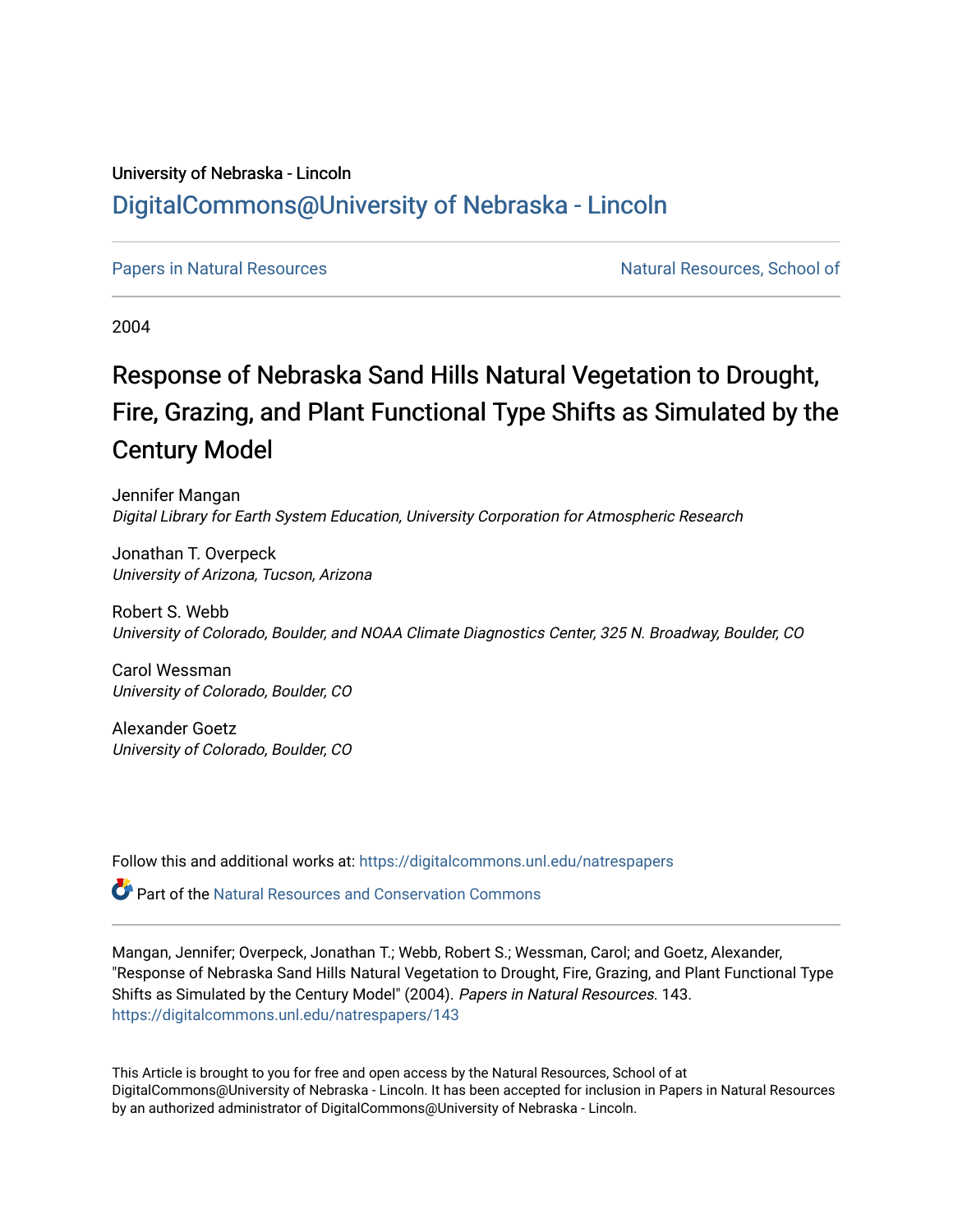# **RESPONSE OF NEBRASKA SAND HILLS NATURAL VEGETATION TO DROUGHT, FIRE, GRAZING, AND PLANT FUNCTIONAL TYPE SHIFTS AS SIMULATED BY THE CENTURY MODEL**

JENNIFER M. MANGAN<sup>1</sup>, JONATHAN T. OVERPECK<sup>2</sup>, ROBERT S. WEBB<sup>3</sup>, CAROL WESSMAN<sup>4</sup> and ALEXANDER F. H. GOETZ<sup>5</sup>

<sup>1</sup>*Digital Library for Earth System Education, University Corporation for Atmospheric Research, P.O. Box 3000, Boulder, CO 80307-3000, U.S.A.*

*E-mail: mangan@email.arizona.edu* <sup>2</sup>*Institute for the Study of Planet Earth and Department of Geosciences, University of Arizona, Tucson, Arizona 85721, U.S.A.*

*E-mail: jto@u.arizona.edu*

<sup>3</sup>*Department of Geological Sciences and INSTAAR, University of Colorado, Boulder, and NOAA Climate Diagnostics Center, 325 N. Broadway, Boulder, CO 80305, U.S.A.*

*E-mail: Robert.S.Webb@noaa.gov*

<sup>4</sup>*Department of Evolutionary, Population, and Organismic Biology and Cooperative Institute for Research in Environmental Science, CB 216, University of Colorado, Boulder, CO 80309, U.S.A. E-mail: wessman@cses.colorado.edu*

<sup>5</sup>*Department of Geological Sciences and Center for the Study of Earth from Space, Cooperative Institute for Research in Environmental Science, CB 216, University of Colorado,*

*Boulder, CO 80309, U.S.A.*

*E-mail: goetz@cses.colorado.edu*

**Abstract.** The Nebraska Sand Hills exist in a semi-arid climatic environment and the land surface is grassland growing on sandy soils. These soils have been periodically active throughout the Holocene, but are currently stabilized by the vegetation. However, a shift in climate could cause grassland death and eventual sand dune remobilization. Our studies used the CENTURY nutrient cycling and ecosystem model to investigate the impacts of drought, plant functional type, fire, grazing, and erosion on Nebraska Sand Hills vegetation and dune stability. Fire and grazing alone had little impact on the vegetation, but when combined with mild drought, biomass decreased. Overall biomass increased if one plant functional type was allowed to dominate the ecosystem. Addition of as little as 1 mm of erosion per year under current climate conditions decreases vegetation as much as a drought 20 percent drier than the worst of the 1930s drought years in Nebraska.

# **1. Introduction**

Understanding the effects of drought on vegetation is important for assessing soil mobilization potential. The 1930s are the driest years in the 150-year meteorological record for Nebraska (Earth Info, 2000). However, sand was not remobilized even though soils were exposed in some areas due to vegetation death (Weaver and Albertson, 1940; Weaver, 1943). The magnitude of drought that characterized the 1930s was enough to disturb fine-grained farm soils and the crops growing on



*Climatic Change* **63:** 49–90, 2004. 2004 *Kluwer Academic Publishers.*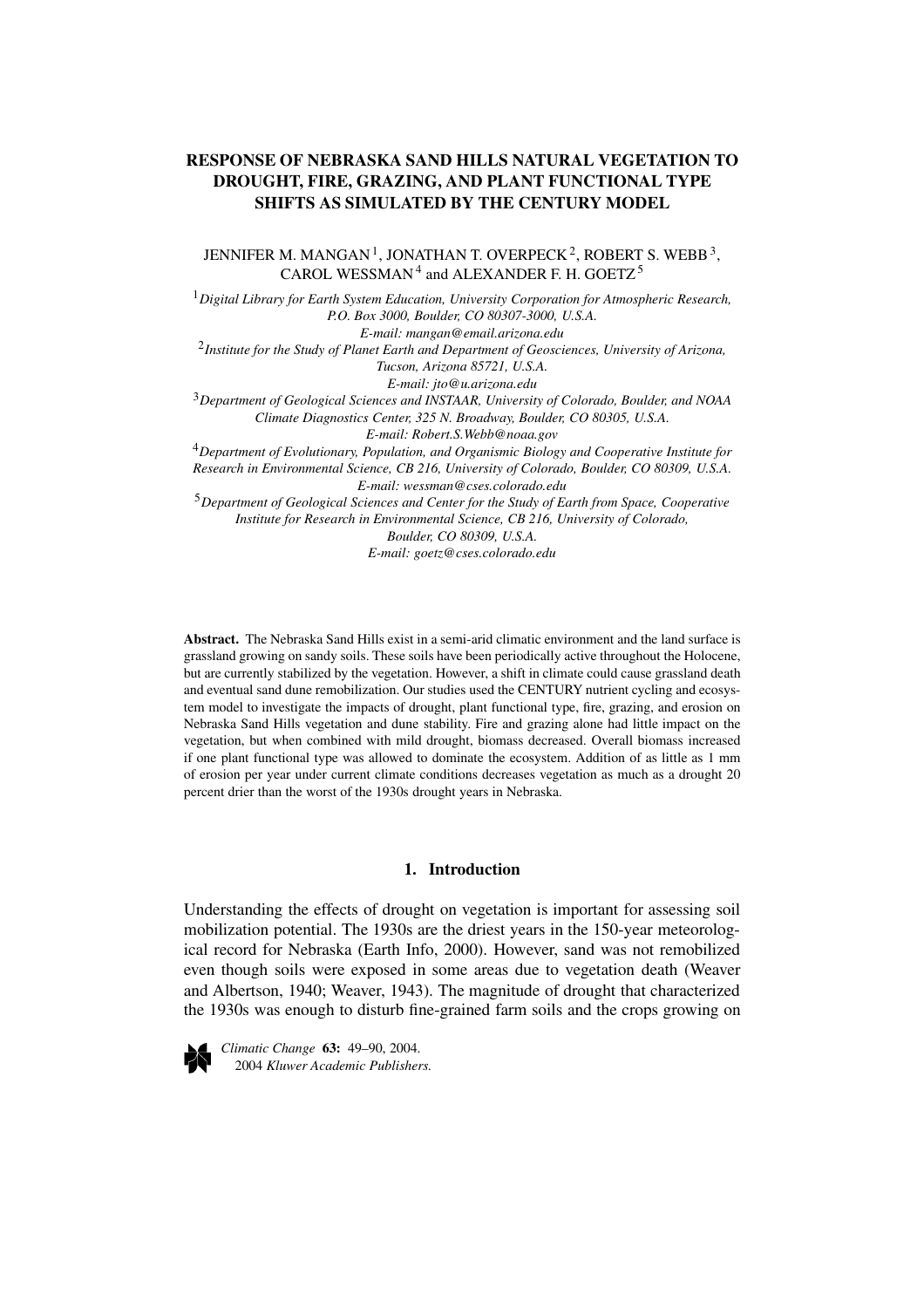them, but it was not long or severe enough to activate undisturbed and naturally vegetated coarse sand (Muhs, 1998).

Droughts of both greater intensity and duration than those of the 20th century caused death of vegetation and subsequent dune activity in the mid- to late Holocene (Holliday, 1989; Stokes and Swinehart, 1997). Episodes of sand mobilization have occurred in the Nebraska Sand Hills multiple times during this period (Ahlbrandt et al., 1993; Muhs et al., 1997; Stokes and Swinehart, 1997). The Sand Hills today are made up of one hundred thousand square kilometers of largely stabilized sand dunes and sand sheets covered by thin soil horizons. The Sand Hills were active as recently as the mid-1800s (Muhs and Holliday, 1995).

Sufficient sediment is currently available for transport and winds are of high enough velocity to cause sand dune mobility on the High Plains (Muhs and Maat, 1993). However, the sand dunes and sand sheets of the Nebraska Sand Hills are stable because of vegetation cover (Muhs and Maat, 1993). During the mid- to late Holocene dune activation episodes, adequate stabilizing vegetation cover was most likely absent (Muhs and Maat, 1993). If the current stabilizing vegetation were to disappear in the future, sand could again mobilize at the same scale as in the midto late Holocene.

Paleoclimatic data suggest that droughts of much greater length and magnitude than the drought of the 1930s have happened in the past and could occur again in the future (Woodhouse and Overpeck, 1999). Lake-level data from Nebraska (Qin et al., 1998) indicate regionally drier conditions at about 6 ka. Stratigraphic studies in eastern Colorado document regional, episodic eolian deposition around 6 ka (Jorgenson, 1992). Carbon dating of buried organic matter and thermoluminescence dating of sands in eastern Colorado and Nebraska also confirm the existence of mid-Holocene dune mobility at 6 ka (Forman et al., 1995). Model simulations (Kutzbach et al., 1998; Bartlein et al., 1998) suggest that at 6 ka the U.S. High Plains were 1 to  $2^{\circ}$ C warmer than today during the summer growing season months of June, July, and August. Warmer temperatures may have led to increased evapotranspiration and less available moisture (Rind et al., 1990). Climate model experiments (Kutzbach et al., 1998; Bartlein et al., 1998) also suggest that less moisture was available 6 thousand years ago than at present; these results are consistent with lake-level data (Qin et al., 1998).

This study focuses on the Nebraska Sand Hills, a currently stable region on the High Plains with dunes of late Quaternary origin. We postulate that increased growing season aridity resulting in greater moisture stress would result in the death of soil-stabilizing vegetation in the mid- and late Holocene. The sand stability during the 1930s drought may have been due to the continued presence of underground plant rooting systems, either dead or dormant, throughout the drought. The roots would still serve as a binding agent for the soil and prevent it from blowing away. Weaver (1954) has noted that vegetation roots on the High Plains may lie dormant for years, even when aboveground biomass is absent. Thus, it is important to consider both aboveground biomass (shoots) and belowground biomass (roots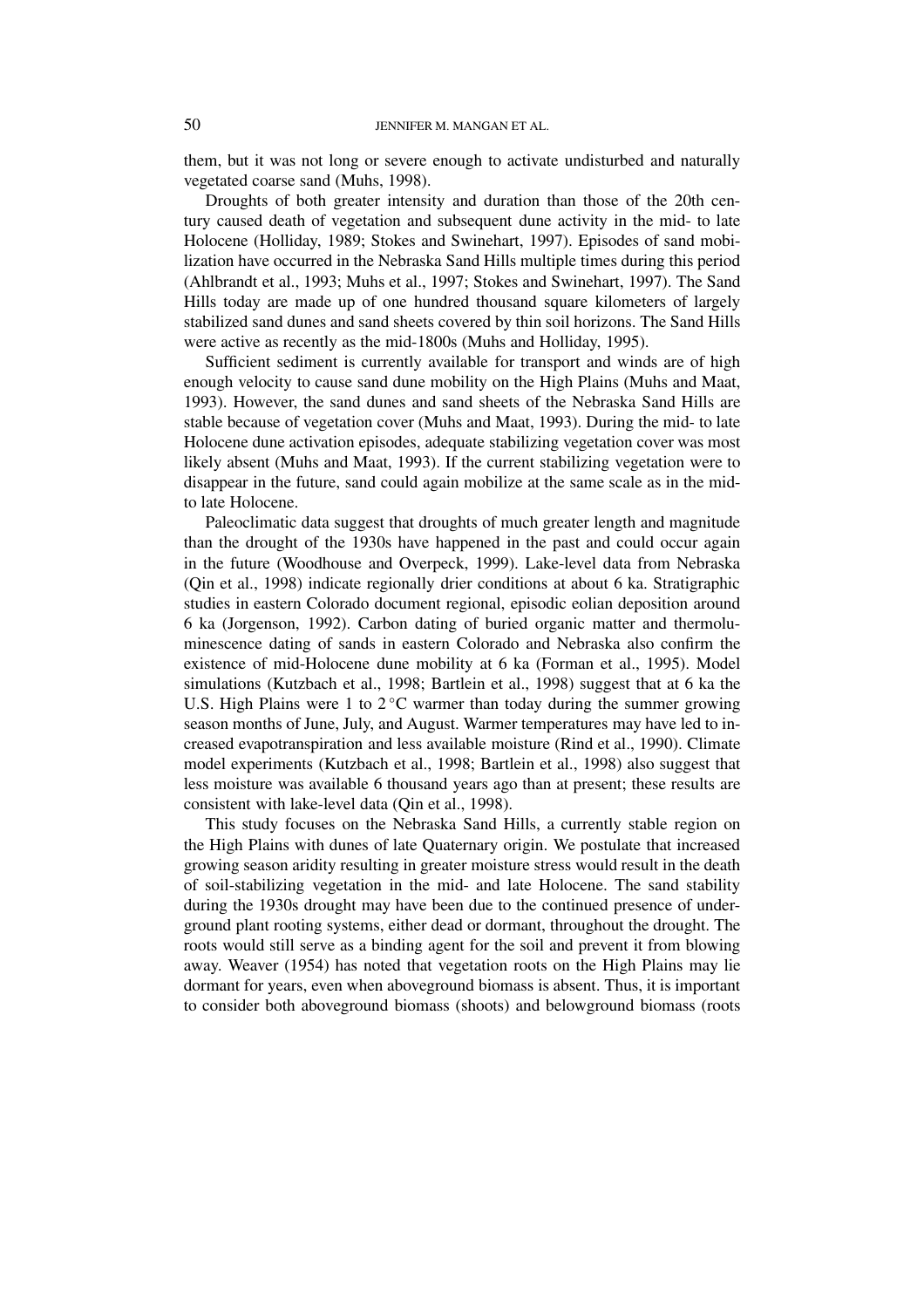and soil microbes) when assessing vegetation in relation to sand dune stability. Temperature and moisture availability are other factors which contribute directly to dune stability because an area with sandy soil will drain more easily and hence retain less moisture than a less sandy region.

The Nebraska Sand Hills are characterized by a mixed grassland or prairie (Weaver, 1956). A mix of  $C_3$  (cool season) and  $C_4$  (warm season) photosynthetic pathway plants exists in the Sand Hills (Paruelo and Lauenroth, 1996). In the event of a drought, however, the balance between these two plant functional types could shift to favor one or the other. Seasonality of precipitation is one factor that can influence the predominance of  $C_3$  or  $C_4$  vegetation (Weaver, 1956), with  $C_3$ species favoring moist spring seasons and C<sub>4</sub> species requiring summer moisture. Temperature is another factor. Increasing spring minimum temperatures correlates with decreased  $C_4$  productivity and benefits  $C_3$  species since  $C_3$  plants are growing most rapidly during spring (Alward et al., 1999). Flourishing cool season species could effectively reduce the amount of resources available to warm season species that begin their growth peaks later in the year.

The goal of this study is to determine the range of climate conditions that might lead to widespread mobilization of High Plains eolian landforms because of death of vegetation cover on the dunes. We used the CENTURY ecosystem model to simulate vegetation response to a variety of climatic scenarios (Parton et al.; 1987, 1988). Initially, we assessed aboveground and belowground vegetation response to observed twentieth century climate for a 50 percent  $C_3$ , 50 percent  $C_4$  grassland. To complement these model studies, we also simulated soil nitrogen dynamics, since nitrogen plays an integral role in terrestrial ecosystem productivity (Reich et al., 2001; Knops et al., 2001; Symstad and Tilman, 2001). We also simulated vegetation dynamics under conditions of prolonged mild drought by rescaling 1935–1989 average precipitation to 1934 drought values. We then observed the effects of up to sixty percent less precipitation than 1934 applied over a 56-year period. Further, we simulated fire and grazing regimes to determine the impact of each on plant shoots and rooting systems. Lastly, the community structure of the grassland was altered and the CENTURY mode was run to predict biomass amounts and soil nitrogen dynamics for species-relative abundances ranging from 100 percent  $C_3$  species to 100 percent C4 species. Knowing which environmental variables have the greatest impacts on an ecosystem can improve predictions of vegetation responses under a wide range of drought scenarios. A thorough understanding of the environmental factors that affect vegetation communities could also lead to more informed management practices in the face of climate variability, particularly since we likely face the possibility of climatic extremes (e.g., drought) far in excess of those seen in the 20th century (Overpeck, 1996).

Simulations of aboveground and belowground live carbon are important for assessing the physical presence of vegetation in a region as it responds to various climatic and environmental conditions. Less visible but equally important are the parameters soil carbon and soil nitrogen. Total soil carbon measures how much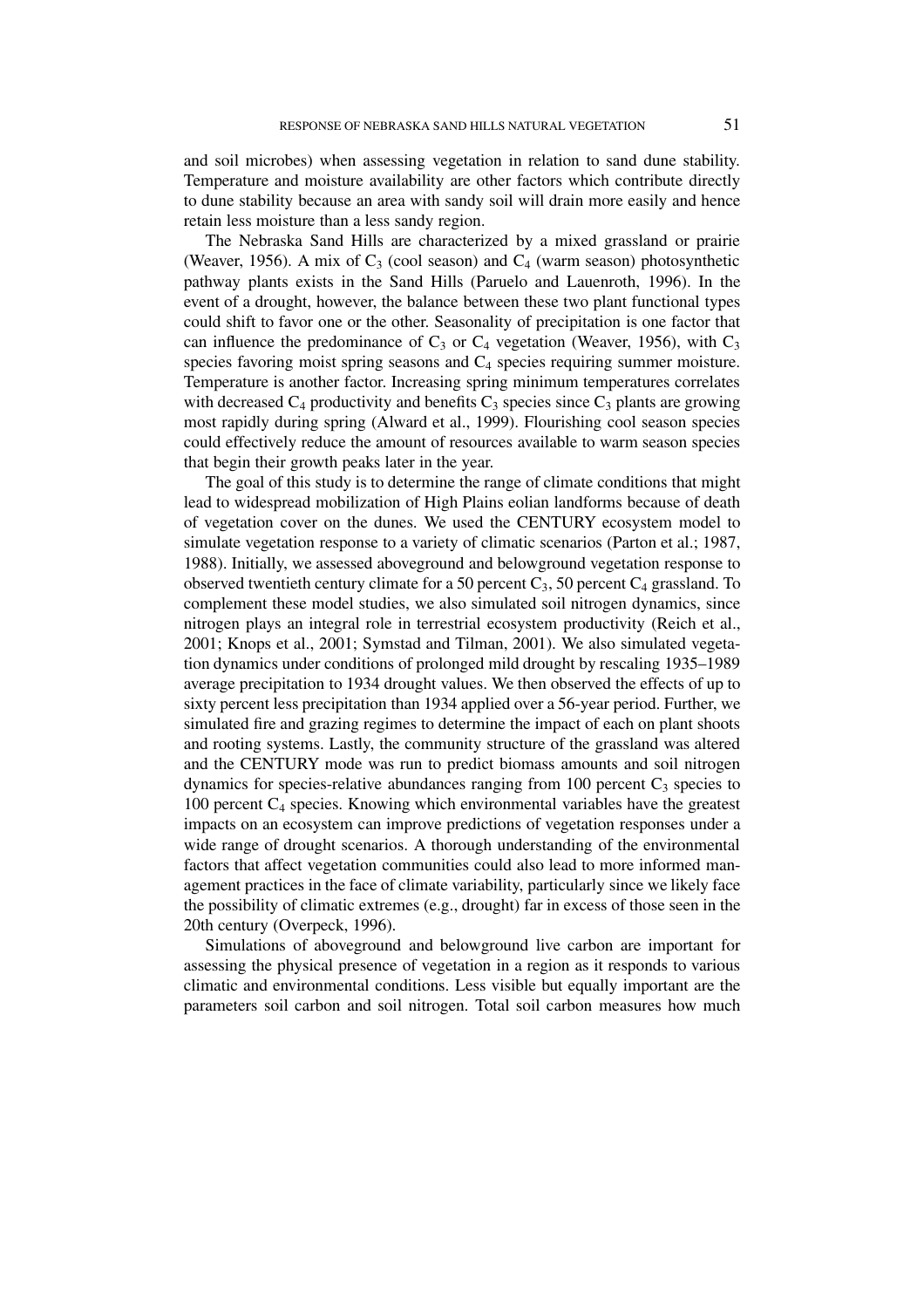nutrient carbon is available for plants to uptake, and it is also a measure of how much carbon remains in the soil after root and shoot death. Nitrogen is also a critical consideration because productivity in terrestrial ecosystems is most often limited by N (Reich et al., 2001; Knops et al., 2001; Symstad and Tilman, 2001).

# **2. Methods and Data**

The CENTURY ecosystem model was used to simulate vegetation and soil nitrogen response to drought. CENTURY was developed to predict carbon and nutrient cycling in semi-arid temperate grasslands, such as those which naturally exist on the U.S. High Plains (Parton et al., 1987, 1988, 1993, 1994; Bolker et al., 1998). The model predicts aboveground and belowground plant biomass, as well as soil nutrient dynamics, in response to the environmental constraints of temperature, moisture availability, and soil texture (Parton et al., 1987, 1988, 1993, 1994; Bolker et al., 1998) and has had a proven success rate with semi-arid grasslands, predicting carbon abundances to within 25 percent of what has been observed in the field (Parton et al., 1993). In addition to the basic vegetation-regulating parameters of soil texture, water availability, and temperature, other environmental factors, e.g. fire and grazing, may influence grassland vegetation. The goal with these CENTURY model studies is to assess possible vegetation response to drought for a variety of scenarios.

A primary goal of our modeling efforts is to constrain the range of climate conditions that might lead to widespread mobilization of High Plains eolian land forms because of removal of vegetation cover from the dunes. The CENTURY ecosystem model was used to investigate how aboveground and belowground biomass are influenced by climate (i.e., precipitation and temperature) and thus how climate-induced changes in biomass would impact sand dune stability in the Nebraska Sand Hills. CENTURY is a point-specific nutrient cycling model that was developed specifically for High Plains grasslands and is therefore ideally suited for the modeling needs of this study (Parton et al., 1987, 1988, 1993, 1994; Schimel et al., 1990; Bolker et al., 1998). Input variables include minimum and maximum monthly temperatures, monthly precipitation, soil texture, and initial vegetation community composition.

The study region is Halsey, NE, in the central portion of the Nebraska Sand Hills at 41.90◦ N latitude, 100.30◦ W longitude (Figure 1). Mean annual precipitation in Halsey is between 500 and 550 millimeters per year, based on yearly averages from 1970–1989, and most of the rainfall occurs from April through June. Halsey monthly climate data from 1904–1989 was the climate input for the CENTURY model simulations, but the model was spun up using stochastic climate for 2000 years prior to generating output. The lengthy spin-up time allows all the carbon and nitrogen pools in the model to fill and thus be available for interaction during the actual experiments themselves. A soil texture of 92 percent sand, 4 percent silt, and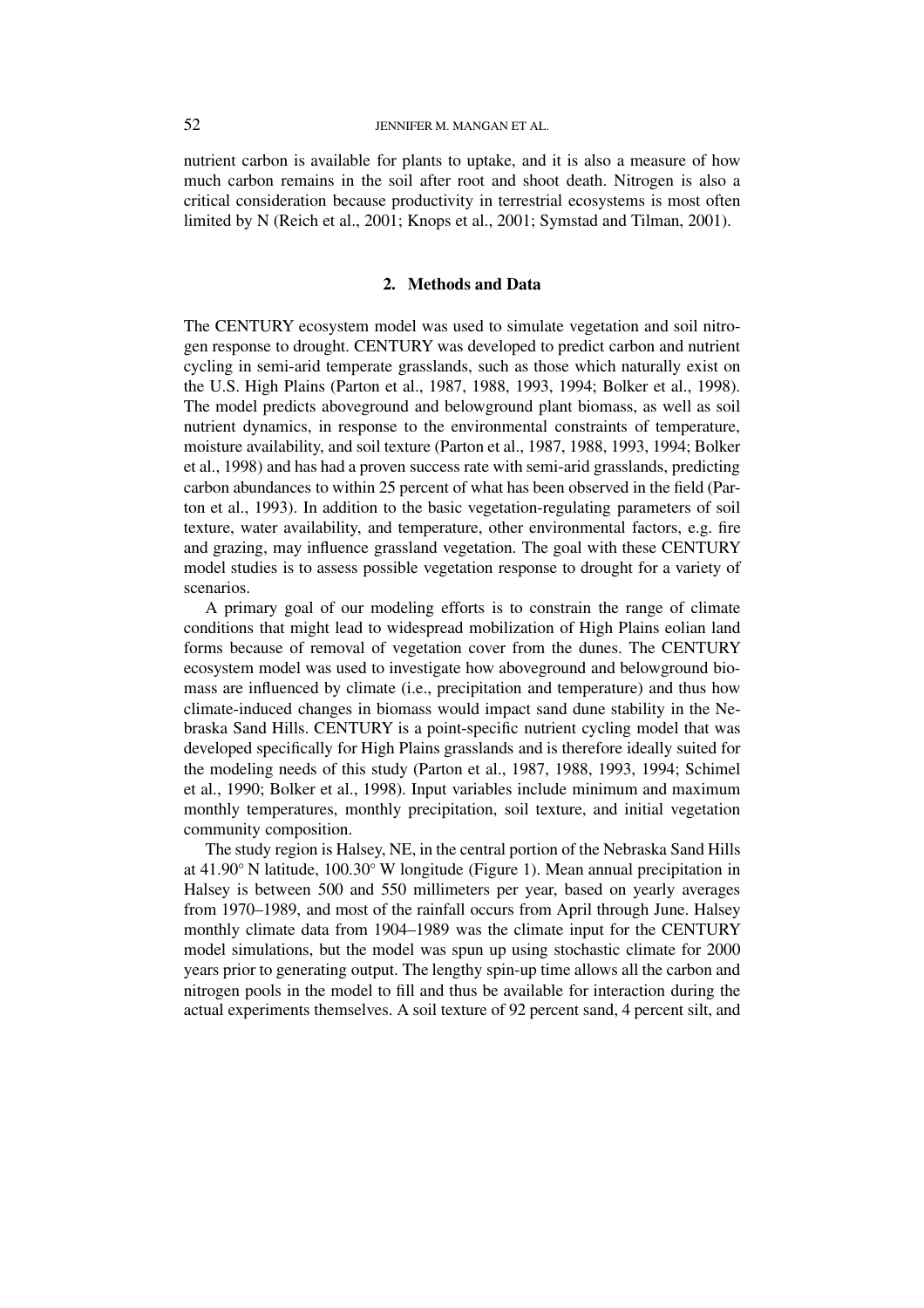

High Plains Sandy Soils Distribution

*Figure 1.* Map of the U.S. High Plains. Crosshatching indicates sandy soils and the location of the climate input data site, Halsey, NE, is shown.

4 percent clay, representative of the soil texture for most of the Sand Hills (State Soil Geographic [STATSGO] survey database U.S. Department of Agriculture, 1994) was assigned for all model runs. The initial vegetation community in the model run determines the amounts of plant lignin and metabolic carbon available for decomposition.

The CENTURY model was run for control, drought, fire and grazing simulations using the 50 percent warm-grass  $(C_4$  photosynthetic pathway), 50 percent cool-grass  $(C_3$  photosynthetic pathway) mixed-grassland vegetation type (Table I).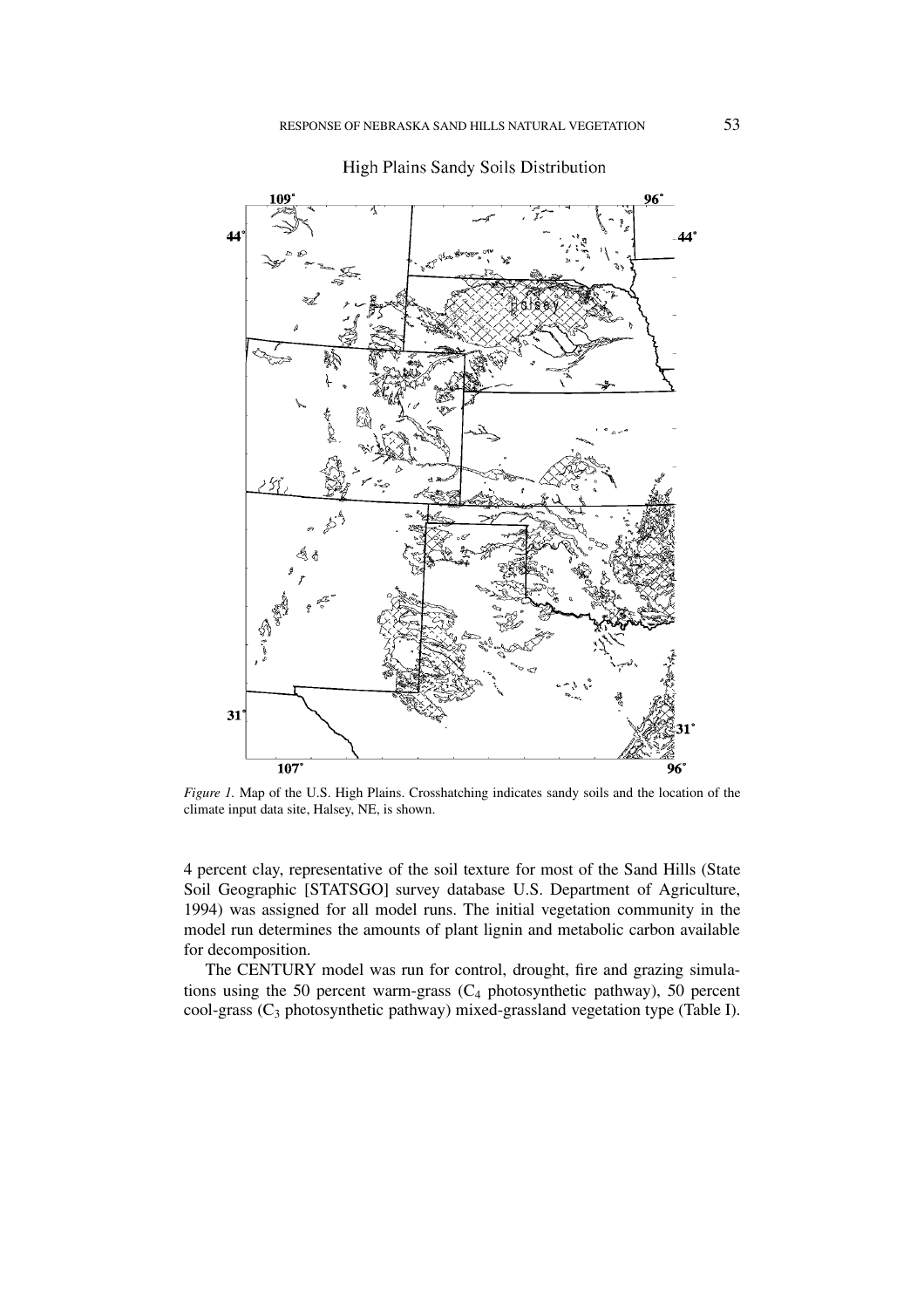| Table I                                                            |  |
|--------------------------------------------------------------------|--|
| Summary and description of input for all CENTURY model experiments |  |

| Model run description           | Climate input                                                                                                       | Fire regime                                                 | Grazing regime                                                                 | Erosion routine | $C_3/C_4$ ratio                               |
|---------------------------------|---------------------------------------------------------------------------------------------------------------------|-------------------------------------------------------------|--------------------------------------------------------------------------------|-----------------|-----------------------------------------------|
| Control                         | Observed NCDC modern climate<br>data 1904-1989                                                                      | none                                                        | none                                                                           | none            | 50%/50%                                       |
| Extended 1934                   | Observed NCDC modern climate none<br>data 1904-1934, 1935-1989<br>mean climate rescaled to 1934<br>values 1935-1989 |                                                             | none                                                                           | none            | 50%/50%                                       |
| 1934 precipitation minus<br>10% | Observed NCDC modern climate none<br>data 1904-1934, 1934<br>precipitation decreased 10%<br>1935-1989               |                                                             | none                                                                           | none            | 50%/50%                                       |
| 1934 precipitation minus<br>20% | Observed NCDC modern climate none<br>data 1904-1934, 1934<br>precipitation decreased 20%<br>1935-1989               |                                                             | none                                                                           | none            | 50%/50%                                       |
| 1934 precipitation minus<br>30% | Observed NCDC modern climate none<br>data 1904-1934, 1934<br>precipitation decreased 30%<br>1935-1989               |                                                             | none                                                                           | none            | 50%/50%                                       |
| 1934 precipitation minus<br>40% | Observed NCDC modern climate none<br>data 1904-1934, 1934<br>precipitation decreased 40%<br>1935-1989               |                                                             | none                                                                           | none            | 50%/50%                                       |
| 1934 precipitation minus<br>50% | Observed NCDC modern climate none<br>data 1904-1934, 1934<br>precipitation decreased 50%<br>1935-1989               |                                                             | none                                                                           | none            | 50%/50%                                       |
| 1934 precipitation minus<br>60% | Observed NCDC modern climate none<br>data 1904-1934, 1934<br>precipitation decreased 60%<br>1935-1989               |                                                             | none                                                                           | none            | 50%/50%                                       |
| Fire                            | Observed NCDC modern climate<br>data 1904-1934, 1935-1989<br>mean climate rescaled to 1934<br>values 1935-1989      | 'cold' fire every 3rd<br>year $-60\%$ vegetation<br>removal |                                                                                | none            | 50%/50%                                       |
| Annual grazing                  | Observed NCDC modern climate none<br>data 1904-1934, 1935-1989<br>mean climate rescaled to 1934<br>values 1935-1989 |                                                             | May-September low-<br>intensity grazing<br>with linear effect on<br>production | none            | 50%/50%                                       |
| 75% C3                          | Observed NCDC modern climate none<br>data 1904-1934, 1935-1989<br>mean climate rescaled to 1934<br>values 1935-1989 |                                                             | none                                                                           | none            | 50%/50%<br>1904-1934,<br>75%/75%<br>1935-1989 |
| 100% C3                         | Observed NCDC modern climate<br>data 1904-1934, 1935-1989<br>mean climate rescaled to 1934<br>values 1935-1989      | none                                                        | none                                                                           | none            | 50%/50%<br>1904-1934,<br>100%/0%<br>1935-1989 |
| 75% C4                          | Observed NCDC modern climate none<br>data 1904-1934, 1935-1989<br>mean climate rescaled to 1934<br>values 1935-1989 |                                                             | none                                                                           | none            | 50%/50%<br>1904-1934,<br>25%/75%<br>1935-1989 |
| 100% C4                         | Observed NCDC modern climate none<br>data 1904-1934, 1935-1989<br>mean climate rescaled to 1934<br>values 1935-1989 |                                                             | none                                                                           | none            | 50%/50%<br>1904-1934,<br>0%/100%<br>1935-1989 |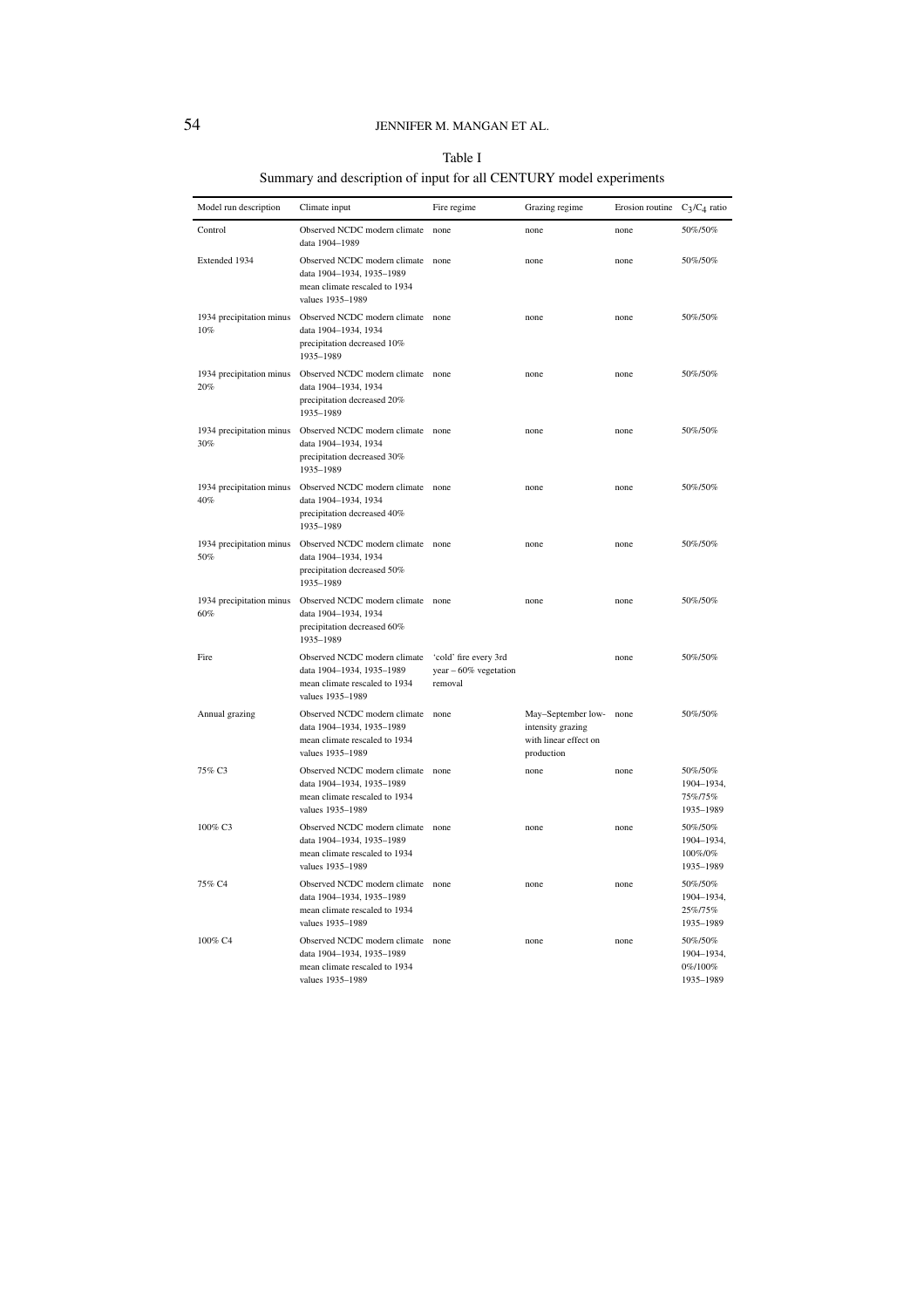| Model run description | Climate input                                                                                                  | Fire regime | Grazing regime | Erosion routine                                         | $C_3/C_4$ ratio |
|-----------------------|----------------------------------------------------------------------------------------------------------------|-------------|----------------|---------------------------------------------------------|-----------------|
| Erosion 1 mm          | Observed NCDC modern climate<br>data 1904-1934, 1935-1989<br>mean climate rescaled to 1934<br>values 1935-1989 | none        | none           | 1 mm monthly,<br>January through<br>April, 1935-1989    | 50%/50%         |
| Erosion 0.75 mm       | Observed NCDC modern climate<br>data 1904-1934, 1935-1989<br>mean climate rescaled to 1934<br>values 1935-1989 | none        | none           | 0.75 mm monthly,<br>January through<br>April, 1935-1989 | 50%/50%         |
| Erosion $0.5$ mm      | Observed NCDC modern climate<br>data 1904-1934, 1935-1989<br>mean climate rescaled to 1934<br>values 1935-1989 | none        | none           | 0.5 mm monthly,<br>January through<br>April, 1935-1989  | 50%/50%         |
| Erosion 0.25 mm       | Observed NCDC modern climate<br>data 1904-1934, 1935-1989<br>mean climate rescaled to 1934<br>values 1935-1989 | none        | none           | 0.25 mm monthly,<br>January through<br>April, 1935-1989 | 50%/50%         |

Table I *(Continued)*

A mixed grassland type typifies much of the Sand Hills whereas other portions range up to entirely  $C_4$  grassland (Paruelo and Lauenroth, 1996). The CENTURY model specifies that belowground biomass is present in greater abundance than aboveground biomass in a mixed grassland. Often plants in drought-susceptible regions have developed extensive root systems that extend deep into the soil or radiate outward to take advantage of as much available water as possible (Weaver and Albertson, 1954; Weaver, 1956).

The CENTURY control run for the years 1904 to 1989 used observed modern climate data for Halsey, NE and was designed to simulate natural variations in biomass production year-to-year. Another purpose of the control run was to detect vegetation changes resulting from the 1930s drought stress; 1934 was the driest year in the Halsey climate record. To simulate the potential effects not only of a long drought of 1930s magnitude, but also of more severe extended droughts, a series of 6 additional CENTURY experiments was carried out to identify the precipitation threshold at which vegetation would be critically low or absent. These 6 experiments rescaled the 1934–1989 monthly precipitation values to have means equal to the 1934 precipitation values decreased in 10 percent increments up 60 percent. We then ran the model with observed values from 1904–1934 and each of the reduced precipitation scenarios from 1935–1989. Note that the paleoclimatic record of drought over millennia (Woodhouse and Overpeck, 1999) suggests that 1934 conditions probably constituted only 'mild drought' in the context of observed past drought variability.

The control simulation did not account for the effects of grazing, therefore another CENTURY model simulation was run with annual low-intensity grazing from May through September and 1934 'mild drought' mean precipitation values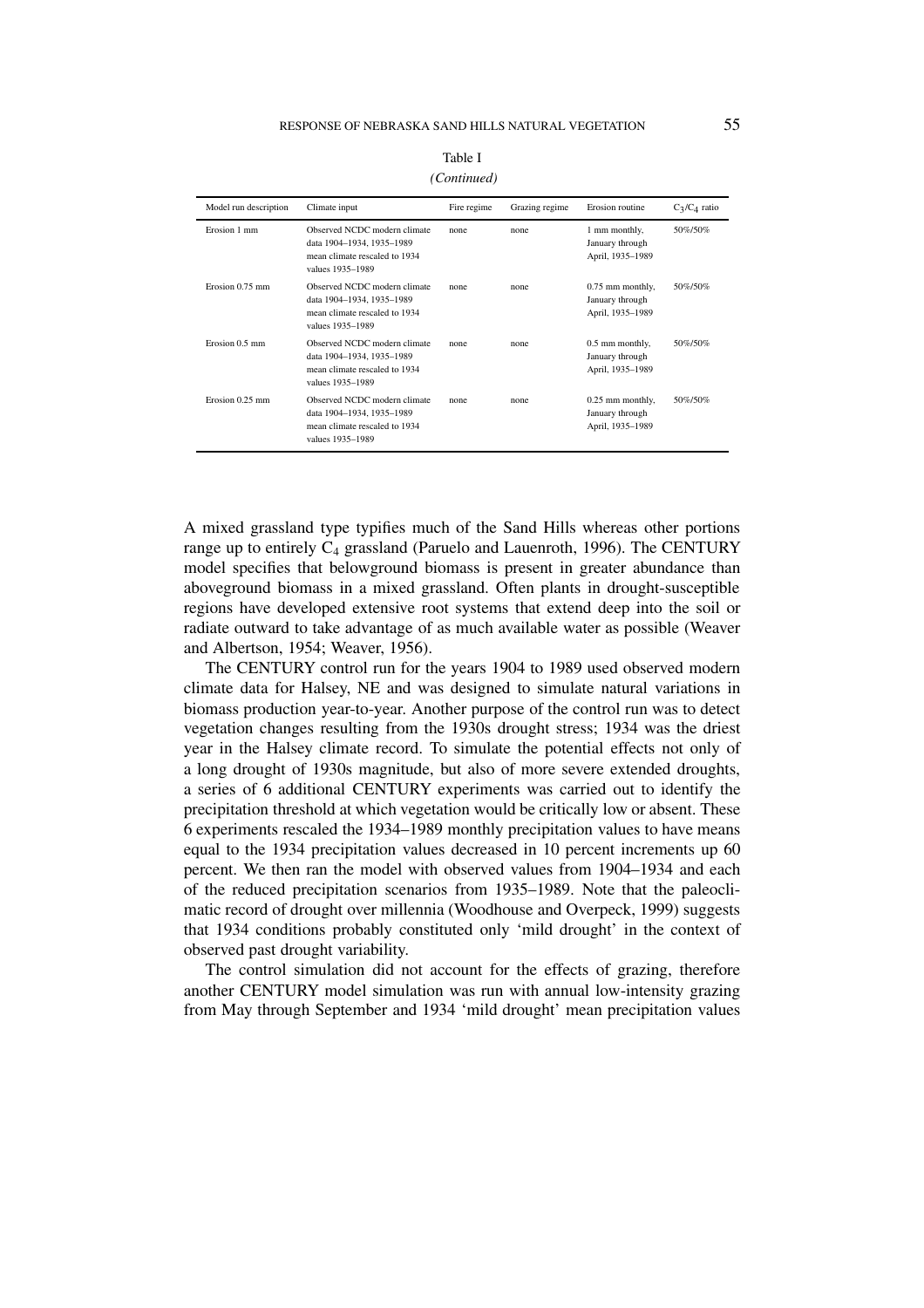superimposed with 1935–1989 natural variability. Including grazing effects in paleoclimatic simulations is important because bison and other large grazing animals were present for thousands of years prior to the 20th century (Loope, 1986). Some plant species increase their production in response to grazing while others decrease their production (Stubbendieck et al., 1985). Herbivores also serve the important function of returning nutrients in the form of metabolic waste to the soil. A moderate grazing regime in CENTURY thus likely simulates the natural conditions on High Plains rangeland.

The control CENTURY run did not account for fire on the High Plains. However, grassland fire events naturally occur approximately every 3 to 5 years on the High Plains (Parton et al., 1993). Fire can influence the nitrogen budgets in grassland ecosystems (Hobbs et al., 1991), and can alter nutrient cycling processes (Ojima et al., 1994). To evaluate the impact of a change in summertime fire regime on biomass, a CENTURY simulation was run with a 'cold' fire every three years under the rescaled 1934 mild drought conditions. Under modern climate conditions, a cold fire will remove 60 percent of the available aboveground biomass in the model (Parton et al., 1987, 1988).

The choice of plant functional types also regulates CENTURY biomass production. The Nebraska Sand Hills currently has an equal mix of  $C_3$  and  $C_4$  plants growing in some regions and 75 percent  $C_4$  plants in other regions (Paruelo and Lauenroth, 1996). In the event of a significant drought or climate shift, either of these plant types could increase in abundance relative to the other. To test the dynamics of plant functional types during a drought, we ran a set of CENTURY experiments with a range of  $C_3/C_4$  ratios combined with climate input that had 1935–1989 precipitation values re-scaled to the 1934 monthly means. We ran the model with  $C_3$  plant abundances of 25 percent, 50 percent, 75 percent, and 100 percent. These model runs were designed to predict overall aboveground and belowground biomass production in the entire ecosystem when different ratios of  $C_3$  and  $C_4$  plants are present. For an assessment of dune stability as a function of vegetation cover, it is important to know overall plant abundance regardless of species or functional type (Valdez, 1990).

All of the model runs above describe not only the CENTURY experiments we used to assess aboveground and belowground live carbon, but also the basic framework for model simulations that assess other environmental impacts and model output. For the control, successive drought severity increase, grazing, fire, and plant functional type shift CENTURY simulations, we also looked at the dynamics of soil nitrogen. Knowing how soil nitrogen responds to different environmental situations can afford clues to the dynamics of the vegetation community, since plants and nitrogen are interdependent.

In addition, for all of the above-mentioned CENTURY runs, we simulated the effects of erosion, starting in 1934. Erosion is a widely-documented effect of the Dust Bowl drought (Weaver and Albertson, 1940; Weaver, 1954), and its inclusion in these model simulations should provide a more accurate picture of vegetation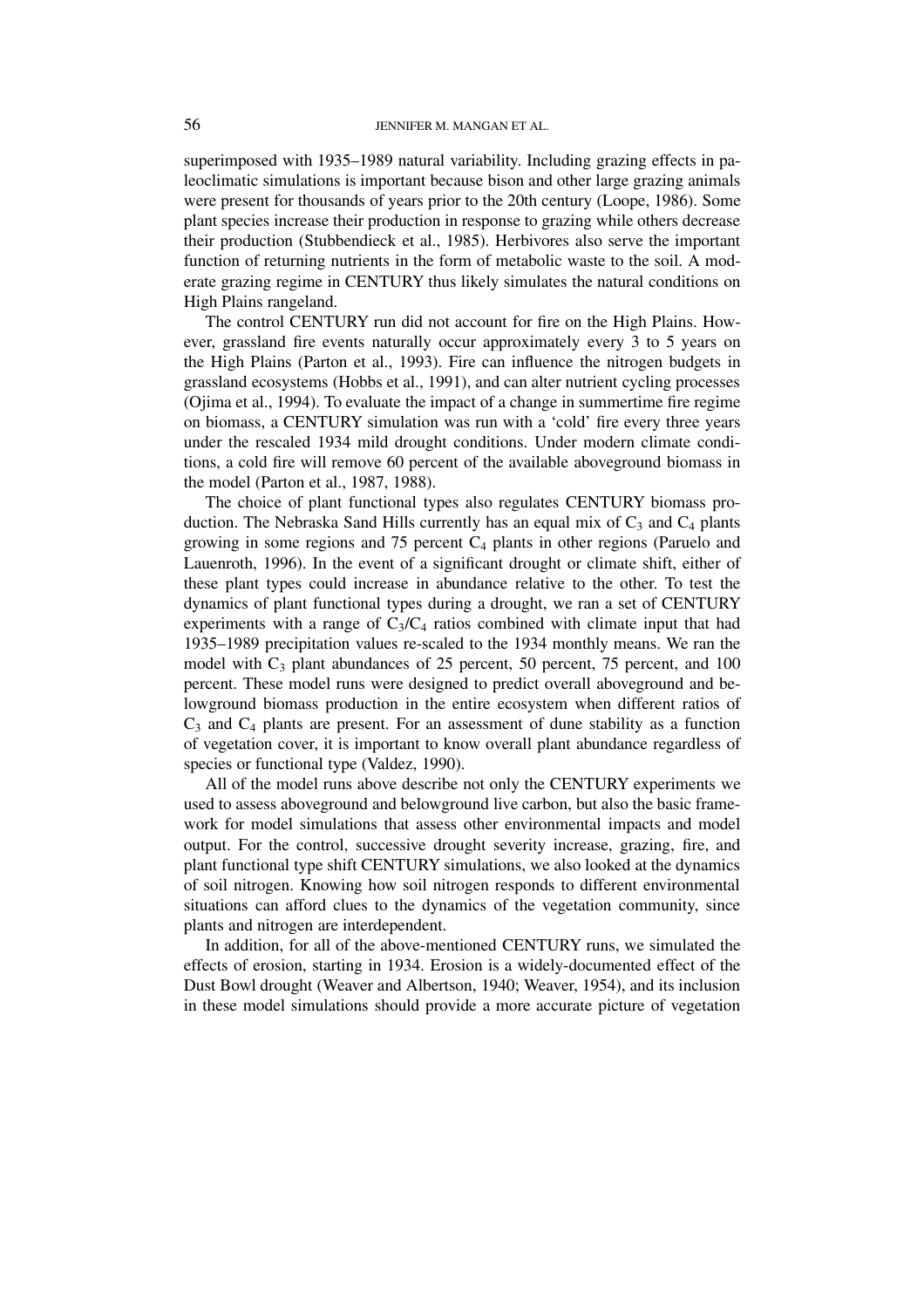dynamics during a drought. We eroded the soil 0.25 mm, 0.50 mm, 0.75 mm, and 1.0 mm monthly from January through April, beginning in the initial drought year, 1934. If erosion of 4 mm monthly, the largest amount simulated, were to continue in the face of severe drought, it would yield a total erosion amount of about 0.4 meters per Century, well below the up to 6 meters observed in the dune fields of Nebraska (S. Forman, personal communication.) Erosion was prescribed from January through April because these are the four months immediately preceding the start of the growing season, and the soil is most likely to be bare and therefore most susceptible to mobilization.

The erosion routine in CENTURY does not physically impact vegetation, nor does it cause surface removal of the litter layer by wind. Erosion does, however, cause the loss of carbon, nitrogen, and other nutrients in the soil. The lost nutrients are removed from surface soil organic matter pools and belowground structural and metabolic pools. Century 4 erodes soil and nutrients from only the top 20 centimeters of soil and replaces the nutrients and organic matter with nutrients and organic matter obtained from the lower soil horizon. Input from the next soil horizon uses an equivalent depth of soil to that eroded. Nutrients are leached from litter and dead plant material by another subroutine, and these nutrients become available for removal or cycling within the soil layers when erosion occurs in the model.

# **3. Statistical Testing**

A primary goal of adding four different erosion routines to all CENTURY simulations was to gauge the impact of erosion on ecosystems stressed by various levels of drought, thereby providing a measure of how erosion can magnify the effects of drought alone. Therefore it was critical to find an accurate method for comparing the results of all CENTURY runs under all five erosion conditions (0, 0.25, 0.5, 0.75, 1.0 mm monthly, January through April) and all eight climate situations (observed, 1934 precipitation, 10–60 percent less than 1934 precipitation). Two statistical tests were evaluated.

Initially, we evaluated the differences between all CENTURY model runs using the Kolmogorov–Smirnov statistical test in the SPSS statistics program package. The Kolmogorov–Smirnov test is non-parametric and computes the maximum absolute difference in the cumulative probability curves from the data, which are scaled to be between 0 and 1.0, and determines the largest difference between corresponding points on the resulting histogram (Causton and Venus, 1981; Shaw and Wheeler, 1985). Therefore the K–S test is most sensitive to shifts in the distributions of the two datasets being compared. It appeared to be an attractive test for analysis of our data because most of our CENTURY model runs produce output that are non-normally distributed and the K–S test does not require that the datasets be normally distributed.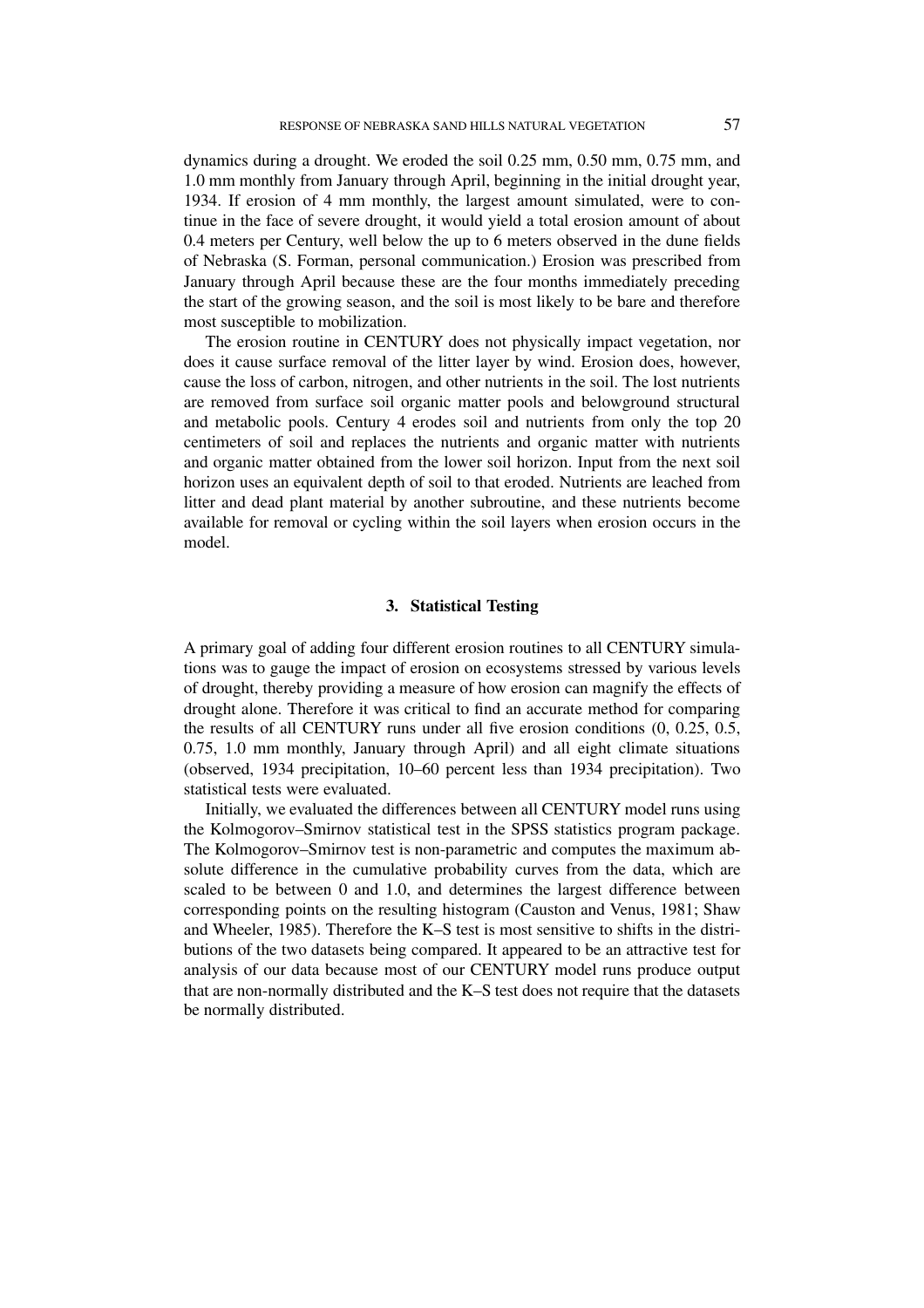The Kolmogorov–Smirnov test, despite its apparent strengths, turned out to be inappropriate for comparing sets of our data, but it was useful for comparing nonerosion simulations under different climate conditions against a normal curve. For comparisons between CENTURY output datasets, the K–S test yielded only two statistically significant comparisons of CENTURY runs: climate of 20 percent less than 1934 precipitation with no erosion vs. climate of 30 percent less than 1934 precipitation with 0.25 mm erosion ( $p = 0.129$ ) and climate of 20 percent less than 1934 precipitation with no erosion vs. climate of 30 percent less than 1934 precipitation with 0.50 mm erosion ( $p = 0.060$ ). These results do not logically make sense, since it should require a higher, not lower, level of drought to equal an erosion simulation. It is likely that the K–S test found these two comparisons significant because one dataset in each comparison was highly skewed compared to the other; the resulting overlap of data values would make it appear as though the datasets were similar. We eliminated the K–S test as a possibility for statistical comparison of our CENTURY model runs.

Next we turned to the possibility of using a test for differences in the mean values of two datasets. Two datasets could be highly skewed in the same direction and have similar means, a characteristic that would be difficult for the K–S test to detect. The first test of means we considered using was Student's t-test, a commonly used test for similarity of mean values. However, a caveat of the t-test is that it is a parametric test and the data need to be normally distributed (Lehmann, 1975). We could make no such assumptions about the data, as we expected few of our CENTURY model run output data to have normal distributions. Therefore, we deemed the Student's t-test inappropriate for analysis of the CENTURY data and decided we would need a non-parametric test.

The Mann–Whitney U test is a non-parametric version of the t-test (Gibbons and Chakraborti, 1992), and is better suited for comparison analyses of our data because the data do not need to be normally distributed as with the t-test. The M–W test is used on data that are from independent samples. The values from both groups are combined into one group and ranked from lowest to highest value (Conover, 1999). The rank order scores are then separated out into their original groups and the U statistic, or the number of times a value in the first group precedes a value in the second group, is calculated (Conover, 1999; Gibbons and Chakraborti, 1992). The significance of the U statistic, p, is determined and for all p values greater than 0.05, it is assumed that the two datasets being compared are similar. For our data, we used the SPSS program to perform all the necessary calculations for the Mann–Whitney U test and determine the corresponding p values.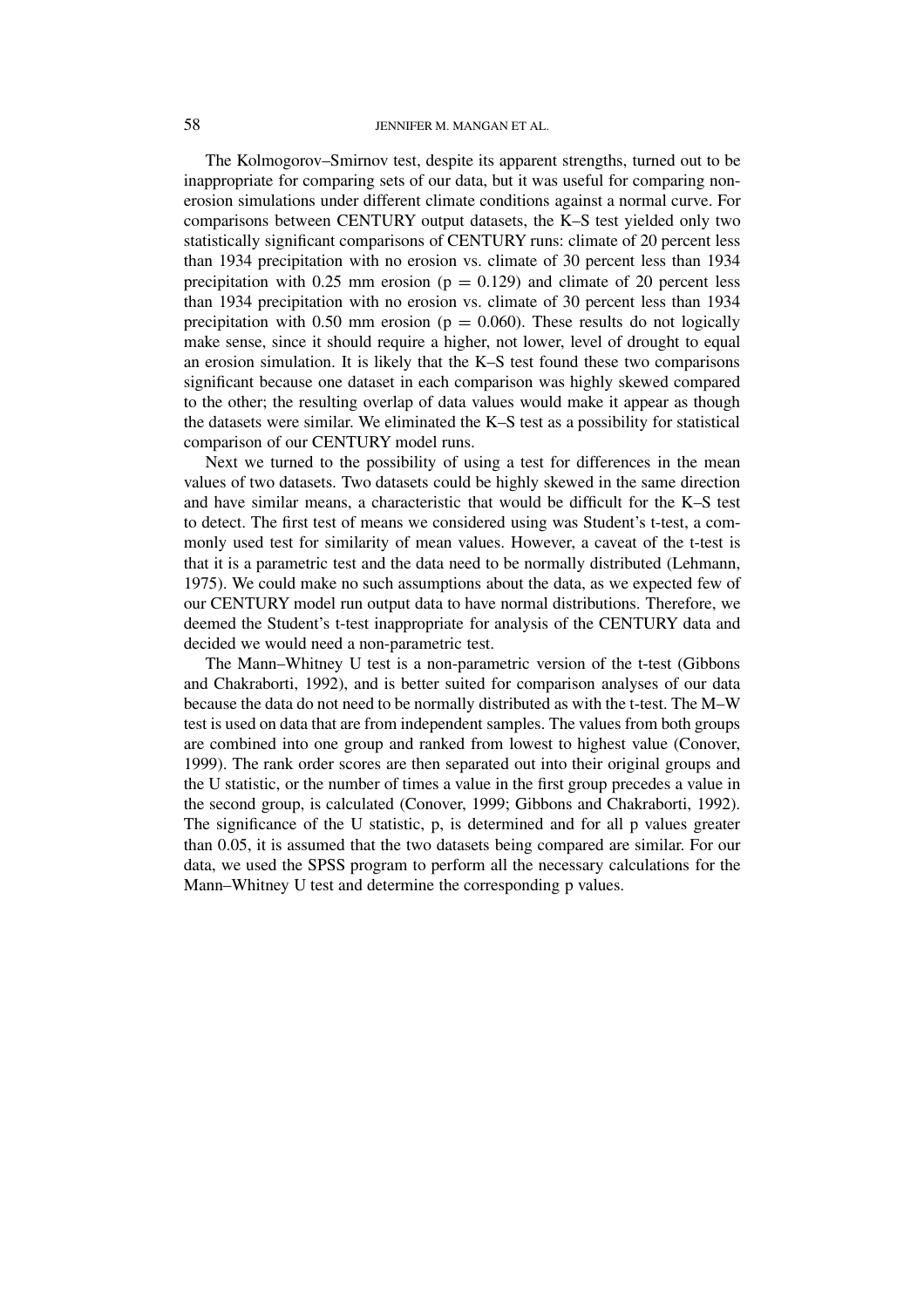#### **4. Results**

#### 4.1. IMPACTS OF DROUGHT SEVERITY

The control simulation reveals decreases of plant abundance [both aboveground biomass (shoots) and belowground biomass (roots and soil microbes)] during the 1930s and the 1950s drought events (Figure 2a). Despite this simulated vegetation decline in response to drought, consistent with observations of only minimal impacts on the vegetation landcover (Weaver, 1954; Weaver and Albertson, 1956), CENTURY simulated that these two droughts exerted negligible long-term impact on the ecosystem (Figure 3a). Mean and median aboveground biomass from 1938 to 1952 and from 1957 to 1989 are comparable to the 1904 to 1933 values (Table II.2), and two-sample Kolmogorov–Smirnov (K–S) tests of both aboveground and belowground carbon indicate these populations are statistically the same. The twentieth century droughts appear to have done little long-term damage to the Sand Hills ecosystem. Multiple decades of 1930s magnitude drought do not force CENTURY-predicted aboveground or belowground biomass to zero, but values drop below the pre-drought average (Figure 2b). Simulated belowground biomass retains its normal distribution curve (Figure 3b), but a one-sample Kolmogorov– Smirnov test reveals that this parameter differs more from a normal distribution than the control (Table III). Simulated aboveground biomass appears to shift to lower amounts and lose its normal distribution curve (Figure 3b); this result is confirmed by statistical tests (Table III). Aboveground biomass values between zero and 20  $g/m^2$  occur more frequently than in the control simulation (Figures 3a,b) and the K–S two-tailed asymptotic significance value is zero when tested against the control (Table III), indicating no similarity between the extended 1930s drought simulation and the control run. Mild 1934-level drought will likely have some impact, but only on aboveground vegetation; this probably explains why most dunes did not remobilize during the 1930s Dust Bowl years.

The six sensitivity model studies with decreased 1934 precipitation in 10 percent increments up to 60 percent show a clear trend of aboveground biomass becoming less abundant with successively lower precipitation amounts (Figures 2c–h, 3c–h), but never becoming zero. Belowground biomass retains its normal distribution curve through a 30 percent precipitation decrease (Figure 3e). With precipitation at 40 percent below 1934 values (Figure 3f) belowground live carbon starts to lose its normal distribution and Kolmogorov–Smirnov 2-tailed asymptotic significances are consistently zero (Table III). Aboveground biomass is more likely to be present at levels below 10  $g/m^2$  than above (Figures 2f–h). The loss of normal distribution is most visible when precipitation is reduced by 40 percent or more (Figures 3f–h). These results suggest that the precipitation threshold for noticeable impacts on the vegetation in the Sand Hills 50 percent  $C_3/50$  percent  $C_4$  ecosystem is persistence of growing-season rainfall at 40 percent less than 1934 mild drought values.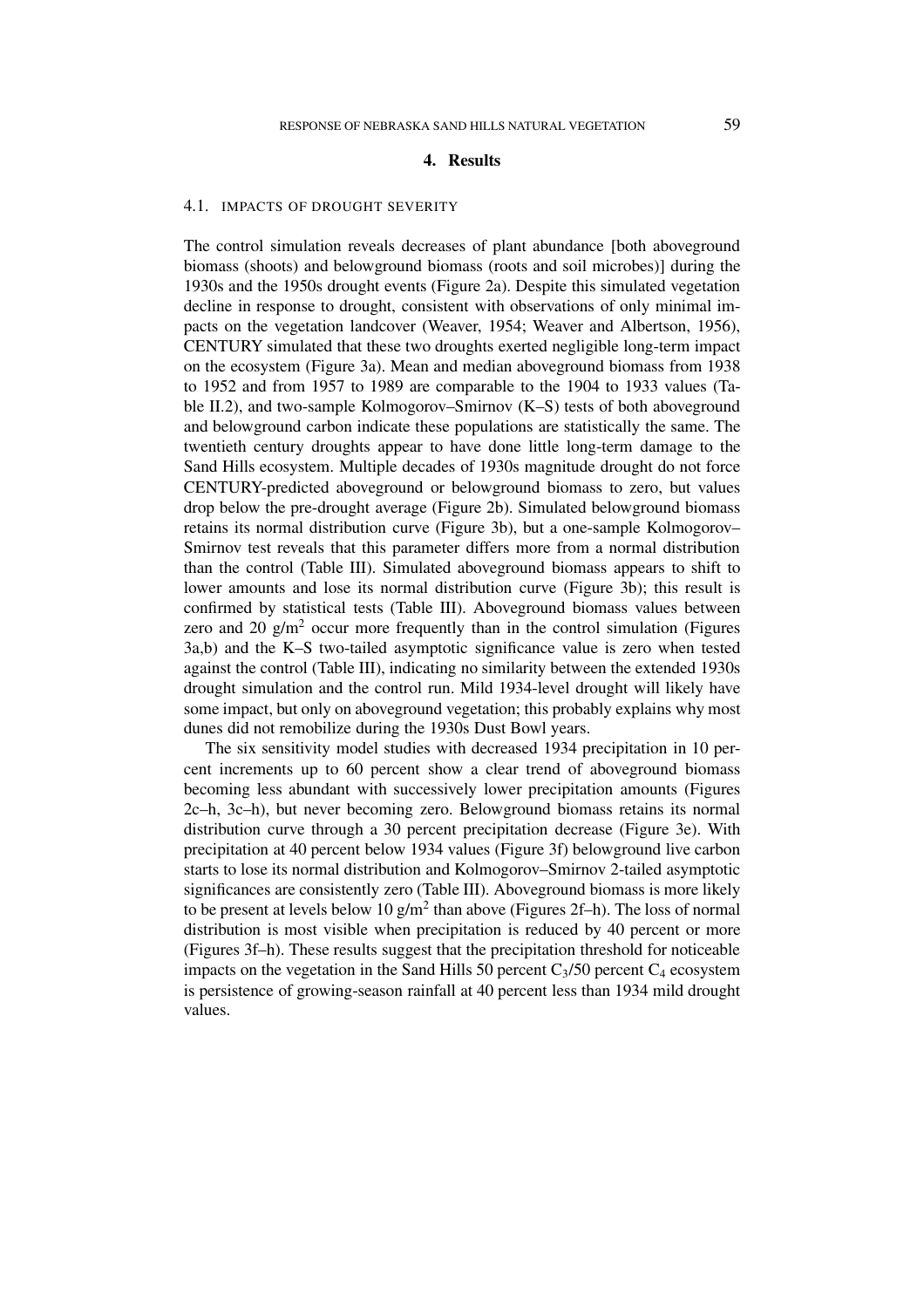

*Figure 2.* Time-series results of CENTURY model simulated aboveground and belowground carbon from 1904–1989. (a) Control run using observed climate data. (b) Experiment used observed data from 1904–1934 and 1935–1989 climate data rescaled to mean 1934 conditions, 1935–1989. (c) Experiment same as in 2(b) but precipitation data rescaled to have a mean equal to 90 percent of 1934 values. (d) Same as in 2(b) but precipitation data rescaled to have a mean equal to 80 percent of 1934 values. (e) Same as in 2(b) but precipitation data rescaled to have a mean equal to 70 percent of 1934 values. (f) Same as in 2(b) but precipitation data rescaled to have a mean equal to sixty percent of 1934 values. (g) Same as in 2(b) but precipitation data rescaled to have a mean equal to 50 percent of 1934 values. (h) Same as in 2(b) but precipitation data rescaled to have a mean equal to forty percent of 1934 values. Values are in grams per square meter.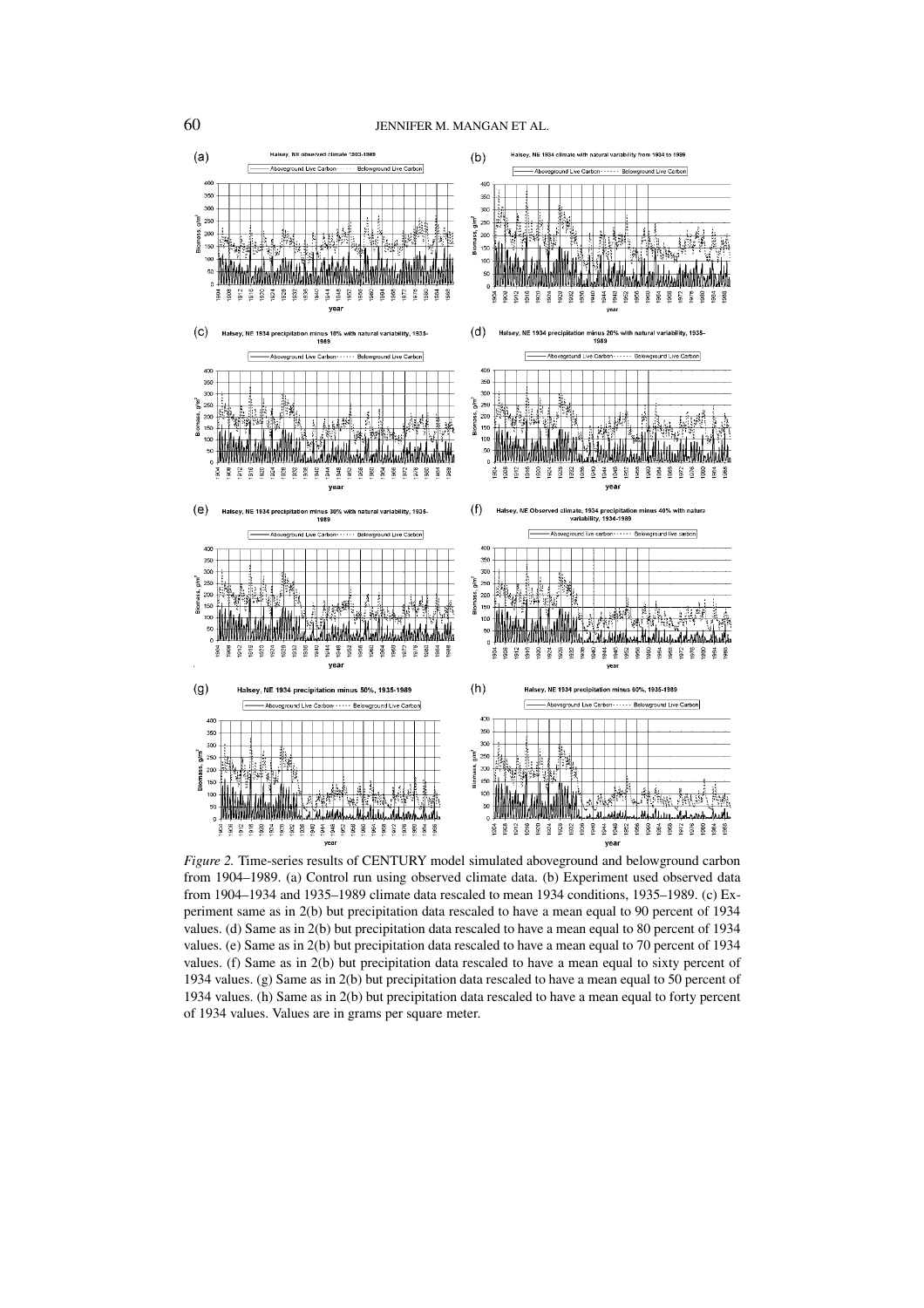

*Figure 3.* Frequency distribution plots of CENTURY aboveground and belowground live carbon model output for 1904–1989. (a) Control run using observed climate data. (b) Experiment used observed data from 1904–1934 and 1935–1989 climate data rescaled to mean 1934 conditions, 1935–1989. (c) Experiment same as in 3(b) but precipitation data rescaled to have a mean equal to 90 percent of 1934 values. (d) Same as in 3(b) but precipitation data rescaled to have a mean equal to 80 percent of 1934 values. (e) Same as in 3(b) but precipitation data rescaled to have a mean equal to 70 percent of 1934 values. (f) Same as in 3(b) but precipitation data rescaled to have a mean equal to sixty percent of 1934 values. (g) Same as in 3(b) but precipitation data rescaled to have a mean equal to 50 percent of 1934 values. (h) Same as in 3(b) but precipitation data rescaled to have a mean equal to forty percent of 1934 values. Values are grams per square meter.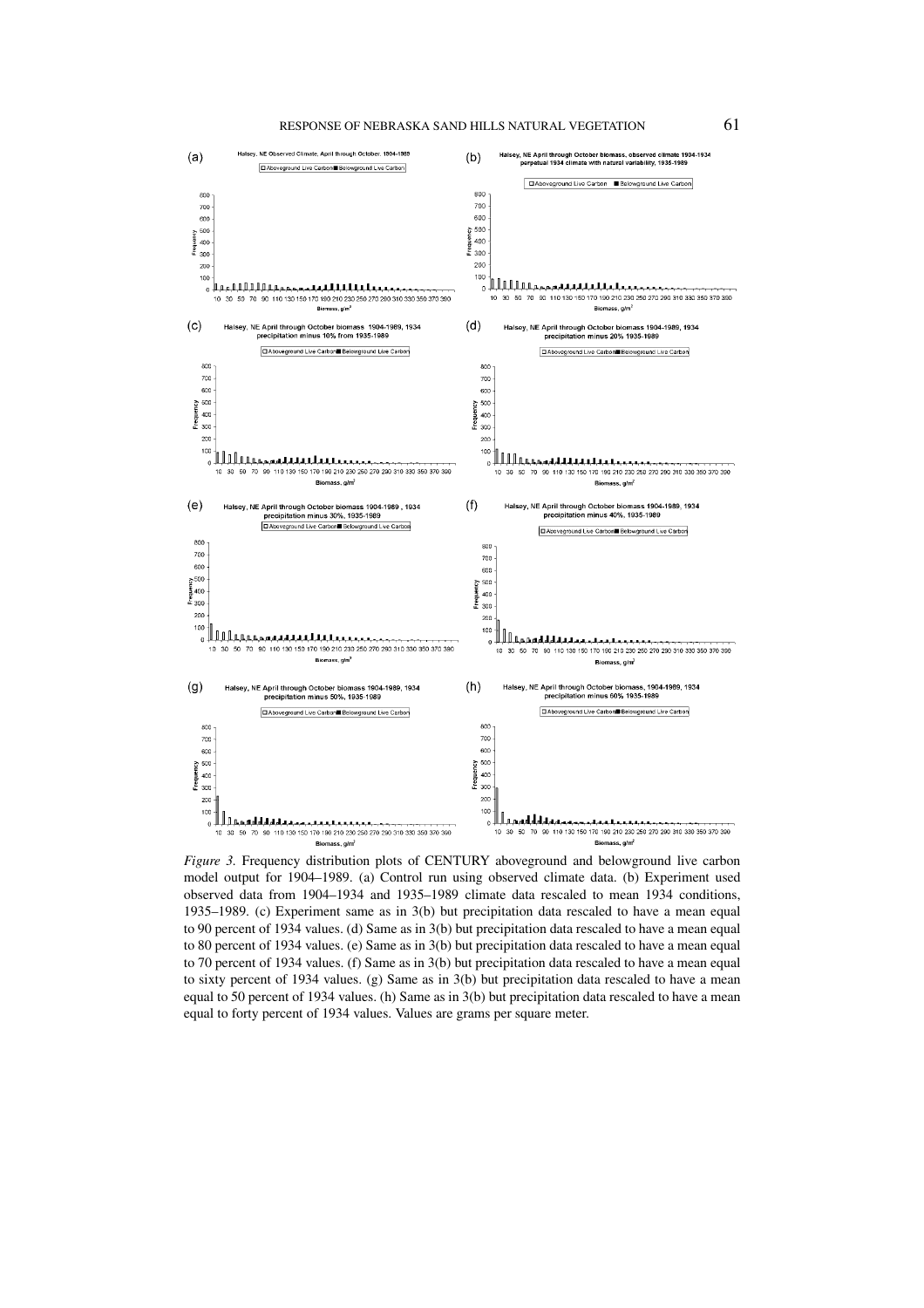#### Table II

| Model run                                      | Mean        | Median      | Mean        | Median      |
|------------------------------------------------|-------------|-------------|-------------|-------------|
|                                                | aboveground | aboveground | belowground | belowground |
| Control, 50%C3/C4, observed climate            | 68,21       | 65,46       | 223,06      | 221,69      |
| Extended 1934 climate                          | 47,22       | 39,07       | 177,77      | 173,56      |
| 1934 climate minus 10% precipitation           | 43,57       | 35,54       | 163,36      | 161,26      |
| 1934 climate minus 20% precipitation           | 39,82       | 30,79       | 153,67      | 146,77      |
| 1934 climate minus 30% precipitation           | 43,45       | 34,37       | 163,53      | 163,14      |
| 1934 climate minus 40% precipitation           | 33,85       | 20,67       | 137,10      | 120,75      |
| 1934 climate minus 50% precipitation           | 31,18       | 15,58       | 129,57      | 106,04      |
| 1934 climate minus 60% precipitation           | 28,59       | 10,80       | 122,36      | 93,23       |
| Moderate grazing May through September         | 60,83       | 57,33       | 229,47      | 229,00      |
| Fire every 3 years                             | 60,16       | 57,34       | 214,39      | 211,73      |
| C3 plants $25\%$ , C4 plants $75\%$ after 1935 | 66,46       | 63,13       | 222,85      | 219,79      |
| C3 plants 75%, C4 plants 25% after 1935        | 62,70       | 59,92       | 195,83      | 193,97      |
| C3 plants 100% after 1935                      | 62,65       | 59,48       | 516,93      | 517,51      |
| C4 plants 100% after 1935                      | 60,47       | 54,01       | 364,04      | 361,85      |
|                                                |             |             |             |             |

Mean and median values for aboveground live carbon and belowground live carbon for all model experiments. Values are in grams per square meter

Mean and median aboveground live carbon values become increasingly dissimilar with a greater reduction of precipitation and we see a difference of 15.60 g/m<sup>2</sup> at 50 percent precipitation reduction and 17.79  $g/m<sup>2</sup>$  at sixty percent precipitation reduction (Table II). When precipitation is 60 percent less than in 1934, simulated aboveground vegetation is sparse at mostly 10  $\frac{g}{m^2}$  or less, but it never completely disappears (Figures 2h and 3h). Mean belowground live carbon values with a 60 percent precipitation reduction differ from the control by 100.70  $g/m^2$  (Table II) but never become zero (Figure 2h). The Kolmogorov–Smirnov p value is zero for a test against the control of belowground live carbon under a sixty percent precipitation regime (Table III), indicating lack of similarity between the two datasets.

Soil nitrogen amounts were also plotted for the above model simulations (Figure 4). The soil nitrogen pool in the model has reached equilibrium and leveled off at about 242  $g/m^2$  after a 2000-year spin up period using stochastic climate. Introducing a file of observed weather to replace the stochastic climate causes soil nitrogen to steadily decline in the control simulation (Figure 4a). The nitrogen decline is also apparent when precipitation is decreased up to 30 percent less than 1934 conditions, but there is an initial small soil nitrogen increase of about 2  $g/m<sup>2</sup>$ around the initiation of the drought in 1934. For the remaining three simulations where precipitation is decreased 40, 50, and 60 percent from 1934, soil nitrogen rapidly increases starting in 1934, but levels off after about 10 years. The nitro-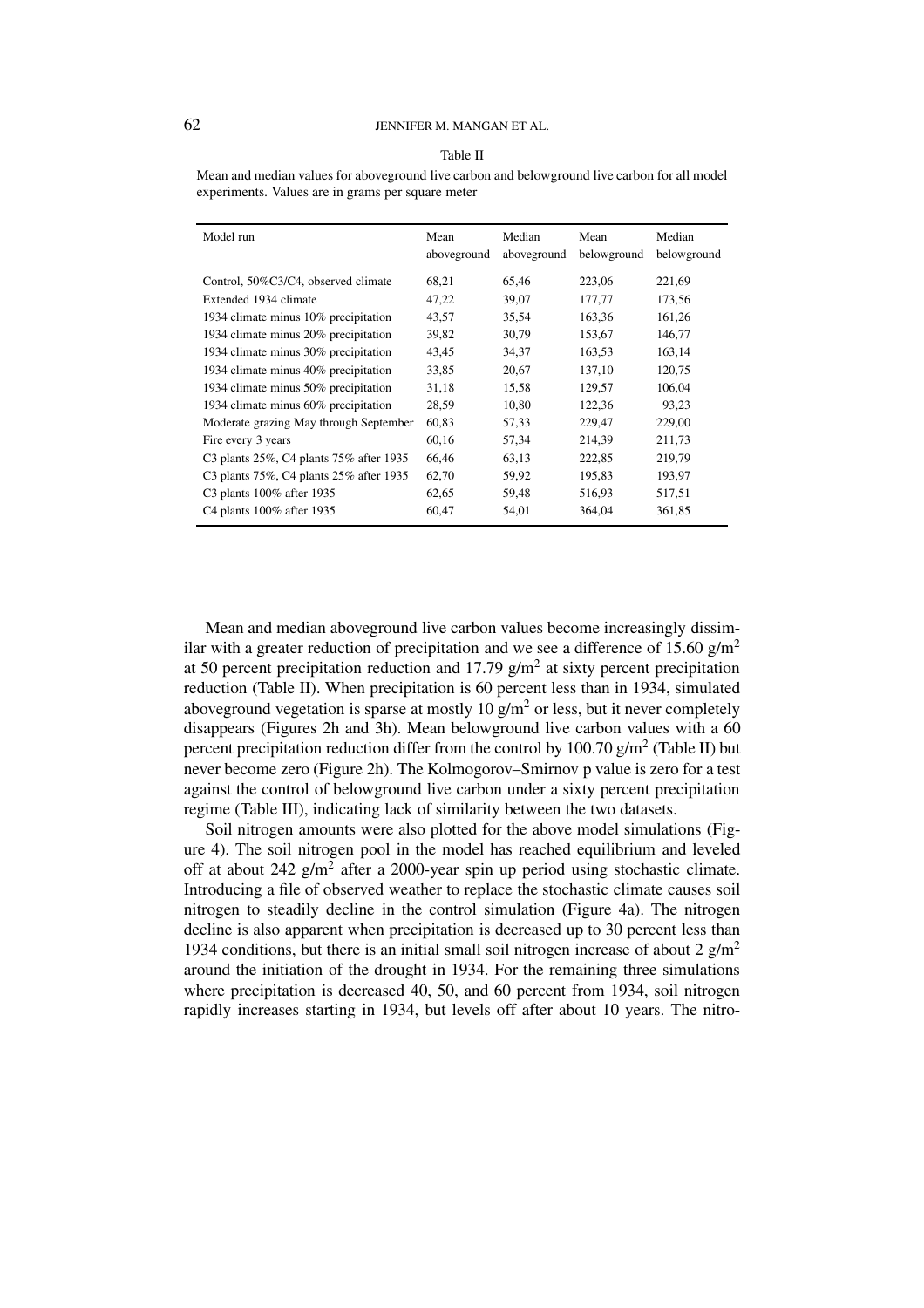| г |  |
|---|--|

Kolmogorov-Smirnov statistics test results for model experiments. Both Z values and two-tailed asymptotic significances are listed Kolmogorov–Smirnov statistics test results for model experiments. Both Z values and two-tailed asymptotic significances are listed

|                                                                            |            |                  |                  |                        |                  | Aboveground Live Carbon  |                  |                   |                        |                   |                  |                   |                  |                   |
|----------------------------------------------------------------------------|------------|------------------|------------------|------------------------|------------------|--------------------------|------------------|-------------------|------------------------|-------------------|------------------|-------------------|------------------|-------------------|
|                                                                            | Control    |                  | Extended 1934    |                        | $-10%$           |                          | $-20%$           |                   | $-30%$                 |                   | $-40%$           |                   | $-50%$           |                   |
|                                                                            | vs. normal | vs. control      |                  | vs. normal vs. control | vs. normal       | vs. control              | vs. normal       | vs. control       | vs. normal vs. control |                   | vs. normal       | vs. control       | vs. normal       | vs. control       |
| Kolmogorov-Smirnov Z value 1.296<br>2-tailed asymptotic significance 0.69  |            | n/a<br>n/a       | 2.604<br>$\circ$ | 4.755<br>$\circ$       | 2.715<br>$\circ$ | 5.418<br>$\circ$         | 3.214<br>$\circ$ | 6.34<br>$\circ$   | 3.083<br>$\circ$       | 5.332<br>$\circ$  | 4.286<br>$\circ$ | 7.81<br>$\circ$   | 5.096<br>$\circ$ | 8.259<br>$\circ$  |
|                                                                            | $-60%$     |                  | 75% C3           |                        | 75% C4           |                          | $100\%$ C3       |                   | 100% C4                |                   | Fire             |                   | Grazing          |                   |
|                                                                            | vs. normal | vs. control      |                  | vs. normal vs. control | vs. normal       | vs. control              | vs. normal       | vs. control       | vs. normal             | vs. control       | vs. normal       | vs. control       | vs. normal       | vs. control       |
| Kolmogorov-Smirnov Z value 5.817<br>2-tailed asymptotic significance 0     |            | 8.934<br>$\circ$ | 2.91<br>$\circ$  | 5.822<br>$\circ$       | 2.767<br>$\circ$ | 5.188<br>$\circ$         | 2.169<br>$\circ$ | 2.075<br>$\circ$  | 2.313<br>$\circ$       | 2.306<br>$\circ$  | 2.369<br>$\circ$ | 5.966<br>$\circ$  | 2.429<br>$\circ$ | 6.196<br>$\circ$  |
|                                                                            |            |                  |                  |                        |                  | Below ground Live Carbon |                  |                   |                        |                   |                  |                   |                  |                   |
|                                                                            | Control    |                  | Extended 1934    |                        | $-10%$           |                          | $-20%$           |                   | $-30%$                 |                   | $-40%$           |                   | $-50%$           |                   |
|                                                                            | vs. normal | vs. control      |                  | vs. normal vs. control | vs. normal       | vs. control              | vs. normal       | vs. control       | vs. normal vs. control |                   | vs. normal       | vs. control       | vs. normal       | vs. control       |
| Kolmogorov-Smirnov Z value 0.744<br>2-tailed asymptotic significance 0.638 |            | n/a<br>n/a       | 0.083<br>1.261   | 6.801<br>$\circ$       | 1.102<br>0.176   | 8.242<br>$\circ$         | 1.715<br>0.006   | 9.193<br>$\circ$  | 0.874<br>0.43          | 7.954<br>$\circ$  | 2.75<br>$\circ$  | 10.144<br>$\circ$ | 3.466<br>$\circ$ | 10.505<br>$\circ$ |
|                                                                            | $-60%$     |                  | 75% C3           |                        | 75% C4           |                          | $100\%$ C3       |                   | 100% C4                |                   | Fire             |                   | Grazing          |                   |
|                                                                            | vs. normal | vs. control      |                  | vs. normal vs. control | vs. normal       | vs. control              | vs. normal       | vs. control       | vs. normal             | vs. control       | vs. normal       | vs. control       | vs. normal       | vs. control       |
| Kolmogorov-Smirnov Z value 4.099<br>2-tailed asymptotic significance       |            | 10.721           | 0.001<br>1.91    | 9.482<br>$\circ$       | 1.008<br>0.261   | 7.695                    | 0.744<br>0.636   | 17.148<br>$\circ$ | 0.527<br>0.81          | 13.603<br>$\circ$ | 1.45<br>0.03     | 8.617             | 1.118<br>0.164   | 7.58              |

# RESPONSE OF NEBRASKA SAND HILLS NATURAL VEGETATION 63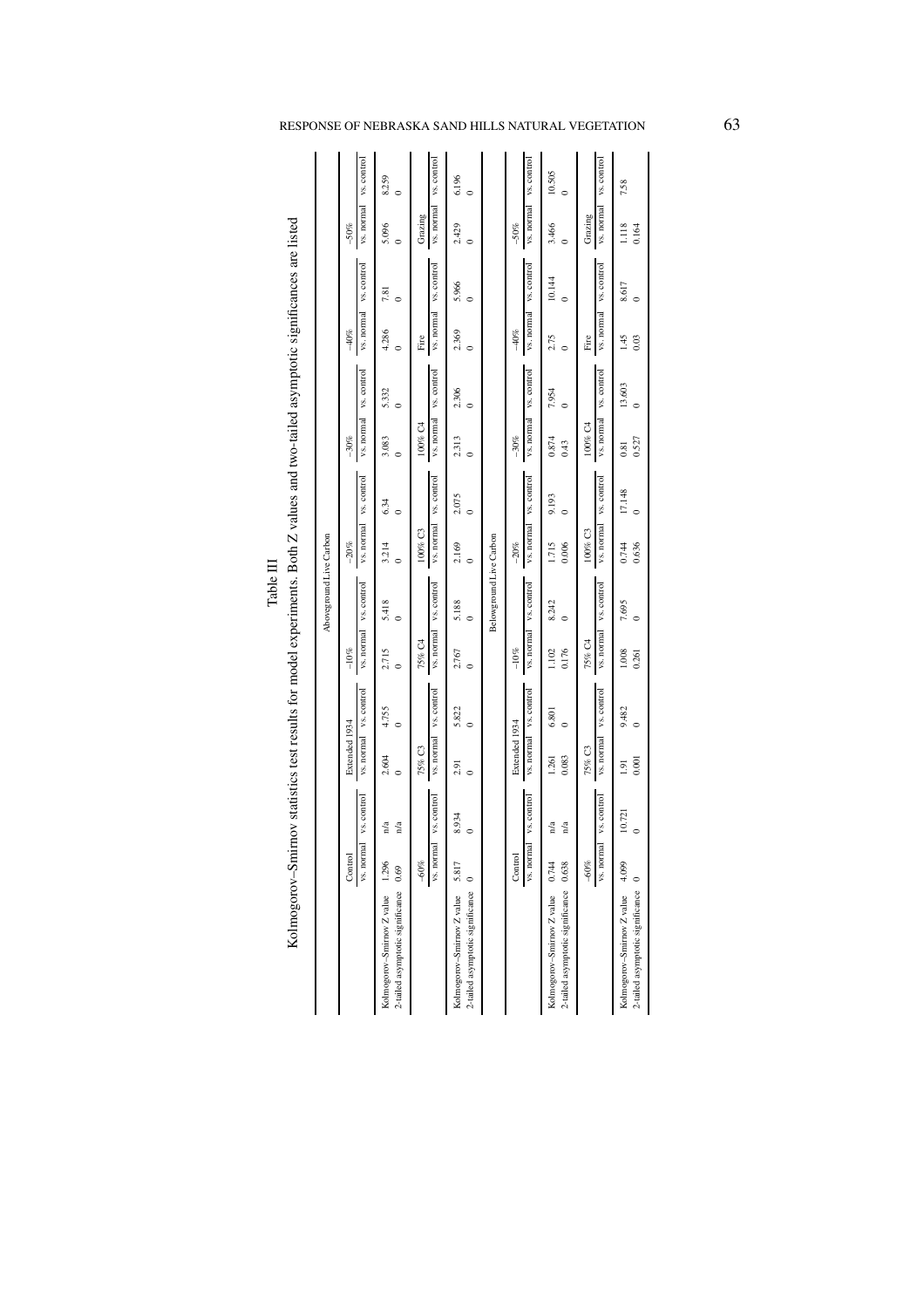

*Figure 4.* CENTURY-simulated soil nitrogen values for the control simulation with 20th Century obserbed climate (a) and different drought severities beginning in 1934 (b–h). Prior to 1934, nitrogen is at an equilibrium value after a 2000-year model spin-up.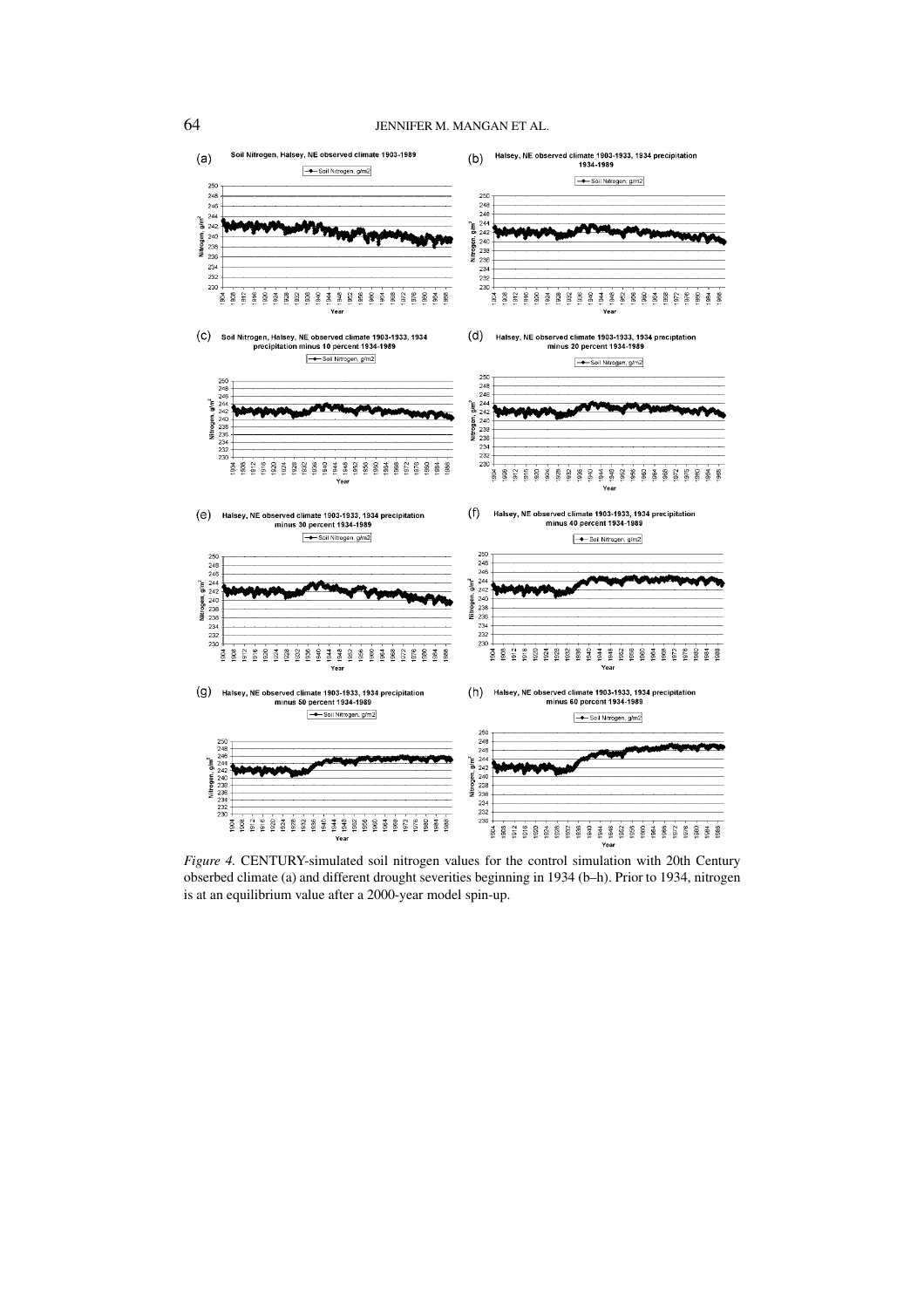gen reaches a maximum value of about 247  $g/m^2$  in the 60 percent precipitation reduction experiment.

Eroding the soil 0.25 mm/month per year from January through April will cause less than one meter of total soil erosion per century, an amount that is conservative according to field-derived estimates (S. Forman, personal communication). Yet this amount appears to be too much in CENTURY runs. Mann–Whitney statistical comparisons of non-erosion CENTURY simulations with different levels of drought and erosion simulations with different levels of drought and erosion show that only 0.25 mm per month of erosion with a climate extended at 1934 levels is equivalent to an extended drought with precipitation 20 percent less than in 1934 (Table IV). Figure 5 shows that soil erosion by itself or in conjunction with drought impacts both aboveground and belowground live carbon amounts more than drought alone, as would be expected. The control simulation using observed 20th century climate with soil erosion (Figure 5a) shows that upon initiating erosion in 1934, amounts of aboveground and belowground live carbon drop to far below the values seen for the observed climate simulation without erosion (Figure 2a), and are actually comparable to the results seen where precipitation is reduced 20 percent from 1934 amounts without erosion (Figure 2f). The relationship between the 20 percent precipitation reduction simulation and the erosion simulation becomes more evident when viewing frequency distribution plots of April through October biomass (Figure 6). A precipitation decrease of 40 percent from the 1934 mean yields a frequency distribution plot (Figure 3f) that closely resembles the plot when precipitation is not reduced but the soil is eroded (Figure 6a). These results suggest that when the land loses topsoil to wind erosion during a drought, there will be significantly more impact on vegetation abundances than from drought without erosion.

Kolmogorov–Smirnov test results are similar for the erosion experiments (Table V) and the non-erosion experiments (Table III) when values are compared to a normal distribution. The erosion experiments, however, show less statistical difference from the erosion control simulation (Table V), which is where the soil is eroded under 20th century observed climate conditions. These results suggest that erosion itself is effective in disturbing the ecosystem, and further disruptions, such as reduced precipitation, are of less importance when combined with erosion than when they occur alone. In the event of a drought, initiation of erosion will cause the vegetation community to decline more rapidly than if erosion does not occur.

Soil nitrogen was also plotted for all drought with 1 mm erosion simulations. For all 8 experiments, from control climate through 60 percent precipitation reduction from 1934, soil nitrogen exhibited the same pattern and the values were consistent regardless of the severity of drought (Figure 7). Nitrogen remains at its steady state from the model spin-up until 1934, when January through April erosion is introduced to the model. The erosion parameter in CENTURY does not remove vegetation. The carbon and nitrogen removed from the model simulations by the erosion subroutines comes from soil organic matter pools and belowground metabolic and structural pools. Eroding the soil 1 mm monthly from January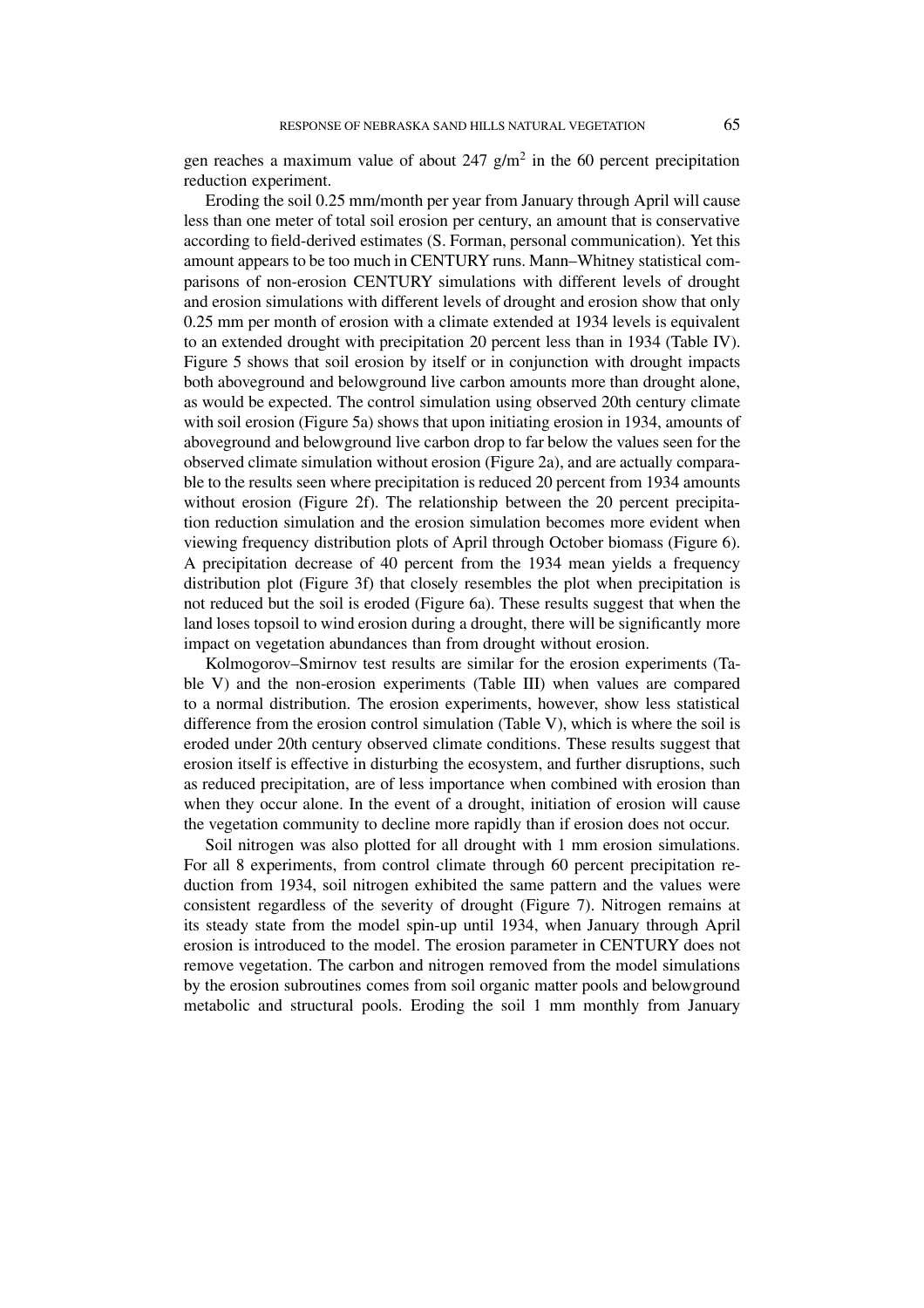|                                                                       |                        |                 |                        |                |                  | Aboveground Live Carbon |                        |                   |                 |                   |                        |                  |                 |                  |
|-----------------------------------------------------------------------|------------------------|-----------------|------------------------|----------------|------------------|-------------------------|------------------------|-------------------|-----------------|-------------------|------------------------|------------------|-----------------|------------------|
|                                                                       | Control                |                 | Extended 1934          |                | $-10%$           |                         | $-20%$                 |                   | $-30%$          |                   | 40%                    |                  | $-50%$          |                  |
|                                                                       | vs. normal             | vs. control     | vs. normal vs. control |                | vs. normal       | vs. control             | vs. normal vs. control |                   | vs. normal      | vs. control       | vs. normal vs. control |                  | vs. normal      | vs. control      |
| Kolmogorov-Smirnov Z value 3.6<br>2-tailed asymptotic significance 0  |                        | n/a<br>n/a      | 351<br>$\circ$         |                | 3.626<br>$\circ$ | 0.974<br>0.299          | 4.156<br>$\circ$       | 2.722<br>$\circ$  | 3.04<br>$\circ$ | 1.433<br>0.33     | 5.07<br>$\circ$        | 5.301<br>$\circ$ | 5.87<br>$\circ$ | 6.39<br>$\circ$  |
|                                                                       | $-60%$                 |                 | 75% C3                 |                | 75% C4           |                         | $100\%$ C3             |                   | 100% C4         |                   | Fire                   |                  | Grazing         |                  |
|                                                                       | vs. normal             | vs. control     | vs. normal             | vs. control    | vs. normal       | vs. control             | vs. normal             | vs. control       | vs. normal      | vs. control       | vs. normal             | vs. control      | vs. normal      | vs. control      |
| 2-tailed asymptotic significance 0<br>Kolmogorov-Smirnov Z value      | 6.5                    | 7.88<br>$\circ$ | 2.91<br>$\circ$        | 1.547<br>0.017 | 2.767<br>$\circ$ | 0.677<br>0.72           | 2.52<br>$\circ$        | 2.27<br>$\circ$   | 2.6<br>0        | 2.38<br>$\circ$   | 3.6<br>$\circ$         | 5.966<br>$\circ$ | 3.6<br>$\circ$  | 6.196<br>$\circ$ |
|                                                                       |                        |                 |                        |                |                  | Belowground Live Carbon |                        |                   |                 |                   |                        |                  |                 |                  |
|                                                                       | Control                |                 | Extended 1934          |                | $-10%$           |                         | $-20%$                 |                   | $-30%$          |                   | $-40%$                 |                  | $-50%$          |                  |
|                                                                       | vs. normal             | vs. control     | vs. normal             | vs. control    | vs. normal       | vs. control             | vs. normal             | vs. control       | vs. normal      | vs. control       | vs. normal             | vs. control      | vs. normal      | vs. control      |
| Kolmogorov-Smirnov Z value 2.93<br>2-tailed asymptotic significance 0 |                        | n/a<br>n/a      | 351<br>$\circ$         |                | 2.97<br>$\circ$  | 1.03<br>0.24            | 3.27<br>$\circ$        | 2.92<br>$\circ$   | 2.7<br>$\circ$  | 0.573<br>$_{0.9}$ | 3.74<br>$\circ$        | 4.99<br>$\circ$  | 4.04<br>$\circ$ | 5.96<br>$\circ$  |
|                                                                       | $-60%$                 |                 | 75% C3                 |                | 75% C4           |                         | $100\%$ C3             |                   | 100% C4         |                   | Fire                   |                  | Grazing         |                  |
|                                                                       | vs. normal vs. control |                 | vs. normal             | vs. control    | vs. normal       | vs. control             | vs. normal vs. control |                   | vs. normal      | vs. control       | vs. normal             | vs. control      | vs. normal      | vs. control      |
| 2-tailed asymptotic significance 0<br>Kolmogorov-Smirnov Z value      | 4.47                   | 6.82<br>$\circ$ | 0.001<br>1.91          | 2.35           | 1.008<br>0.261   | 0.75<br>0.63            | 2.12<br>$\circ$        | 10.458<br>$\circ$ | 0.78<br>0.56    | $\mathsf{D}$      | 2.97<br>$\circ$        | 0.062<br>1.32    | 2.97<br>$\circ$ | 6.16<br>$\circ$  |

Table IV

# 66 JENNIFER M. MANGAN ET AL.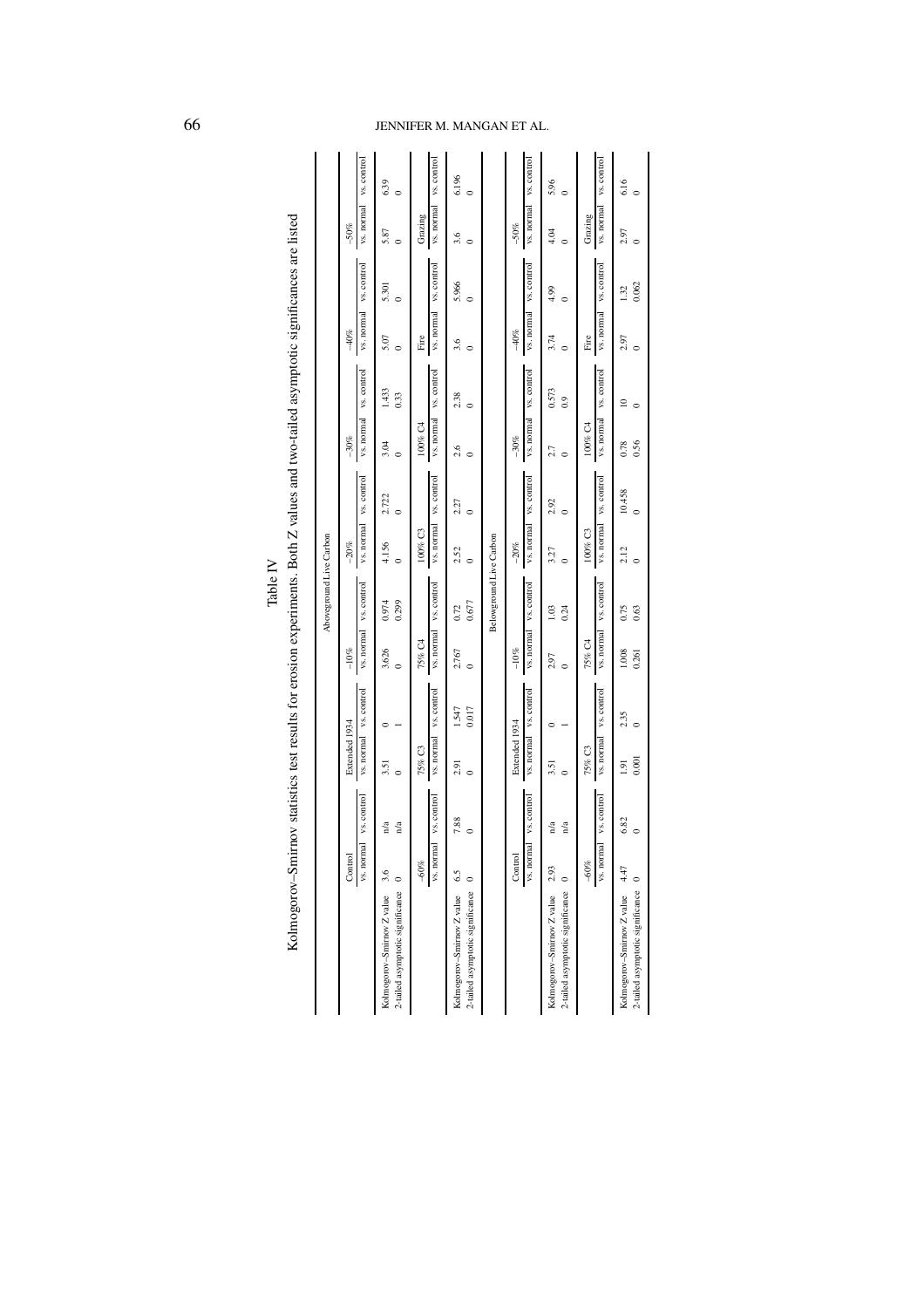

*Figure 5.* CENTURY-simulated aboveground and belowground live carbon for observed 20th Century climate (a) and various intensities of drought. Erosion occurs every year between 1934 and 1989, and the erosion routine removes 0.25 mm of soil per month from January through April (1 mm/year). The control erosion simulation with observed climate (a) is comparable to the non-erosion simulation with 20 percent precipitation reduction (Figure 2f).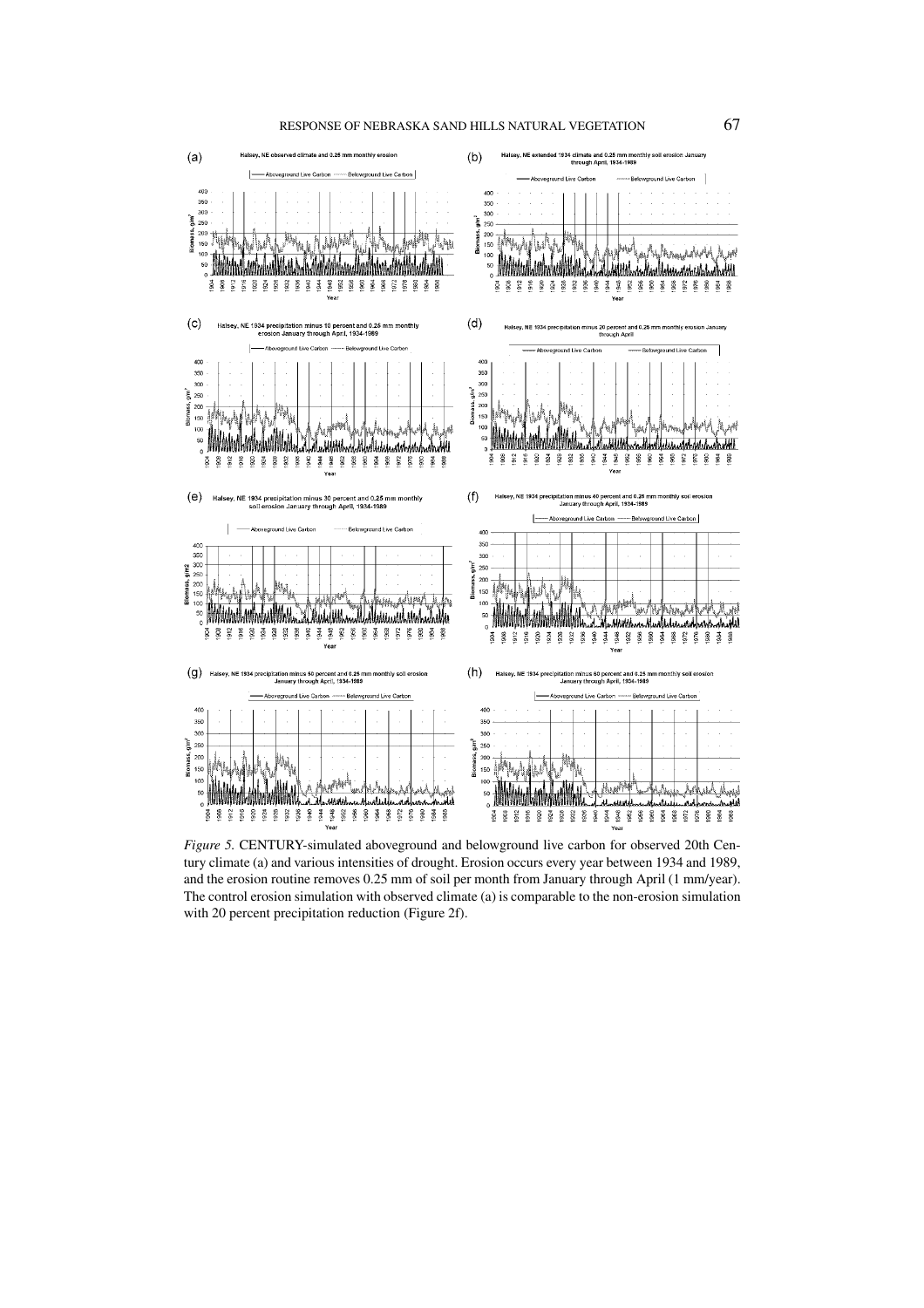



*Figure 6.* Frequency distribution for aboveground and belowground live carbon values in Figure 2.5. January through April 0.25 mm monthly erosion is initiated in 1934 and continues through 1989. Erosion appears to cause biomass to favor lower values even without climatic disturbance (a).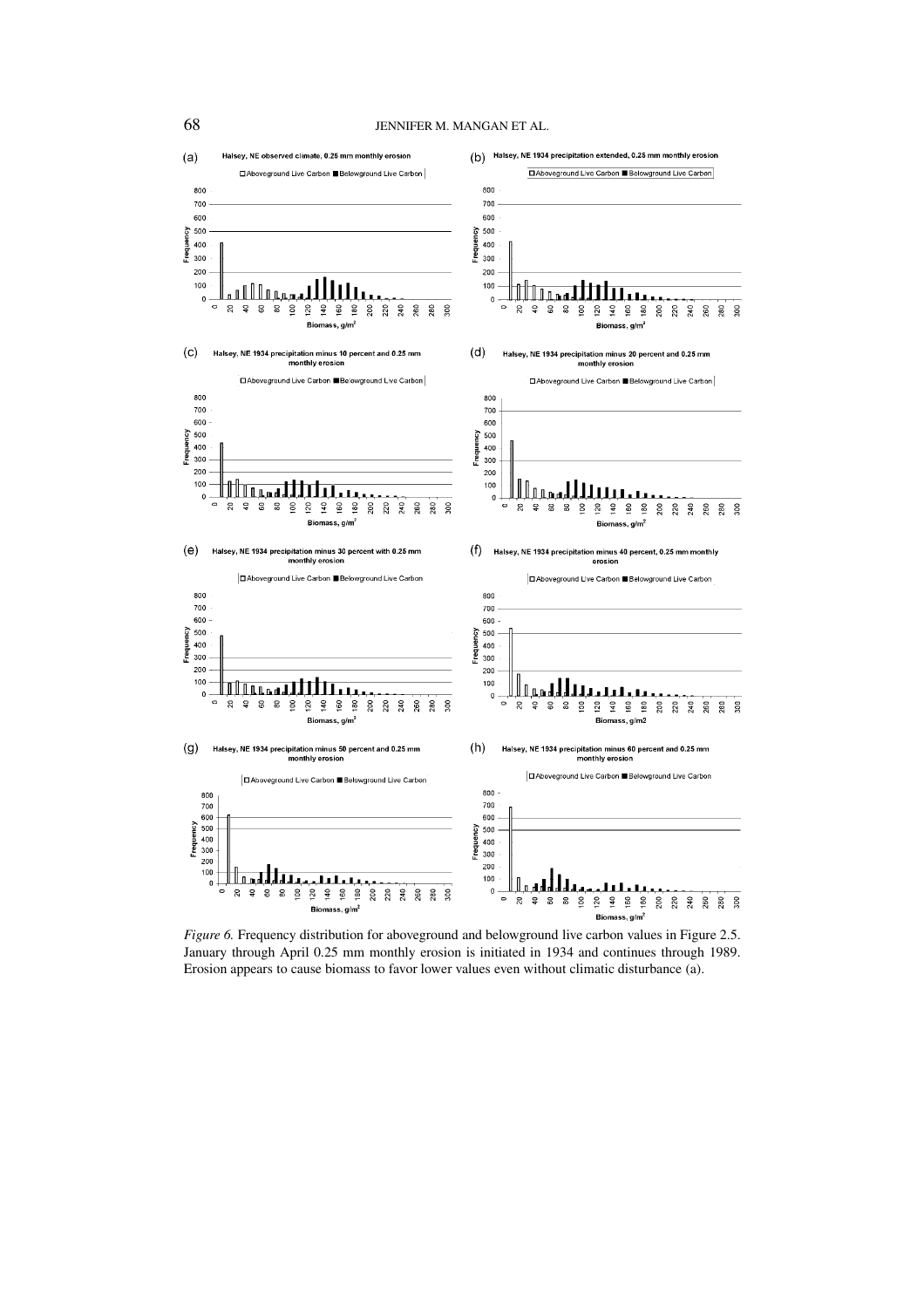#### Table V

Summary of Mann–Whitney U test significant results and one insignificant result for comparisons of CENTURY model runs for 20th century climate from 1904–1999. The amount of erosion specified is monthly from January through April and the precipitation decrease indicated was initiated in 1934. Erosion of 0.25 mm monthly, or 1 mm per year, is the equivalent of an extended drought 20% more severe than that which occurred in the 1930s in Nebraska. Increased erosion in the model does not yield significant results other than those seen here, and these are not as good as if there is only 0.25 mm erosion

| Model runs compared                                                         | Mann-Whitney $p (p < 0.05 = no similarity)$ |
|-----------------------------------------------------------------------------|---------------------------------------------|
| 1934 precipitation $-20\%$ vs. extended<br>1934 climate and 0.25 mm erosion | 0.673                                       |
| 1934 precipitation $-20\%$ vs. extended<br>1934 climate and 0.50 mm erosion | 0.199                                       |
| 1934 precipitation $-20\%$ vs. extended<br>1934 climate and 0.75 mm erosion | 0.025                                       |
| 1934 precipitation $-30\%$ vs. extended<br>1934 climate and 0.25 mm erosion | 0.054                                       |

through April of every year causes an initial steady increase in N from its equilibrium value of approximately 241 g/m<sup>2</sup> to a maximum of approximately 263 g/m<sup>2</sup> in ten years. Soil N then starts a steady decline and reaches its original equilibrium value in another ten years, but continues to decrease until it has reached a value of about 130  $g/m^2$  fifty years after the initiation of erosion. CENTURY simulations of these erosion conditions with various decreased amounts of precipitation show that precipitation does not affect soil nitrogen values (Figure 7).

# 4.2. IMPACTS OF GRAZING

Low-intensity summer grazing under observed climate conditions has little influence on model-predicted biomass (Table II). Introduction of grazing to an already drought-stressed environment, however, decreases live biomass more than mild drought alone (Figure 8a, Table II). Mean aboveground live carbon under an extended 1934 drought is 47.22 g/m<sup>2</sup> but drops to 28.53 g/m<sup>2</sup> with the addition of low-intensity summer grazing, and the Kolmogorov–Smirnov p value of zero (Table II.3) indicates lack of similarity to the control. Belowground carbon maintains a normal distribution but the K–S p value is zero relative to the control (Table III), indicating dissimilarity in belowground live carbon between control and grazing situations. Low-intensity grazing coupled with drought will impact both above-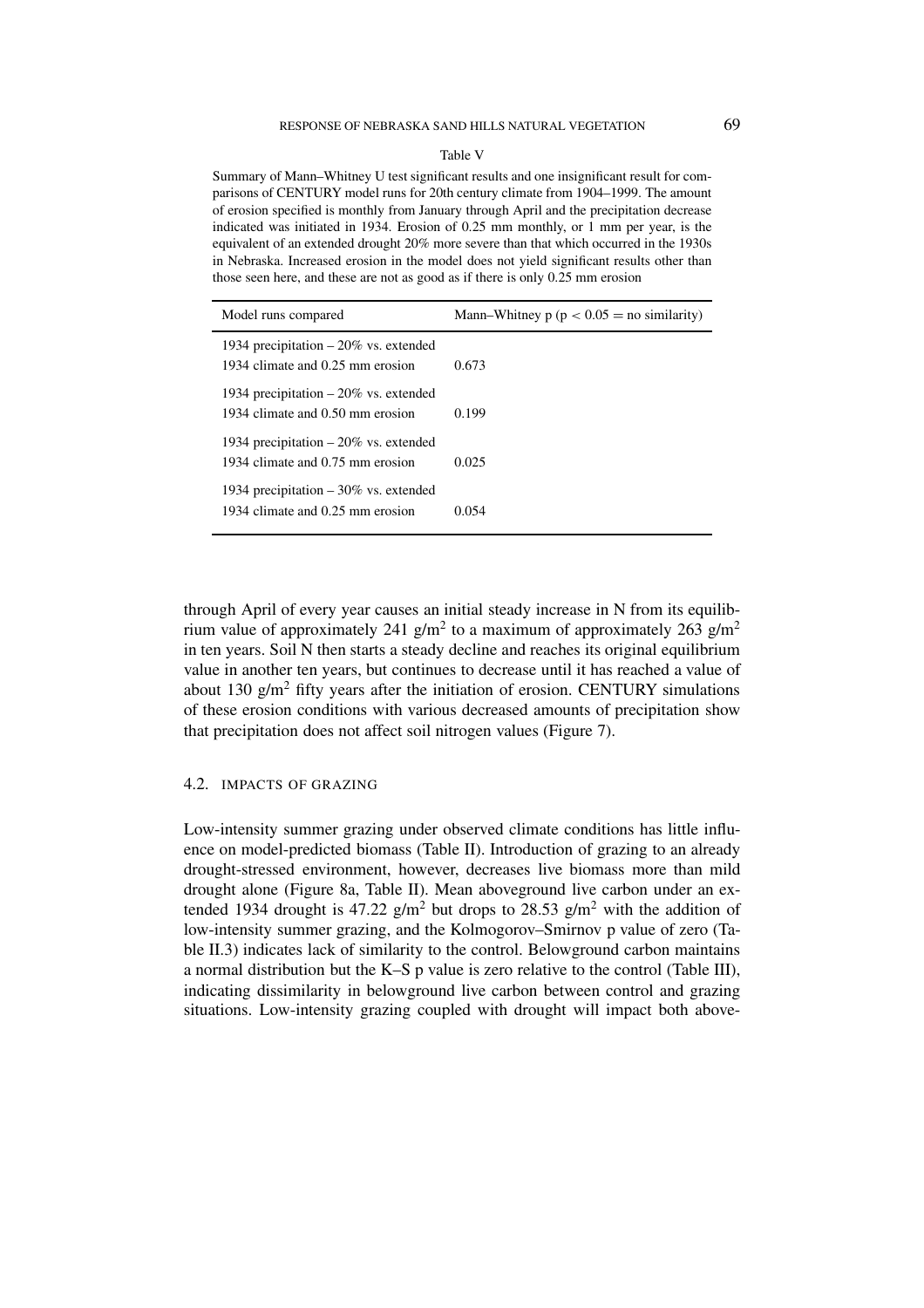#### 70 **JENNIFER M. MANGAN ET AL.**

1 mm monthly soil erosion January through April 1934-1989



*Figure 7.* Soil nitrogen when 0.25 mm monthly January through April soil erosion is initiated in 1934. This pattern of nitrogen depletion occurs regardless of climate or other environmental factors with erosion.

ground and belowground biomass, but the stability of the rooting systems will not be affected as much as the shoots.

Soil nitrogen in the grazing simulation follows the pattern seen for situations of mild drought (Figures 10a and 4a). There is an initial small increase in nitrogen of about 2  $g/m^2$ , and then a steady decline over the next 50 years (Figure 10a). Soil nitrogen is about 240 g/m<sup>2</sup> in 1989, whereas its initial value in 1903 is about  $242$  g/m<sup>2</sup>. Soil nitrogen in the CENTURY model is apparently responding more to other environmental and climatic factors than to an imposed grazing regime.

#### 4.3. IMPACTS OF FIRE

A fire regime that removes 60 percent of aboveground biomass every three years does not alter CENTURY-predicted vegetation abundance significantly under observed climate conditions (Table II). However, coupling regular fire events with extended drought serves to diminish aboveground live carbon and shoot biomass frequencies favor lower values (Figure 9b, Table II), suggesting that plant shoots cannot persist under the dual stresses of drought and fire. Statistical tests of fire and drought stressed aboveground live carbon against control aboveground live carbon reveal K–S p values of zero, confirming that fire and drought stressed communities bear little similarity to the control situation (Table III). Aboveground live carbon under fire and drought stresses is reduced to less than half the value for fire alone (Table II). Belowground live carbon decreases, but maintains a normal distribution, suggesting that coupling fire and drought does not upset the balance of underground portions of the ecosystem.

Soil nitrogen is negatively affected by fire events every 3 years that remove 60 percent of the vegetation. Soil nitrogen steadily declines throughout the duration of the 86-year CENTURY simulation with fire and 1934 precipitation persisting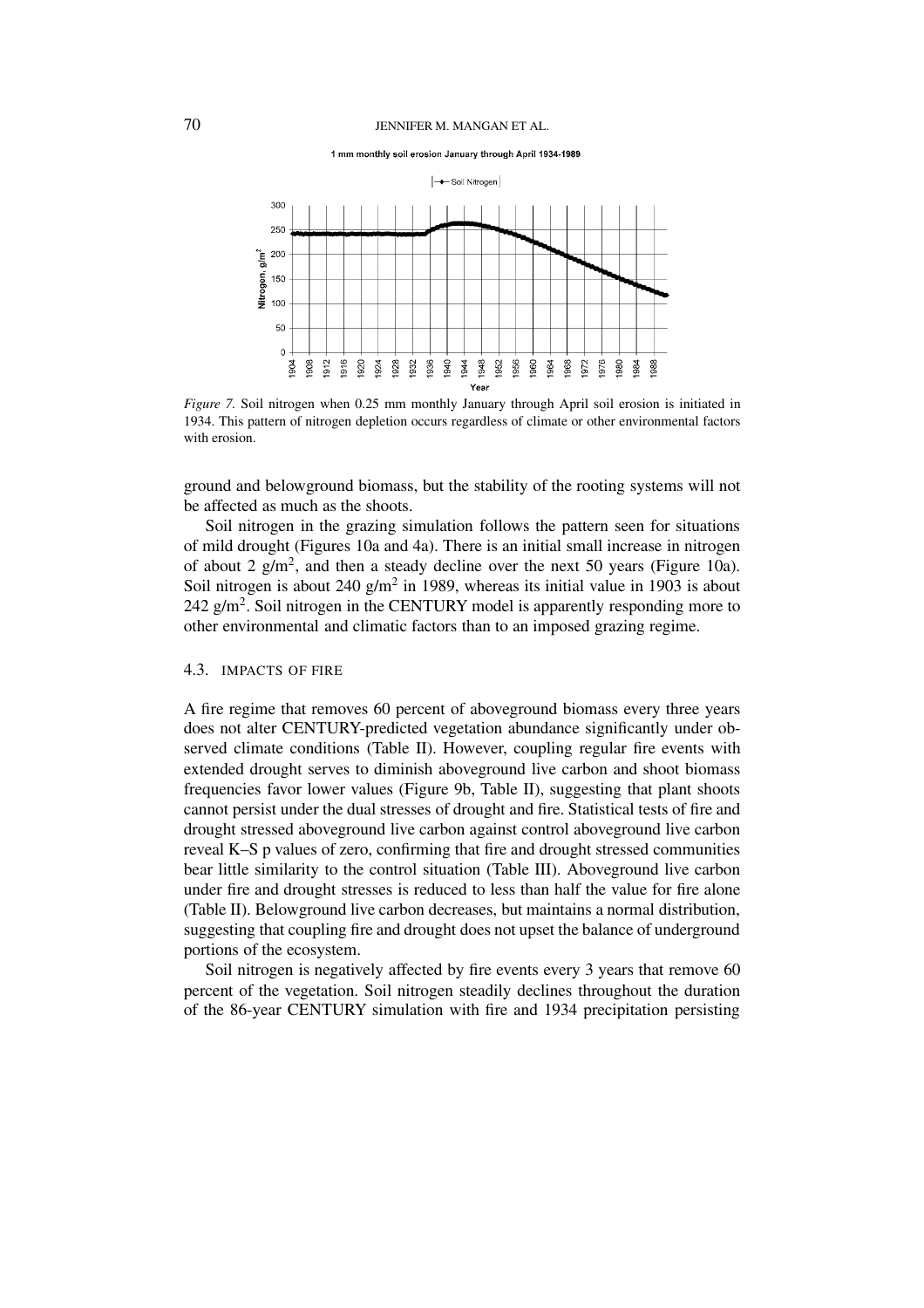#### RESPONSE OF NEBRASKA SAND HILLS NATURAL VEGETATION 71





 $(b)$ Halsey, NE, observed climate 1904-1934, 1934 climate extended through 1989, biomass values Apri through October, cold fire every 3 years



*Figure 8.* Frequency distribution plots of CENTURY aboveground and belowground live carbon model output for 1904–1989. (a) Experiment used observed data from 1904–1934 and 1935–1989 climate data rescaled to mean 1934 conditions for 1935–1989 and annual May–September low-intensity grazing with a linear effect on production. (b) Experiment used observed data from 1904–1934 and 1935–1989 climate data rescaled to mean 1934 conditions for 1935–1989 and fire which removes sixty percent of aboveground biomass every third year.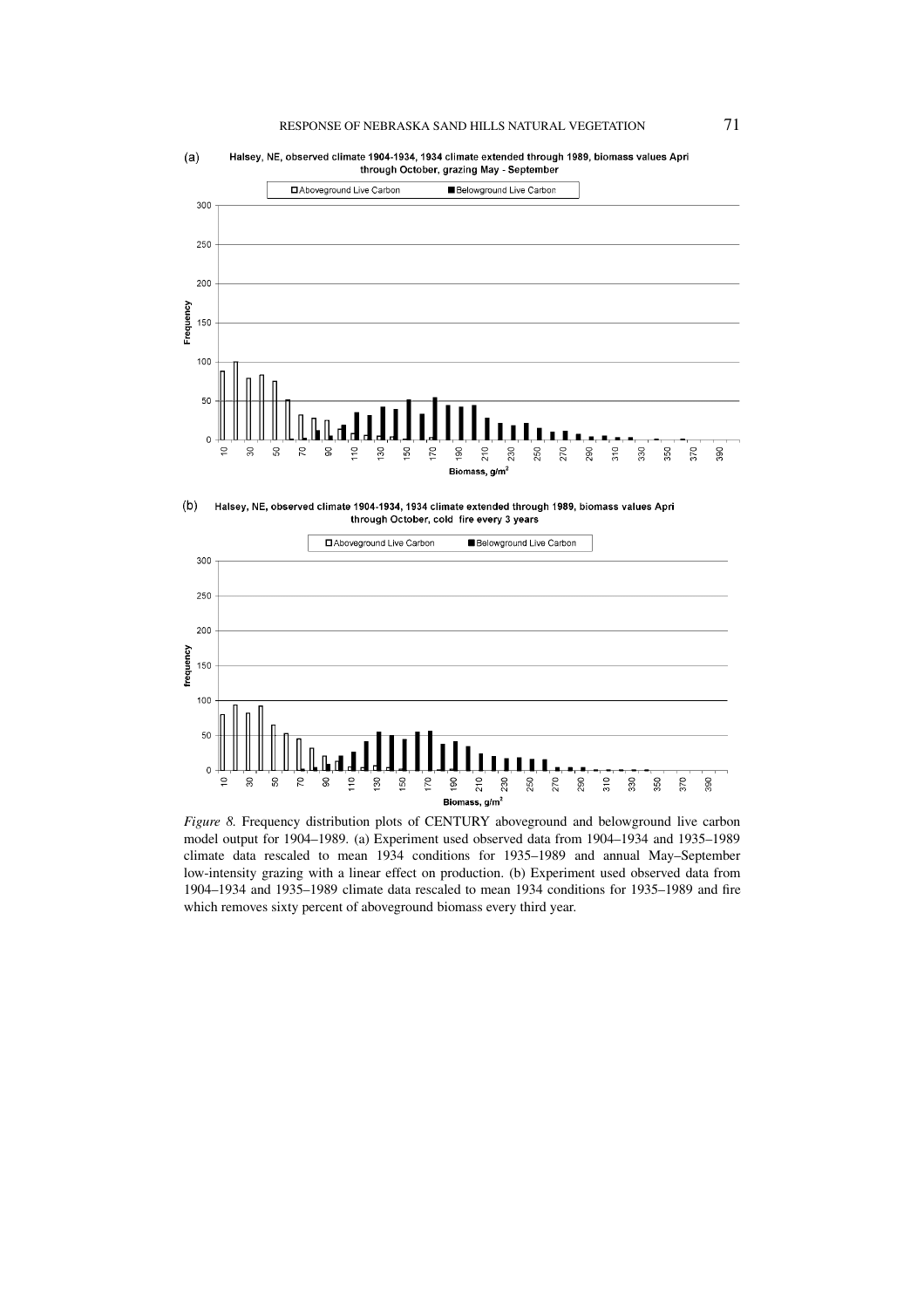### 72 JENNIFER M. MANGAN ET AL.



 $(b)$ Halsey, NE, observed climate 1904-1934, 1934 climate extended through 1989, biomass values Apri through October, cold fire every 3 years



*Figure 9.* Frequency distribution plots of CENTURY aboveground and belowground live carbon model output for 1904–1989. (a) Experiment used observed data from 1904–1934 and 1935–1989 climate data rescaled to mean 1934 conditions for 1935–1989 and annual May–September low-intensity grazing with a linear effect on production. (b) Experiment used observed data from 1904–1934 and 1935–1989 climate data rescaled to mean 1934 conditions for 1935–1989 and fire which removes sixty percent of aboveground biomass every third year.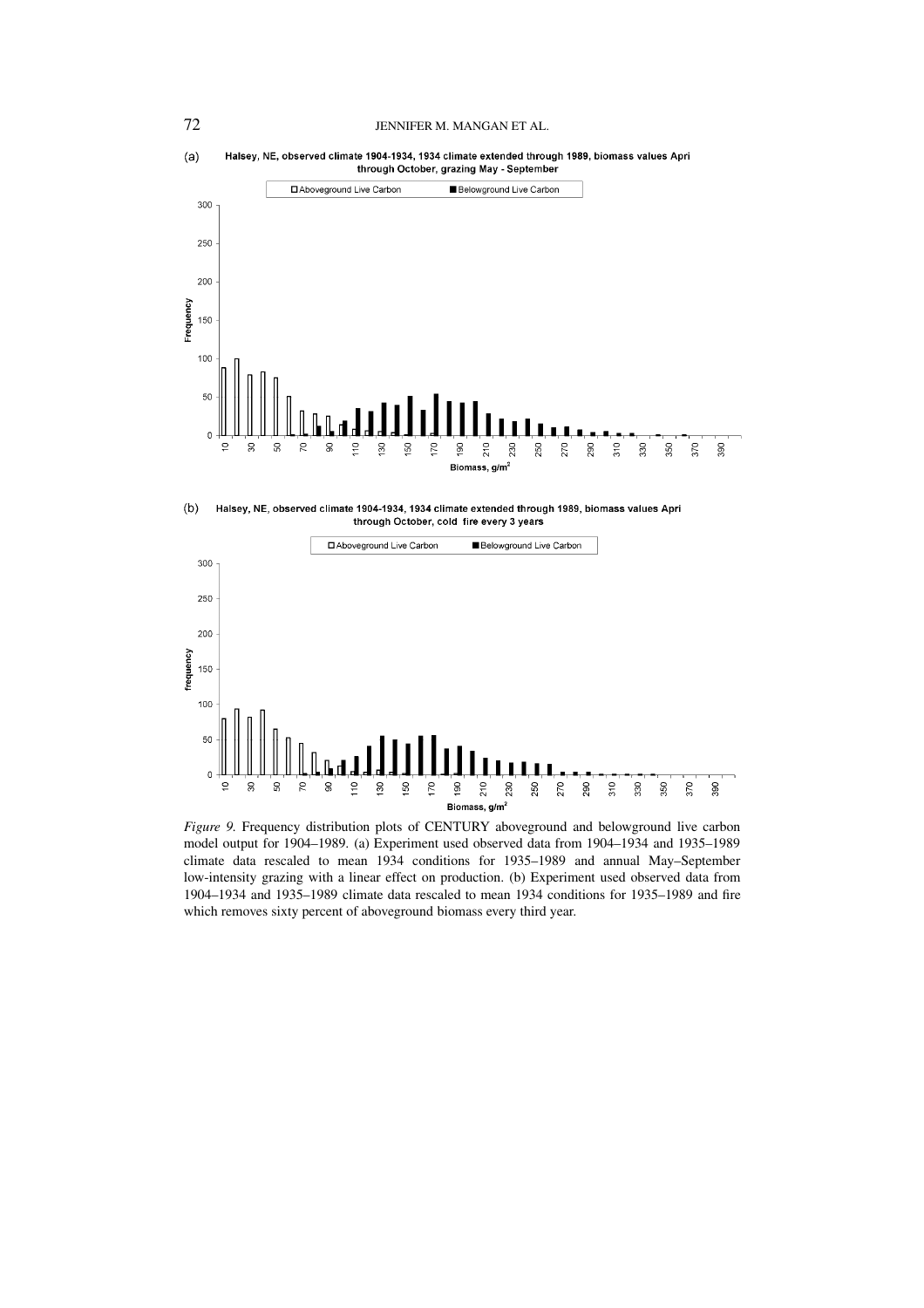

Halsey, NE observed climate 1903-1933, 1934 precipitation 1934- $(a)$ 1989, moderate intensity grazing May through September

*Figure 10.* Soil nitrogen dynamics under extended 1934 climate conditions and (a) Moderate grazing and (b) fire every 3 years. Fire causes a greater reduction in soil nitrogen than grazing, most likely because grazing animals are returning organic nitrogen to the soil.

through 1989 (Figure 10b). Although we see a decline in soil nitrogen for the control simulation (Figure 4a), addition of fire to the environment appears to dampen the soil's ability to incorporate nitrogen after the addition of a disturbance such as drought or the fire is removing enough plant material that negligible amounts of nitrogen are available to be absorbed by the soil.

## 4.4. IMPACTS OF PLANT FUNCTIONAL TYPE

Changing the  $C_3/C_4$  ratio in CENTURY to 75 percent/25 percent and maintaining naturally-variable 1934 climate through 1989 decreased both simulated mean aboveground live carbon and belowground live carbon. Mean aboveground live carbon decreased by 16.46  $g/m^2$  and belowground live carbon decreased by 31.95 g/m<sup>2</sup> relative to the prolonged 1934 drought simulation, which had a 50 percent/50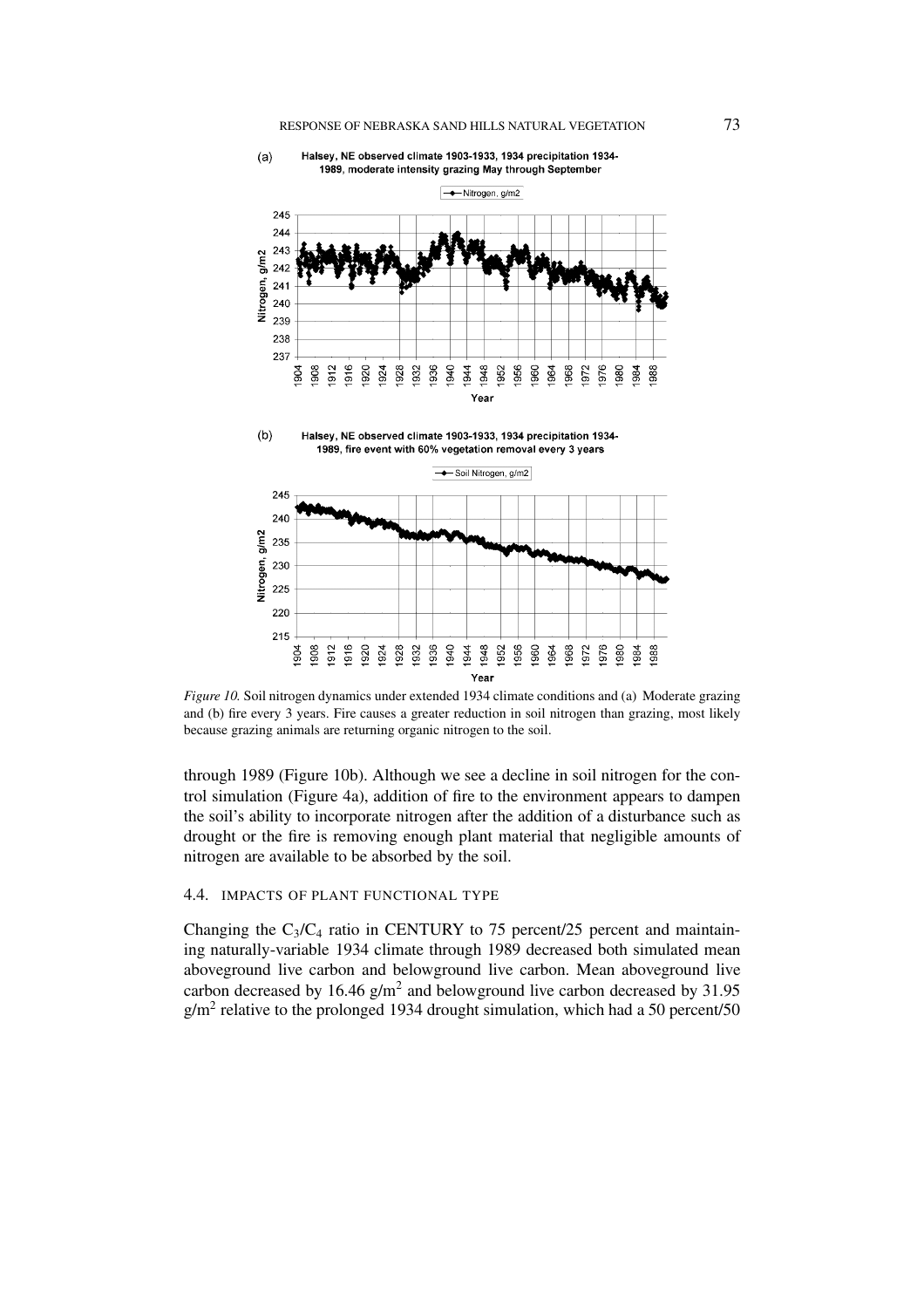percent  $C_3/C_4$  ratio (Table II). Similarity of aboveground live carbon under extended drought conditions with 75 percent  $C_3$  plants vs. 50 percent  $C_3$  plants appears to be only slightly different based on absolute numbers, but a K–S p value of zero shows that the control is significantly different (Table III).

Some portions of the Sand Hills also have (or likely had) compositions that favored  $C_4$  over  $C_3$  plants due to hot, dry summer conditions. Running the model with 75 percent  $C_4$  plants and 1935–1989 climate rescaled to 1934 values (Figure 11b) changes values of both aboveground and belowground biomass from the extended 1934 climate simulation (50 percent  $C_3$ , 50 percent  $C_4$ ) by only 14.80  $g/m^2$  and 14.71  $g/m^2$ , respectively (Table II). However, statistical tests reveal that altering the ecosystem from a 50 percent  $C_4$  plant composition to 75 percent  $C_4$ plants has noticeable effects on both aboveground and belowground live carbon (Table III). K–S p values for tests against the control for both variables are zero (Table III).

Plant functional type composition has an effect on soil nitrogen as well as plant biomass. When the ecosystem shifts to 75 percent  $C_3$  plants in response to drought, soil nitrogen steadily declines and does not recover (Figure 12a). Between 1934 and 1989, soil N declines from about 242  $g/m^2$  to 234  $g/m^2$ , a loss of roughly 8  $g/m<sup>2</sup>$ . However, we do not see this decline when the ecosystem is altered to contain 75 percent  $C_4$  species and 25 percent  $C_3$  species (Figure 12b). Soil nitrogen remains fairly steady, and from 1934 to 1989, decreases by only about 2  $g/m<sup>2</sup>$ . These results suggest that  $C_3$  species could be using more of the available nutrients in the soil than  $C_4$  species do. Since  $C_3$  plants tend to be rhizomatous whereas C4 species are generally bunch grasses that do not spread their rooting systems laterally (Symstad and Tilman, 2001), it is likely we are seeing the effects of these plant functional type differences on soil nitrogen.

When plant functional type is specified as  $100$  percent  $C_3$  and climate as 1934 conditions with natural variability from 1935 through 1989 after 1934, aboveground live carbon becomes sparser than it does in the extended 1934 climate simulation by  $16.67$  g/m<sup>2</sup> (Table II). In contrast, belowground live carbon increases to 87.27  $g/m^2$  more than in the perpetual 1934 climate simulation (Table II). Comparisons between the K–S p values for this model run vs. the control for aboveground live carbon in the extended 1934 and 100 percent  $C_3$  simulations show that both of these runs are different from the control, with values of zero (Table III). Belowground live carbon under drought and 100 percent  $C_3$  conditions is also statistically significant. The p value vs. the control is zero, where the extended 1934 simulation's p value vs. the control is significant at 0.083 (Table III). Altering the ecosystem to have only one plant functional type (either  $C_3$  or  $C_4$ ) thus appears to have the greatest effect on belowground live carbon.

Specifying 100 percent  $C_4$  plants and 1934 climate with natural variability from 1935 to 1989 causes aboveground live carbon to decrease by 16.80 g/m<sup>2</sup>, similar to what is seen when the ecosystem becomes 100 percent  $C_3$  species (Table II). The aboveground carbon K–S p values are zero for 100 percent  $C_3$  or 100 percent  $C_4$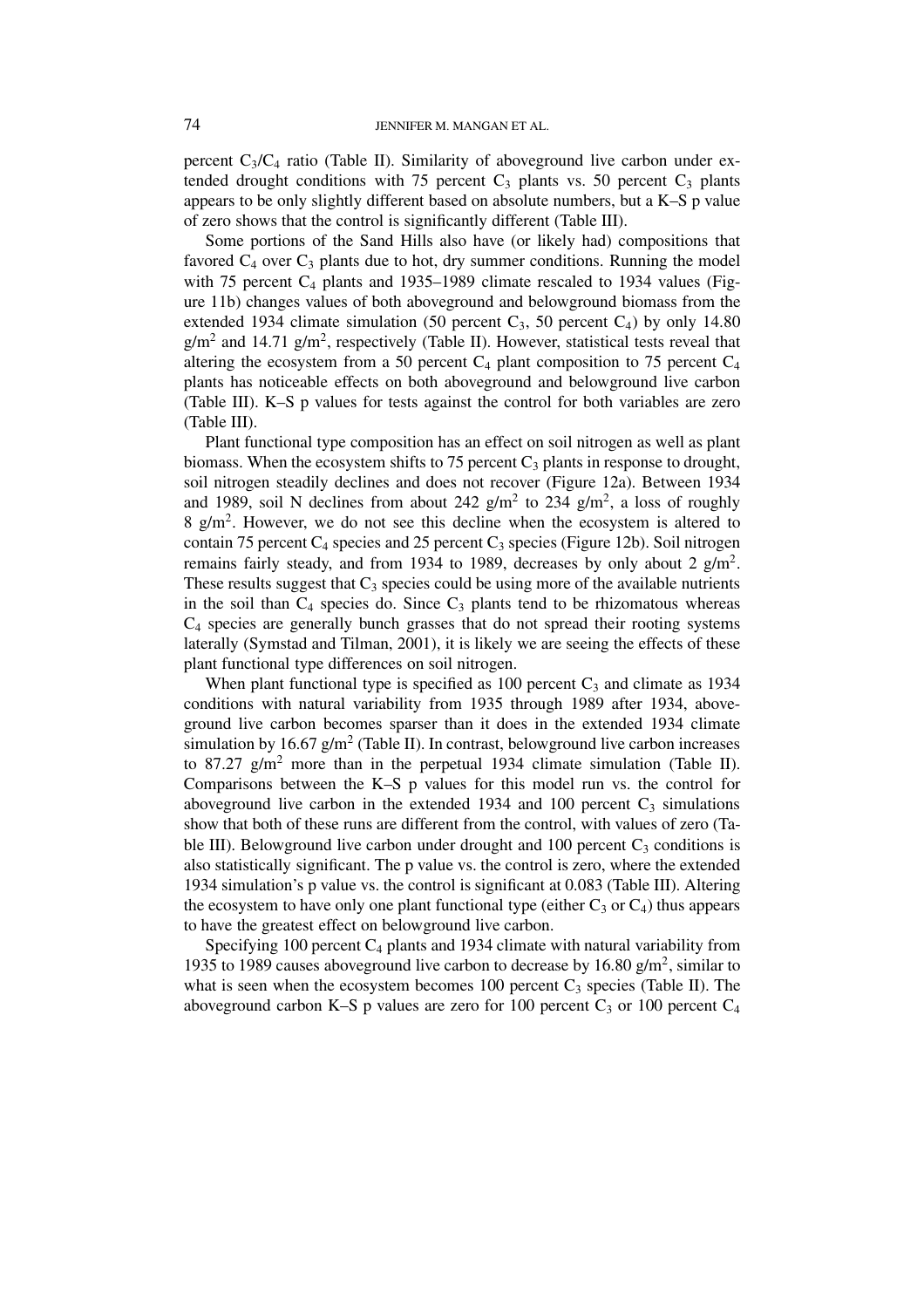

Halsey, NE April through October biomass frequencies 50% C<sub>3</sub> 50% C<sub>4</sub> species 1904-1934, 75% C<sub>3</sub> species 1935-1989, observed climate 1904-1934, 1934 climate 1935-1989



*Figure 11.* Frequency distribution plots of CENTURY aboveground and belowground live carbon model output for 1904–1989. (a) Experiment used observed data from 1904–1934 and 1935–1989 climate data rescaled to mean 1934 conditions for 1935–1989 and ecosystem shifts to 75 percent  $C_3$ plants after 1934. (b) Experiment used observed data from 1904–1934 and 1935–1989 climate data rescaled to mean 1934 conditions for 1935–1989 and ecosystem shifts to 75 percent C<sub>4</sub> plants after 1934.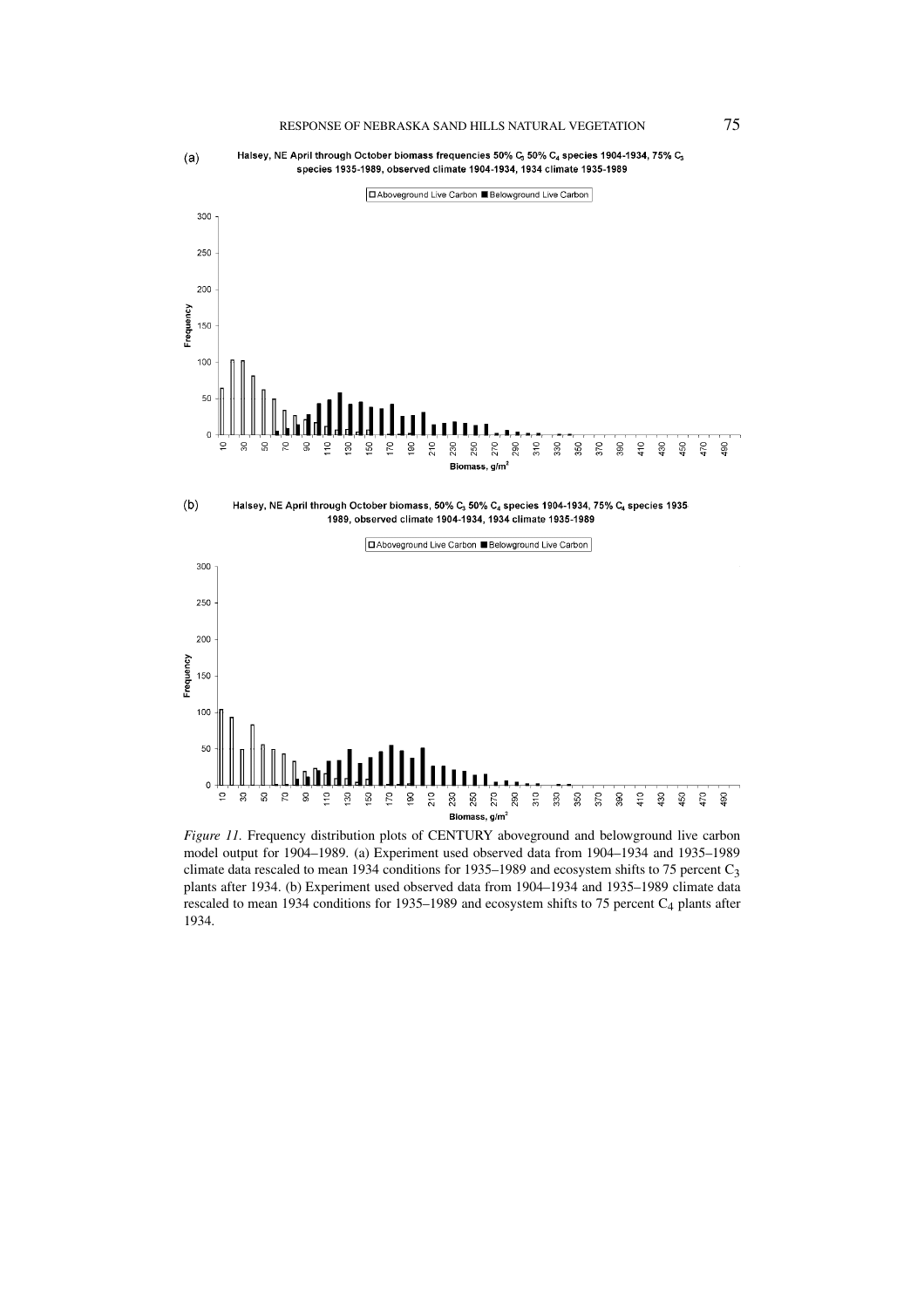

 $(a)$ Halsey, NE observed climate and mixed C3/C4 grassland 1903-1933, 1934 precipitation and 75% C3 25% C4 plants 1934-1989

*Figure 12.* Soil nitrogen dynamics for (a) an ecosystem change to 75 percent C3 species after the 1934 drought and (b) an ecosystem change to 75 percent C4 species after 1934. More C3 than C4 species tends to cause soil nitrogen depletion while a 75% C4 ecosystem maintains the original soil nitrogen balance.

species vs. the control (Table III). Aboveground live carbon is not normally distributed with all one plant functional type but belowground live carbon is (Figure 13b). The p values for 100 percent C3 species or 100 percent C4 species vs. the control are significant at 0.636 and 0.527, respectively (Table III). However, belowground live carbon shifts to moderately higher amounts of biomass, with a difference of 37.32  $g/m^2$  from the extended 1934 drought experiment (Table II). A shift to only one plant functional type will impact belowground live carbon more than it will impact aboveground live carbon.

Soil nitrogen dynamics when the environment shifts to entirely one plant functional type differ from soil nitrogen dynamics when the environment has 75 percent of one plant functional type. When the ecosystem shifts to 100 percent  $C_3$  species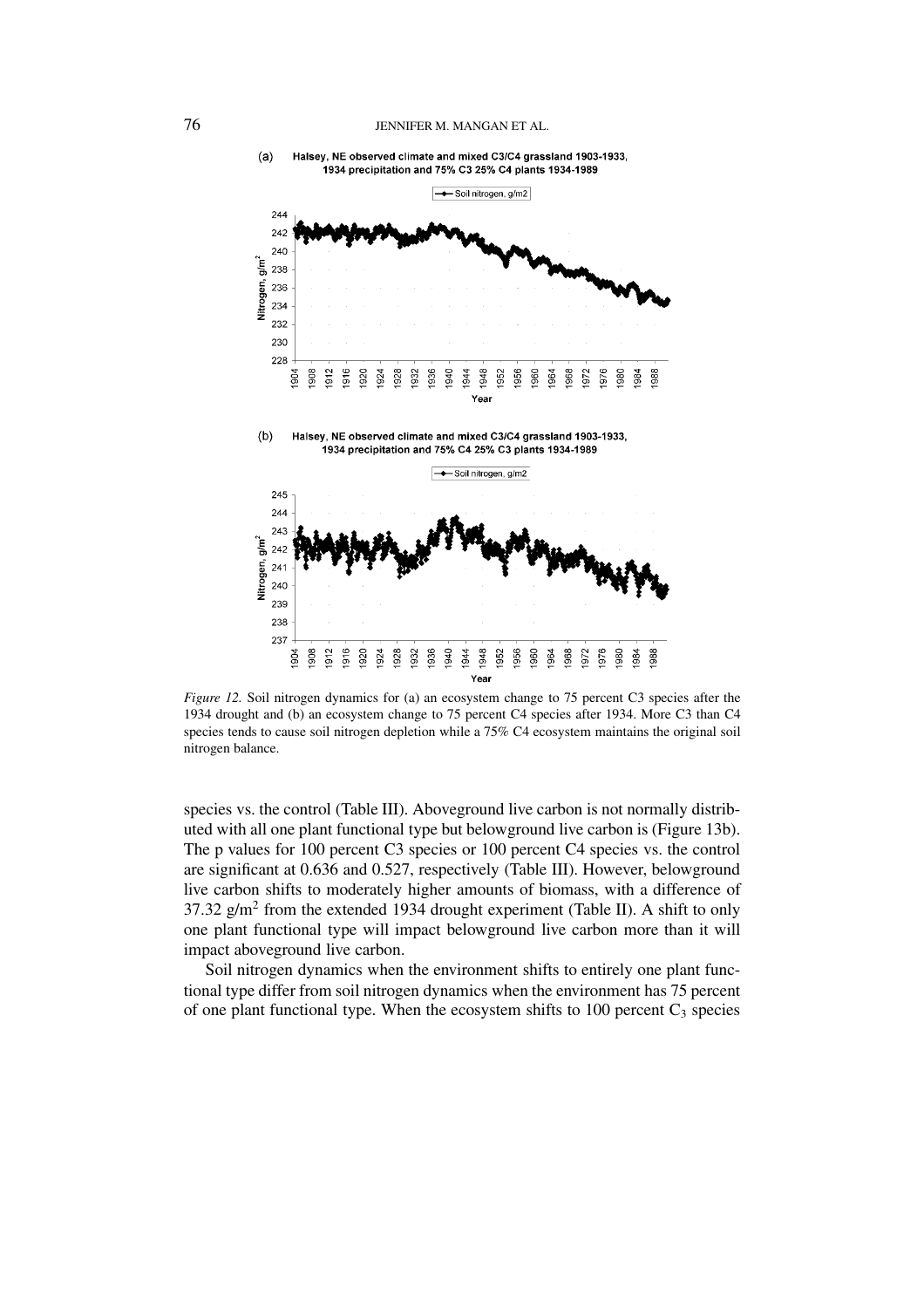

Halsey, NE April through October biomass frequencies, 100% C3 species and 1 mm monthly January-April erosion after 1934





*Figure 13.* Frequency distribution plots of CENTURY aboveground and belowground live carbon model output for 1904–1989. (a) Experiment used observed data from 1904–1934 and 1935–1989 climate data rescaled to mean 1934 conditions for 1935–1989 and ecosystem shifts to 100 percent C3 plants after 1934. (b) Experiment used observed data from 1904–1934 and 1935–1989 climate data rescaled to mean 1934 conditions for 1935–1989 and ecosystem shifts to 100 percent C4 plants after 1934.

in response to drought, soil nitrogen decreases only slightly, by a maximum of 5 g/m<sup>2</sup> within 18 years, but then rebounds and varies about 240 g/m<sup>2</sup>, only 2 g/m<sup>2</sup> less than its initial equilibrium value. When the model environment changes to 100 percent C4 species in 1934, there is no initial change in soil nitrogen but after about 20 years there is a slight increase of no more than  $2 \text{ g/m}^2$  (Figure 14b). A plant functional type shift to entirely  $C_4$  species does not appear to significantly affect the soil nitrogen equilibrium.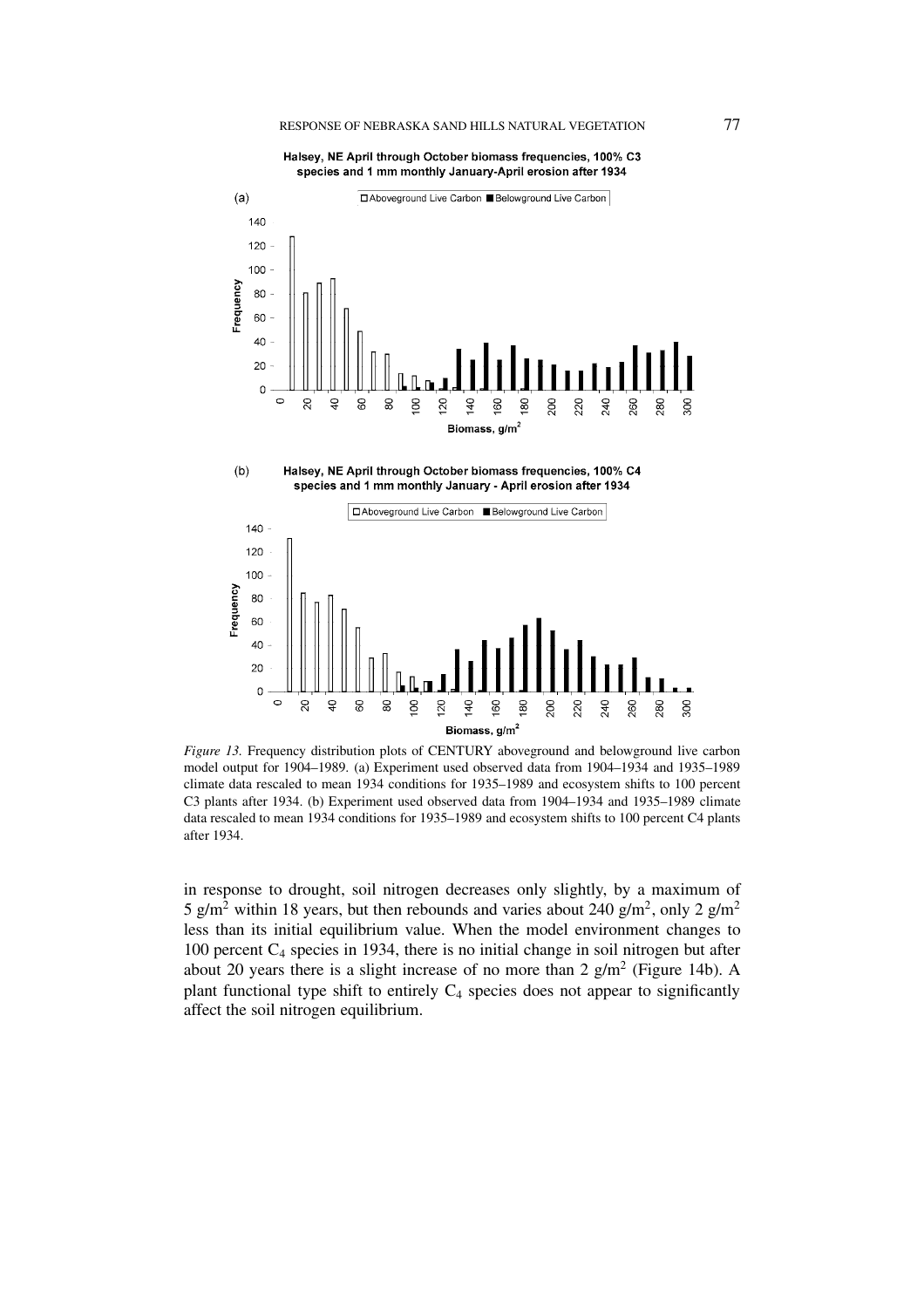

*Figure 14.* Soil nitrogen dynamics for (a) an ecosystem change to 75 percent C3 species after the 1934 drought and (b) an ecosystem change to 75 percent C4 species after 1934. More C3 than C4 species tend to cause soil nitrogen depletion while a 75 percent C4 ecosystem maintains the original soil nitrogen balance.

### **5. Discussion**

CENTURY model output using observed twentieth century climate input shows a normal distribution and similar mean and median values for both aboveground and belowground plant components during the growing season, suggesting that the 1934–1940 drought was not sufficient to disrupt long-term vegetation abundance. Weaver (1950) confirms that after the drought ended in 1940, vegetation quickly repopulated barren soil. Species distribution during the 1930s drought had been

 $(a)$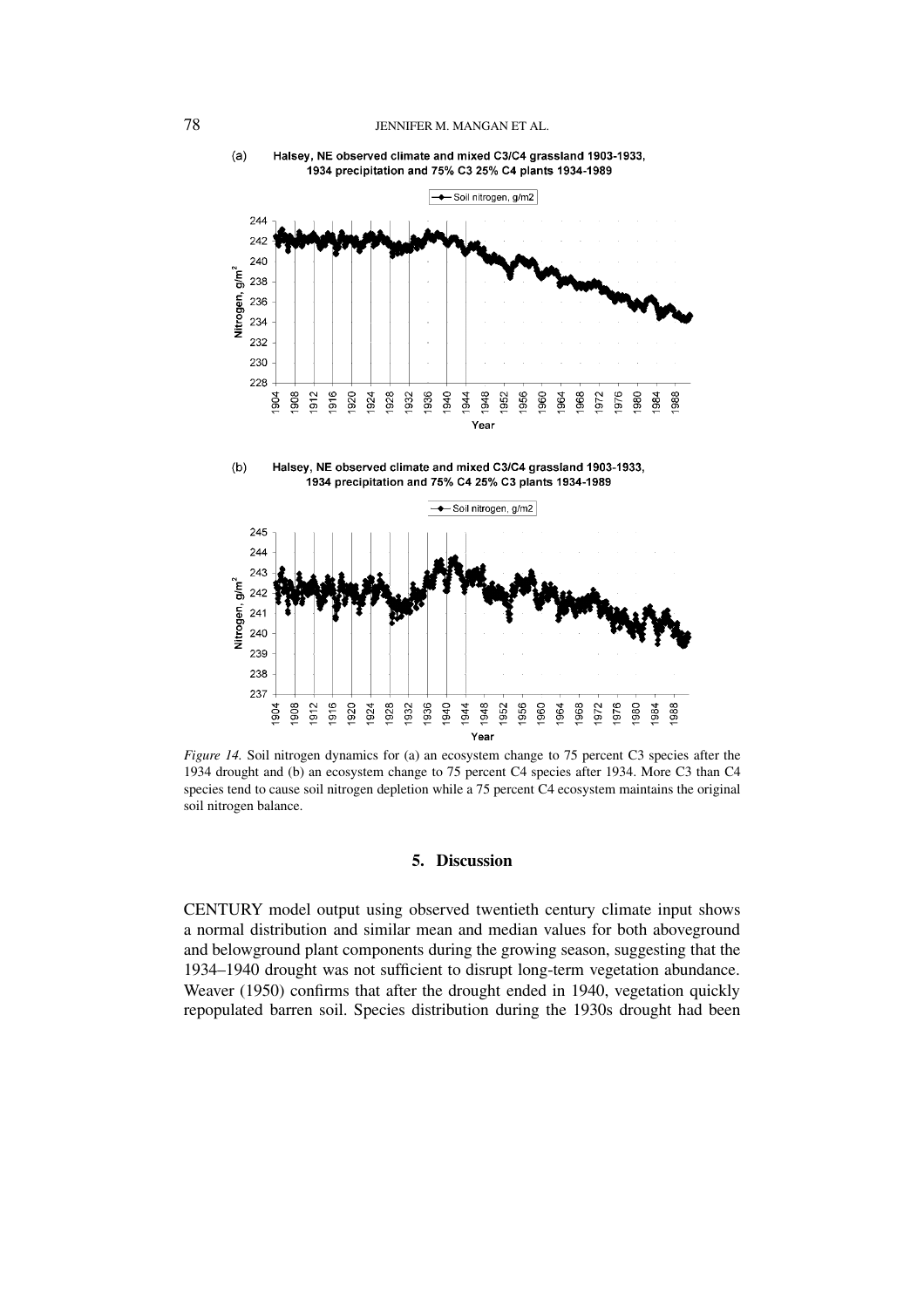altered, but the Nebraska grassland as a whole made a recovery within three years (Weaver, 1950; Weaver and Albertson, 1954), which is fairly rapid. Recent studies at Great Sand Dunes National Monument in Colorado have demonstrated that sand can quickly restabilize if vegetation density increases from 10 to 20 percent cover (Valdez, 1990).

Weaver and Albertson (1936) and Weaver (1943) observed that the Nebraska prairie consisted largely of little bluestem (*Schizycharium scoparium*), a C4 plant, prior to 1934. These species were replaced by western wheatgrass (*Pascopyron*  $s$ *mithii*), a  $C_3$  plant, after this severe drought year (Weaver et al., 1935; Weaver, 1943). The 1934 drought was a summer drought and sufficient spring rainfall in 1935 allowed the  $C_3$  wheatgrass to expand its range and possibly play a role in continued dune stability throughout the 1930s drought.

Hypothetical extension of the 1934 drought produced a thinning of plants in the model results. Vegetation was still present in some abundance even when the driest year of the 1930s drought is extended, suggesting that the Sand Hills vegetation community is physiologically adapted to lower moisture values, and can persist sufficiently to survive with reduced precipitation. The average aboveground biomass for the 56-year extended 1934 drought simulation was 69 percent of the average simulated in the control CENTURY run. Therefore, even an extension of climate severity equal to the Dust Bowl drought probably is not sufficient to cause sand dune mobilization. Examining extended drought is important because no dry spell lasting more than three years occurred during the 1930s, in contrast to earlier paleodroughts (Woodhouse and Overpeck, 1999). Although the 1930s are often perceived as having been consistently dry, in reality some years received adequate spring and summer rainfall. The years with sufficient precipitation provided moisture relief to the vegetation, and thus allowed it some opportunity to recover. It is therefore difficult to assess from observation alone the impact of drought lasting more than three years.

A major goal of this research is to determine the CENTURY-predicted vegetation abundance threshold at which dunes could remobilize. The key to the six experiments in which we sequentially reduced precipitation from ten percent to sixty percent is to determine what initial level of drought may be too severe to allow for any dune-stabilizing vegetation to thrive if arid conditions persist. Precipitation at 40 percent of 1934 values reduced aboveground biomass amounts to predominantly less than thirty grams per square meter. Therefore, the 40 percent precipitation simulation produced aboveground biomass values at 42 percent or less of the control average aboveground biomass value of 68.2  $g/m^2$  (Table II). When precipitation is simulated at 50 percent of 1934 values, aboveground biomass values are predominantly less than 20  $g/m<sup>2</sup>$ . At this point the majority of land cover will have only thirty percent or less of the control average aboveground biomass.

The belowground biomass values at 60 percent moisture depletion are still greater than the aboveground values in the observed climate control run, however. We know that the dunes are stable with the current amounts of vegetation on them;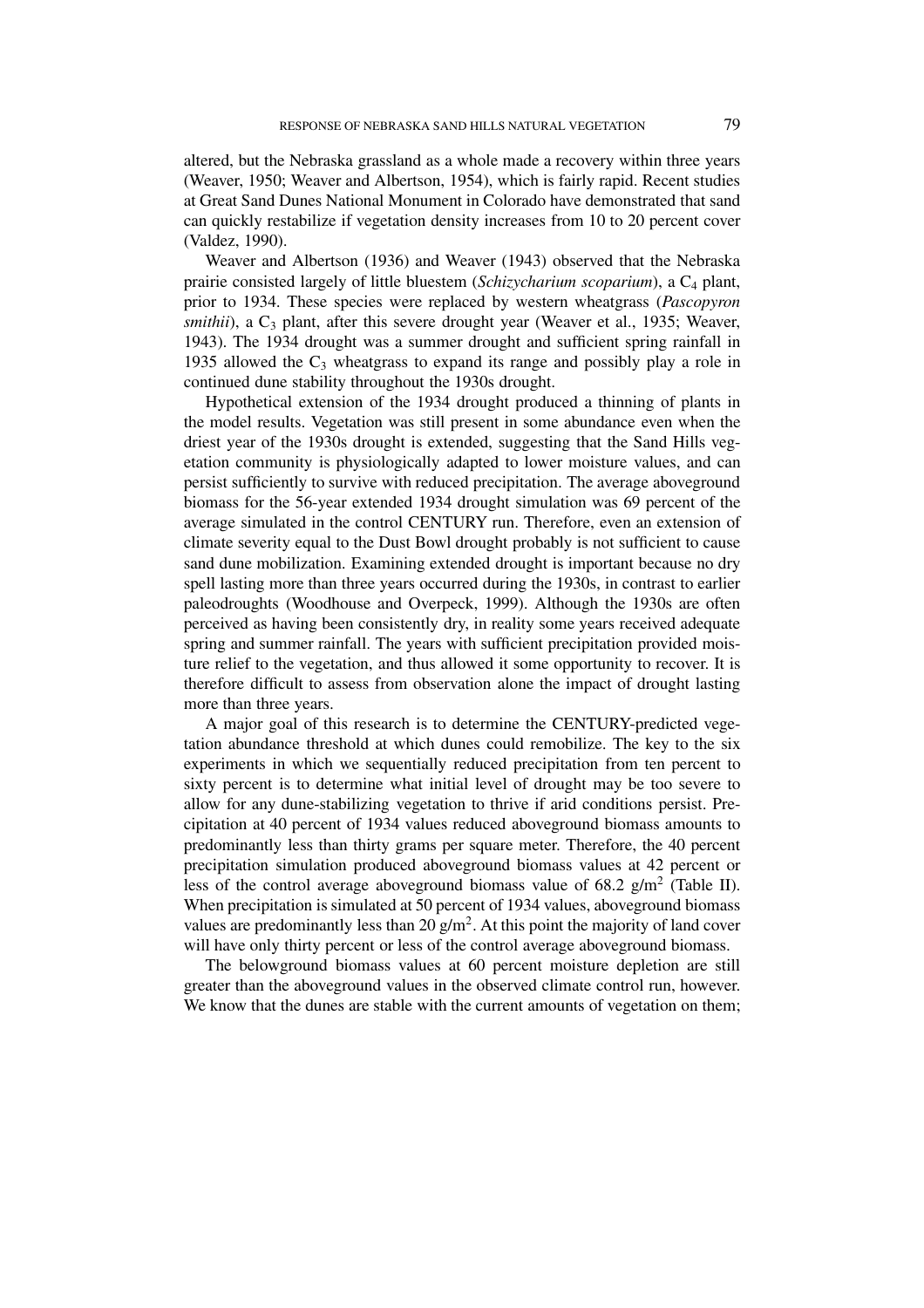we are not yet certain how much of this stability is attributable to aboveground plant portions. If belowground biomass has a significant role in stabilizing the dunes, it is possible that even if precipitation levels were to decrease to sixty percent of 1934 levels, enough vegetation would remain to hold the sand in place. The model results show that belowground live carbon is slower to respond to drought; this slow response is evident because belowground live carbon does not lose its normal distribution as quickly as aboveground live carbon. Therefore we may postulate that rooting systems may be an important contributing factor to dune stability.

Vegetation health and abundance are the keys to dune stability. It is possible that dunes may reactivate even with small, sparse vegetation communities still on them, and Valdez (1990) has observed that 10 percent ground cover appears to be sufficient to prevent sand movement. Rooting depth of short-grass species such as little bluestem becomes shallower during drought (Weaver and Albertson, 1954). Decreased root depth means that many prairie species are less able to take advantage of underground water and thus depend more on precipitation. If precipitation is lacking for any extended period of time, it will most likely cause the loss of these short grasses. Before 1934 some short grass species comprised up to 90 percent of Nebraska rangeland; the drought of the 1930s reduced this cover to between 1 percent and 20 percent (Weaver and Albertson, 1954; Weaver, 1965). Little bluestem (*Schizycharium scoparium*), a short-grass species, suffered losses of 95 percent in some parts of Nebraska (Weaver, 1943). Little bluestem's dependence on precipitation, and its shallow roots, made the species more likely to succumb to lack of rainfall than deeper-rooted species that can utilize underground water resources. Despite heavy losses for the short grasses during the Dust Bowl years, species with deep rooting systems, particularly forbs, survived and some actually increased their cover. These forbs included blazing star (*Liatris punctata*), aster (*Aster multiflorus*), goldenrods (*Solidago sp.*), prairie rose (*Rosa arkansana*), false boneset (*Kuhnia flutinosa*), and longbract wild indigo (*Baptisia leucophaea*) (Weaver et al., 1935). Many forbs have large taproots that can penetrate the soil more than three meters (Weaver and Albertson, 1954). Forb cover on the plains was not dense, but these xeric plants did expand their range of coverage and served to stabilize the soil somewhat. Stability of dunes in any given location may depend on the ability of the plant community to adapt to the current moisture regime.

Grazing and fire are natural occurrences on the High Plains (Parton et al., 1993; Ojima et al., 1994). It follows that the vegetation would be adapted to these regimes under normal, non-drought conditions. These CENTURY modeling results confirm this adaptation because aboveground and belowground vegetation both retain their normal distribution curves when subjected to regular fire or grazing events and because net productivity changes little or not at all. During a drought, however, addition of either fire or grazing to an already-stressed vegetation community has an extremely detrimental effect, equivalent to decreasing precipitation abundance by sixty percent. This result implies that extreme caution must be used in allowing potential grassland stressors, such as fire or grazing, during a drought to avoid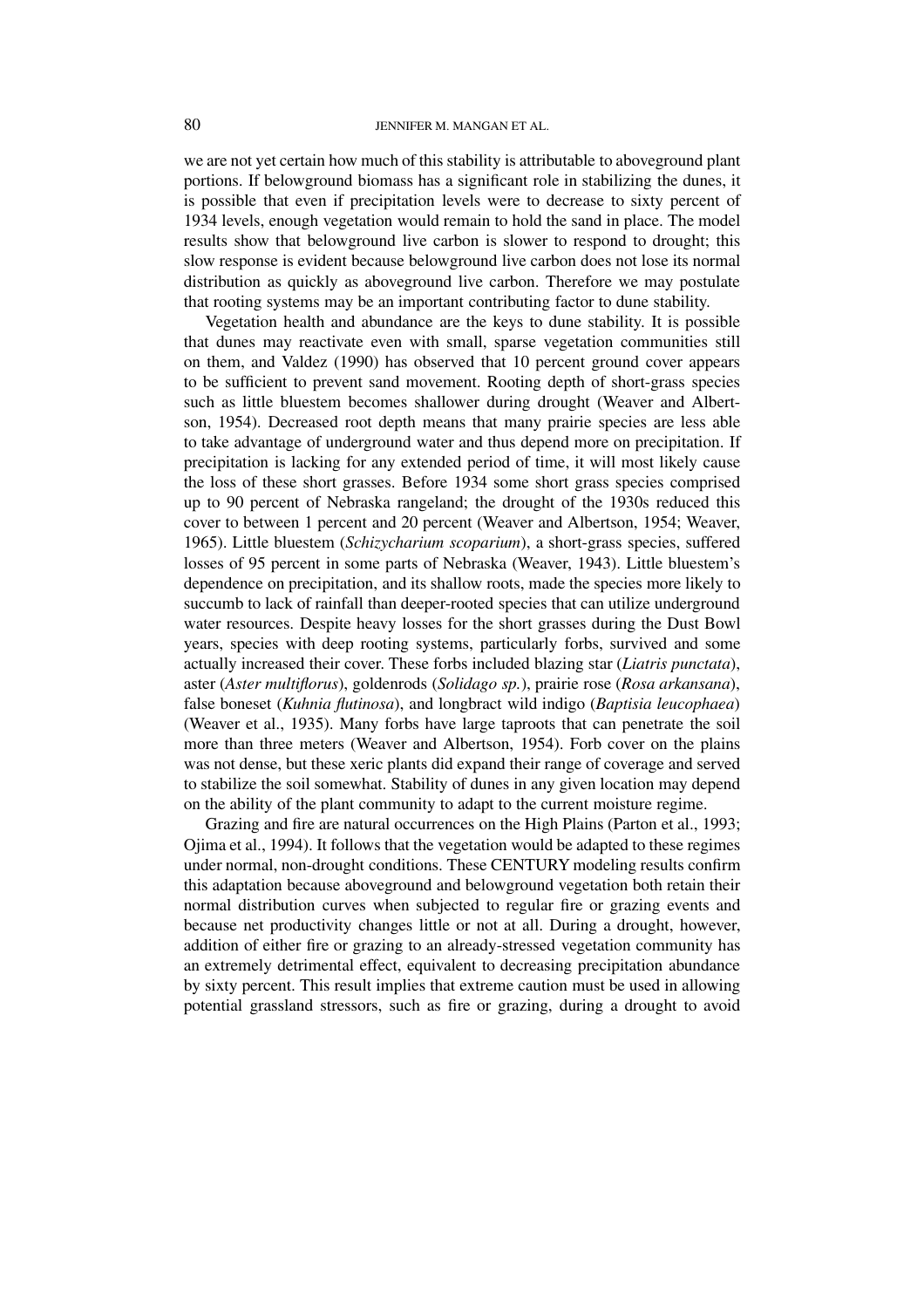serious damage to the ecosystem. It may therefore be inferred that grazing by wild animals may have exacerbated the effects of droughts prior to the 20th century. Fire also may have contributed to greater drought impacts before European settlement but paleoecological data suggest paleodroughts may have acted to reduce fuel and therefore fire frequency in the past (Grimm and Clark, 1998).

Vegetation communities are not static; they consist of many individual species that will adapt independently to shifts in climate. The CENTURY model cannot simulate individual species, but it can simulate responses of  $C_3$  and  $C_4$  photosynthetic pathway plants. A change in seasonality of moisture availability could serve to favor one type of plant over the other.  $C_3$  plants will take advantage of spring rains while  $C_4$  plants require moisture during the summer. If a summer drought were to occur, the  $C_4$  plant species would almost certainly be damaged but  $C_3$ plants would not necessarily be adversely affected; likewise a spring drought could cause heavy losses in the  $C_3$  community but adequate summer rains would not harm the  $C_4$  plants. Therefore it seems that droughts spanning both spring and summer would be required to reduce vegetation cover sufficiently to reactivate the dunes.

The CENTURY model experiments reveal a dramatic decrease in aboveground live carbon when either  $C_3$  or  $C_4$  abundances are increased to 75 percent from 50 percent after 1934 and 1934 drought climate conditions are perpetuated. Increasing amounts of  $C_3$  or  $C_4$  plants to 100 percent after 1934 while maintaining drought conditions also has a large effect; aboveground live carbon decreases significantly relative to the prolonged drought experiment while belowground live carbon increases. This belowground live carbon increase could reflect reduced species competition and proliferation of rooting systems. Many prairie grass species have extensive root and rhizome systems. Blowout grass (*Redfieldia flexuosa*), for example, is the first to colonize bare areas and has no initial competition from other plant species (Weaver, 1965). Blowout grass has extensive rhizomes that radiate out as far as 22 meters (Weaver, 1965), and these underground plant parts would be reflected in the CENTURY model's simulation of belowground live carbon.

A change to predominantly  $C_3$  plants would be likely to occur if precipitation is abundant in spring and if summer rainfall is greatly reduced from the present-day (Epstein, 1999). A spring drought might be extremely harmful to a 75 percent  $C_3$ plant community and make it highly susceptible to sand activation from rapid plant deaths. Decreased root and shoot abundances mean there would be less live carbon available for sand stabilization but we do not know if a shift to 75 percent  $C_3$  plants will reduce overall biomass sufficiently for sand activation to occur.

Decreases in aboveground carbon abundance when either  $C_3$  or  $C_4$  species become 100 percent of the vegetation could represent plants increasing their root volumes at the expense of shoots. During the Dust Bowl drought, xeric forbs with large taproots persisted but aboveground they were dwarfed (Weaver and Albertson, 1954). Likewise, other species seemed absent but dormant remnants lay underground (Weaver and Albertson, 1954). It would make sense for plants subjected to drought to concentrate their reserves of carbon in their roots, which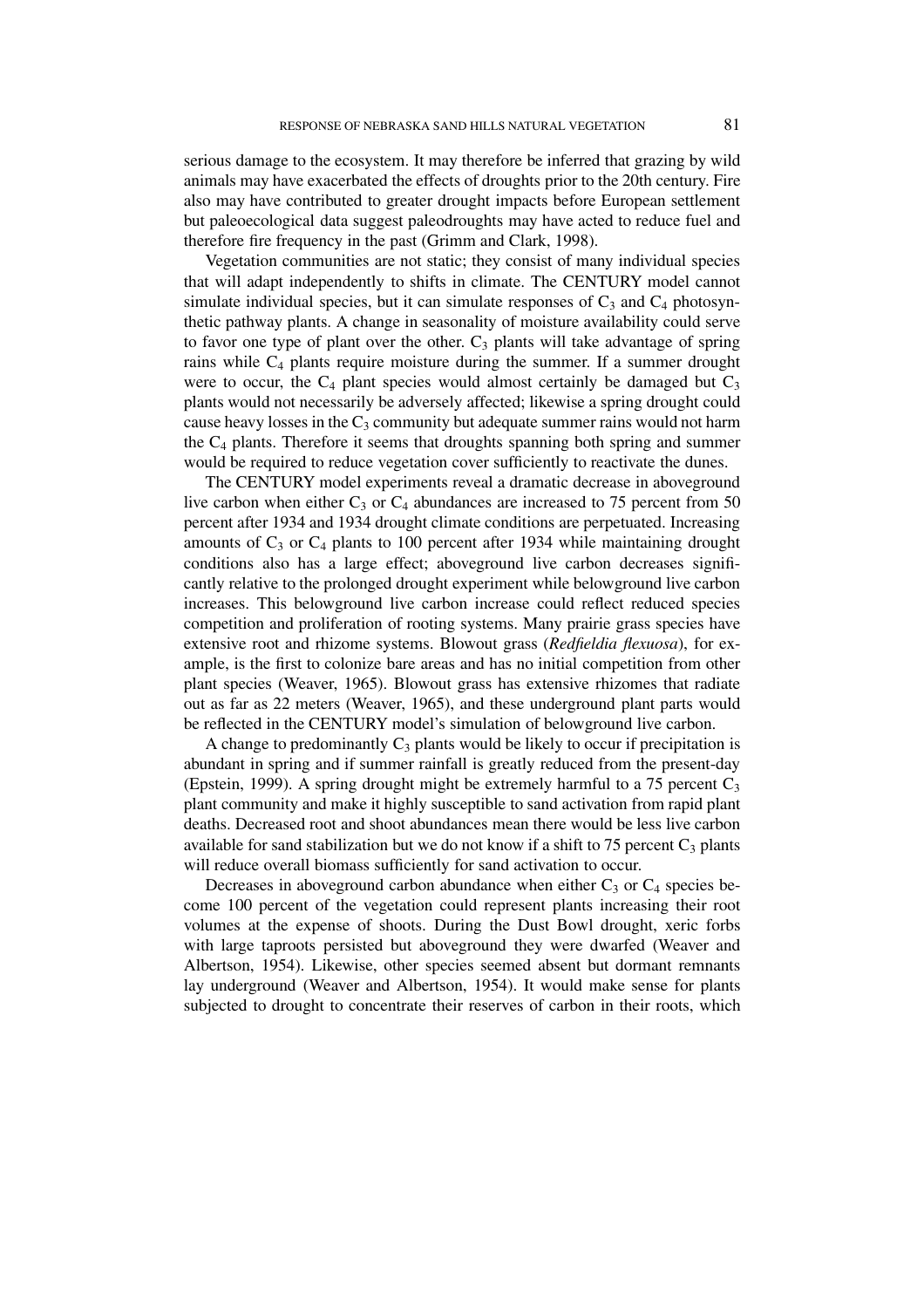are responsible for water uptake. Plants which can root a little bit more deeply have a better chance at reaching underground water reserves than plants that have large aboveground parts and small roots.

If spring rainfalls are adequate and the summers are dry,  $C_3$  plants will predominate because they begin growing and reach their peak productivity in spring to early summer (Epstein et al., 1999). Currently, the precipitation regime on the High Plains, and that which we used in the CENTURY model experiments, has peak precipitation in late spring. Thus the environment is favorable for  $C_3$  plant growth. C4 plants tend to peak in mid-summer unless there is a drought; during a summer drought  $C_4$  plants may become dormant or die. If summer precipitation is sufficient but spring rains are lacking,  $C_4$  plants may flourish and move into the niches left by  $C_3$  plants that may not survive a spring drought (Epstein et al., 1999). It would seem then, that the mix of two plant functional types acts as a buffer to seasonal droughts, and an increase in  $C_4$  plants would not damage the ecosystem due to the fact that summers currently do not receive large amounts of rainfall. Symstad and Tilman (2001) have noted, however, in field studies that the vegetation plots most resistant to drought are those containing only  $C_3$  or  $C_4$ species. Therefore it is possible that an ecosystem's best defense against drought would be to at least temporarily shift to a vegetation community containing only one plant functional type.

Simulated belowground live carbon in an entirely  $C_4$  plant community may not increase as much as in an entirely  $C_3$  plant community because  $C_4$  plants are already more deeply and/or extensively-rooted than  $C_3$  species (Weaver, 1956), and thus would not spread as much in the absence of competition. Symstad and Tilman  $(2001)$  also found that  $C_3$  species have extensive rhizome systems that will quickly colonize bare space, thereby rapidly increasing the amount of belowground live carbon present in the ecosystem. If the plant community were to shift to entirely  $C_3$  or  $C_4$  plants, the model results indicate that dune mobilization would be unlikely due to the increase in soil-stabilizing underground plant parts.

Weaver (1954) noted that the High Plains drought of 1934 greatly reduced the amounts of little bluestem (*Schizycharium scoparius*), a C<sub>4</sub> species, in Nebraska, where it had dominated the landscape. In the spring of 1935, western wheatgrass  $(Agropyron \; *simithii*)$ , a  $C_3$  species, invaded the niches previously occupied by little bluestem, and remained the dominant species until the end of the drought in 1940, when little bluestem started to recover. Recent studies (Tilman, 1987; Symstad and Tilman, 2001) have reproduced this effect and demonstrated that soil nitrogen is an important factor impacting the dynamics of these species. Symstad and Tilman (2001) have also found that the ability to colonize bare space and make use of available nutrients differs between  $C_3$  and  $C_4$  species, and can affect how an area responds to drought or other disturbances.

Initiation of erosion in the CENTURY model, with or without drought, causes an initial peak in soil nitrogen (Figure 7). In the CENTURY model, more nitrogen is available from plant death and it leaches into the lowest layer of the soil, causing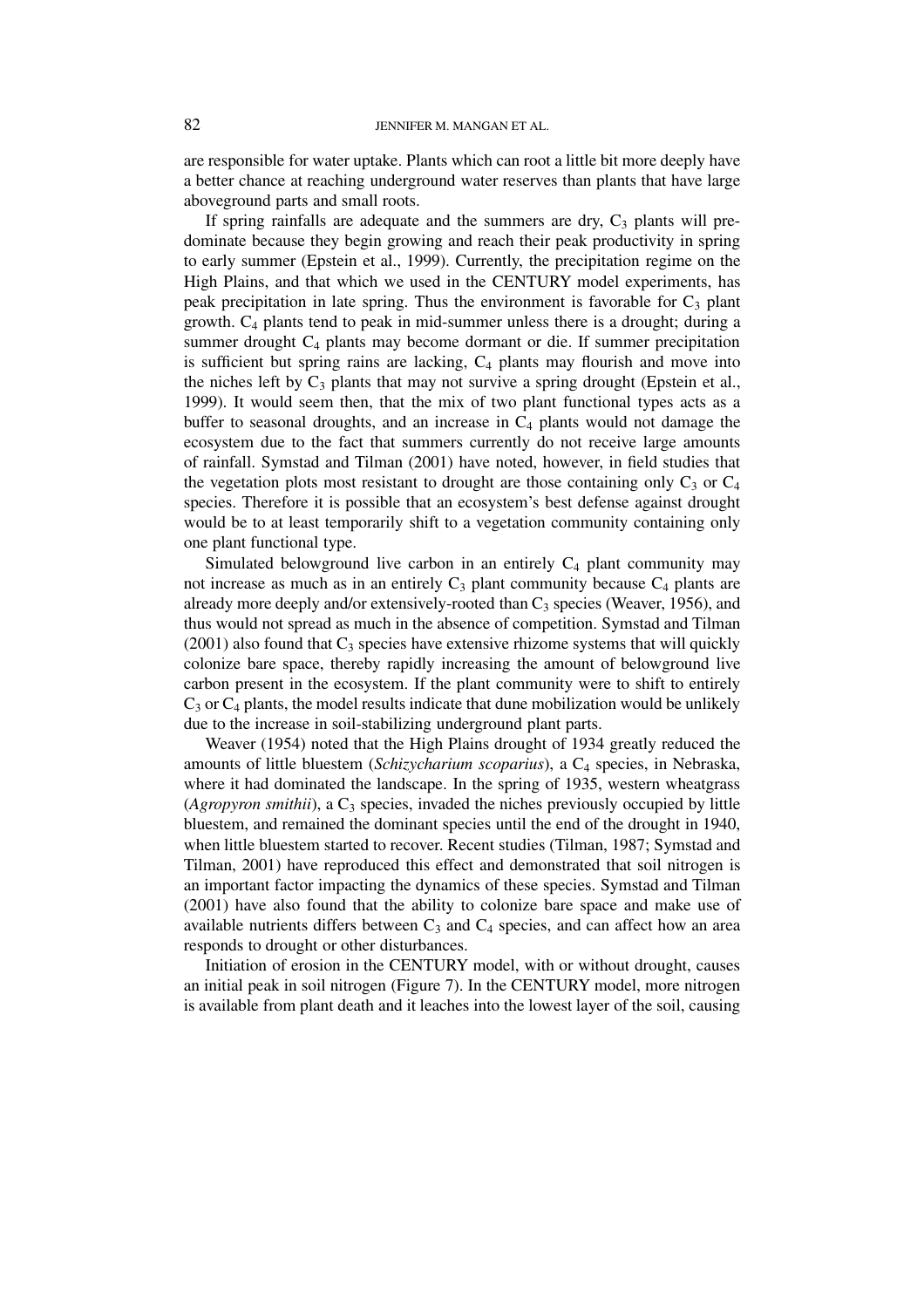the nitrogen peak (C. Keough, personal communication), but reflects what has been observed in the field (Tilman, 1987). Thus there is initially a nitrogen-enriched soil. Tilman (1987) also discovered that *Agropyron sp.* grows preferentially in high-nitrogen environments whereas *Schizycharium scoparius* is more abundant in moderate to low-nitrogen soils. Further, *Agropyron sp.* is an early-succession species that tends to colonize disturbed regions whereas *S. scoparius* is a latersuccessional species that grows in already-established vegetation communities (Tilman, 1987). This combination of factors could partly explain why Weaver and Albertson (1936) observed western wheatgrass (*Agropyron smithii*) in 1935 aggressively colonizing areas left bare where little bluestem had succumbed to the drought of the previous summer. The area may have been both disturbed and probably nitrogen-enriched, creating an ideal environment for the growth of western wheatgrass. However, the soil horizons in dune fields are extremely thin, and the amounts of nitrogen they may have contained might not have been significant enough to account for a species shift. Alternatively, High Plains grasslands species are extremely sensitive to even subtle shifts in nitrogen amounts.

It appears that erosion of only 0.25 mm monthly, or 1 mm per year during the spring is the equivalent of a drought with 20% less precipitation than the High Plains received in 1934. The implication of this result is that the United States dune fields could become quickly and highly susceptible to remobilization if minimal erosion and severe drought combine in the future. However, we used CENTURY version 4 for our simulations. Version 5 has recently become available, with a more extensive erosion and deposition routine. It is possible that our results would have varied had we had access to the newer version of CENTURY during our model simulations. However, our results do seem to be accurate because the dunes were on the verge of mobilizing in the 1930s even though they did not become fully active. It therefore makes sense that even just slightly more severe conditions could cause the dunes to cross the threshold between almost and fully mobilized.

*Schizycarium scoparius* (little bluestem) actually declines in abundance along an increasing nitrogen gradient (Tilman, 1987). In the event of a drought on the High Plains, the resulting plant deaths and soil nitrogen enrichment would make conditions less than optimal for little bluestem to quickly re-establish itself. Therefore, species such as the early-successional western wheatgrass (*Agropyron smithii*), although seen as weeds, may play a critical role in helping to at least temporarily stabilize the soil in the event of a drought severe enough to destroy the established vegetation community. Soil stabilization by wheatgrass may be what occurred during the Dust Bowl of the 1930s, and part of the reason we did not see widespread sand dune remobilization as a result of the drought. Tilman (1987) notes that *Agropyron sp.* is present mostly in recently disturbed fields, and that its abundance declines in areas that were disturbed more than 10 years ago. The colonization pattern of *Agropyron sp.* carries several implications regarding the Dust Bowl drought.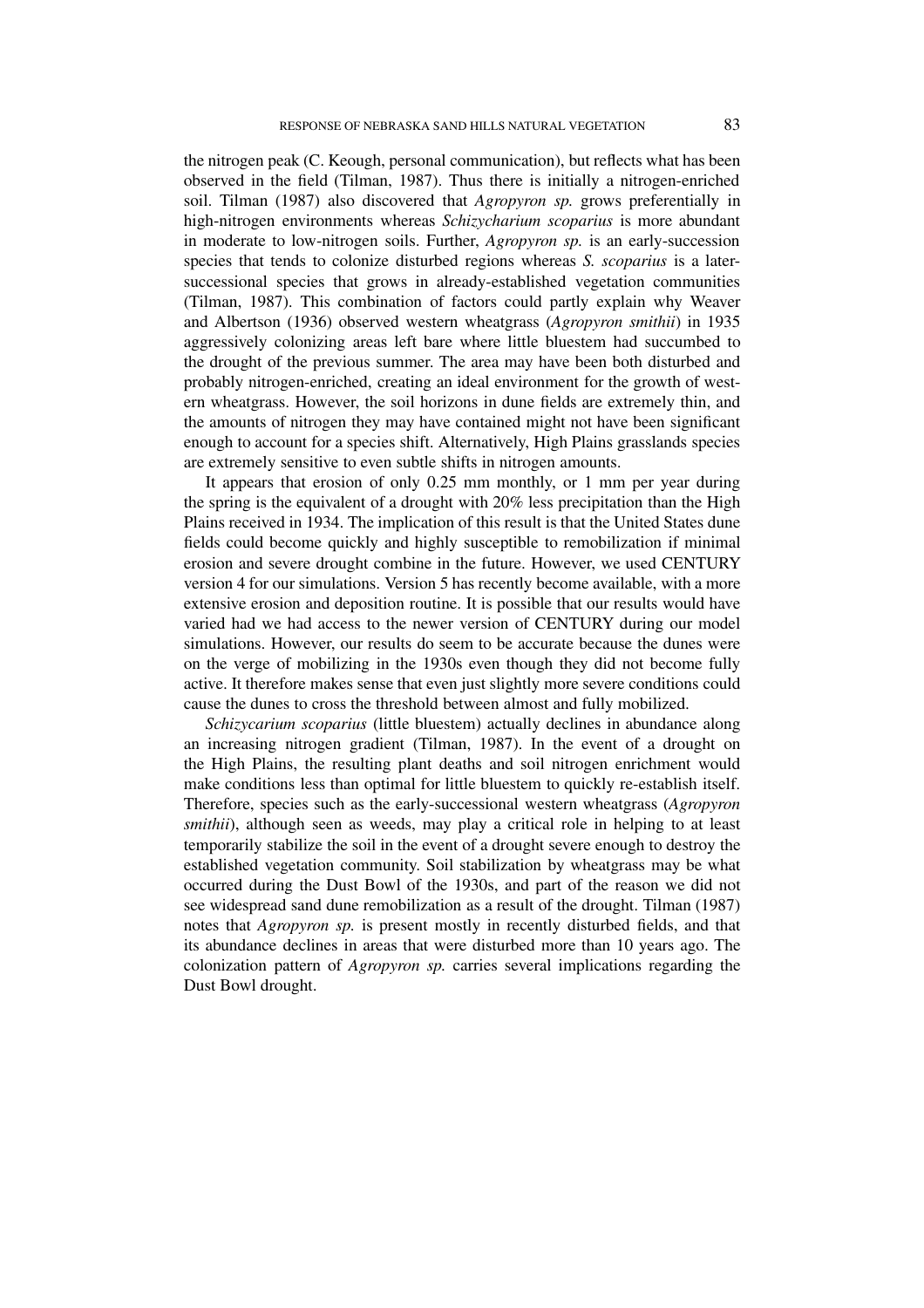The Dust Bowl drought in Nebraska lasted roughly 6 years, from 1934 to 1940, although 1935 was technically not a drought year. Therefore, the drought did not last longer than the average lifespan for *Agropyron smithii* growing in disturbed fields, and this species was easily able to take advantage of the barren spaces and increased nitrogen abundance in the soil. When the rains returned in 1940, it is likely that the soils were stable enough for little bluestem to begin to grow again, and wheatgrass had probably depleted the soil nitrogen sufficiently (Tilman, 1987) to allow for growth of little bluestem again. Therefore, for droughts lasting less than 10 years, species interactions and soil nitrogen dynamics may create an environment where vegetation is able to prevent widespread soil mobilization. If a drought lasts more than 10 years, there is greater potential for significant vegetation depletion and reactivation of sand dunes.

CENTURY is itself a 1-D model and in this study we are attempting to model highly 3-D landscapes, a situation that must be taken into consideration in light of our results. Nutrient cycling is not going to be uniform across every portion of the Nebraska Sandhills for a variety of reasons. The following is an explicit list of some of the problems encountered when using CENTURY, a 1-D model, to simulate effects on the three-dimensional dune fields of Nebraska.

- CENTURY simulations that use weather data files that generate model output assuming the landscape is uniformly reflected by the mean monthly maximum temperature, minimum temperature, and precipitation values in the weather file.
- A CIR or NDVI image of Nebraska shows that much of the surface is characterized by dune fields, hummocks, pocket lakes, rivers, and farmland, all of which will be affected differently by climate and support different types of vegetation.
- Even close examination of sand dune fields alone reveals that the fields are topographically diverse, with ridge tops, slopes, and interdune swales, all of which have their own vegetation and microclimate.
- Interdune swales are moister than dune slopes or ridges because runoff accumulates between the dunes, creating moister soil and an environment in which more or different plant species can grow than on the slopes or ridge tops.
- CENTURY runs require specification of one vegetation type or combination of types, e.g.,  $C_3$  grassland, mixed  $C_3/C_4$  grassland. From the specified vegetation type, Century determines how much lignin and metabolic carbon and nitrogen are present in the ecosystem for cycling. CENTURY does not account for the fact that the cooler, moister swales may produce a microecosystem that is not representative of a  $C_3/C_4$  grassland, for example. The swales may support some woody vegetation, which has a higher lignin content than grasses, and thus during a drought the woody plants will contribute less C and N to the soil via senescence.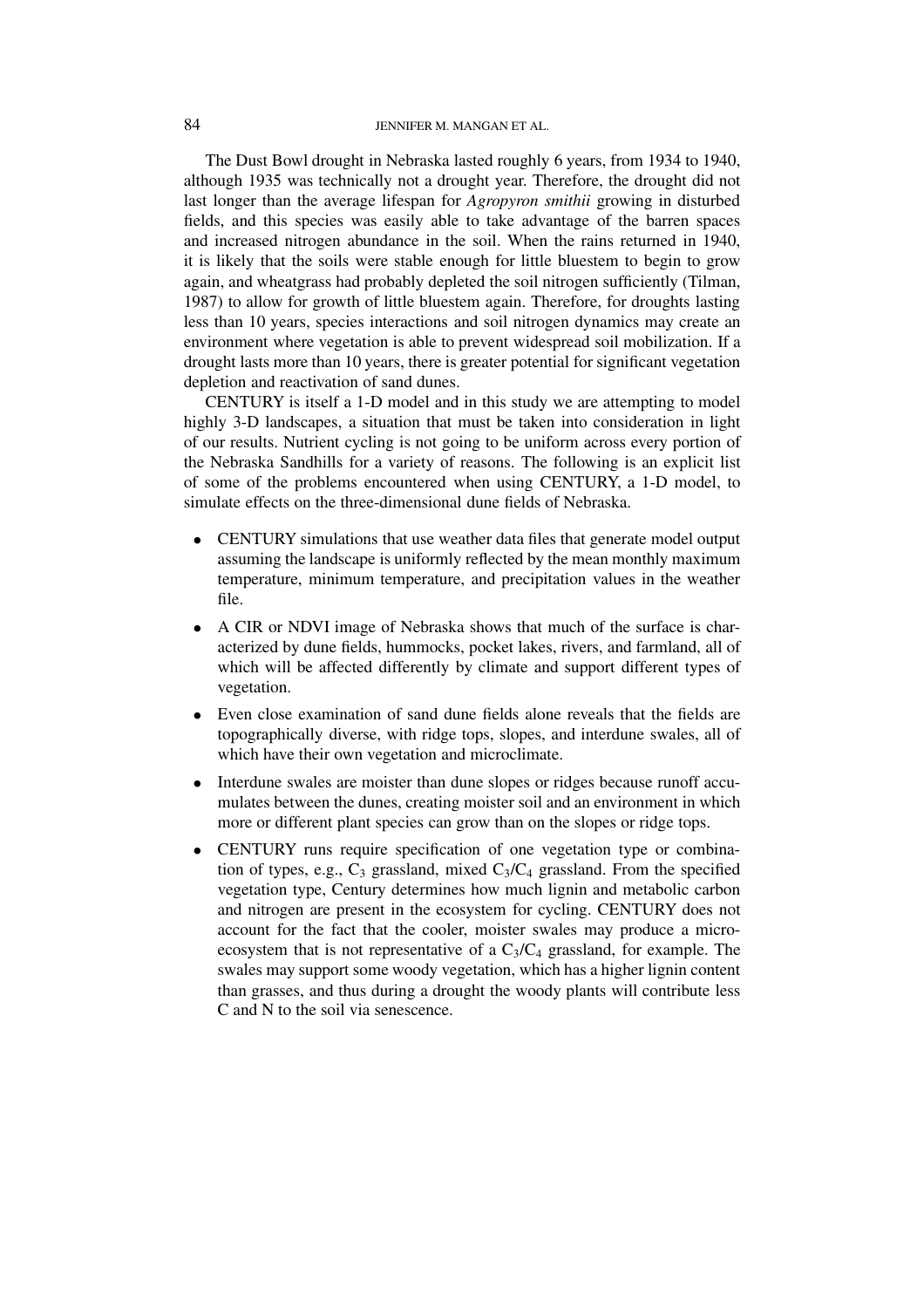- Erosion in CENTURY version 4.0 occurs within the top 20 cm of soil, but affects nutrient cycling processes at all soil layers. Nutrients in the lower horizon pools cycle upwards to replace any C and N removed by the erosion process. Specifying erosion in the CENTURY model implies that erosion is occurring uniformly across the landscape, whereas in reality it is more likely affecting a much smaller scale region. Therefore, within CENTURY, C and N from the topsoil is being removed for the whole area and replaced with lower horizon C and N, which will vary depending on initial C and N values in the lower soil layers. In reality, nutrient cycling and its effect on surface vegetation may not be affected by this erosion activity.
- CENTURY would have difficulty accurately simulating nitrogen volatization and cycling across the span of these 3-D landscapes because these nitrogen processes are dependent upon climate variables, and the microclimate differences between dune ridges are sufficiently different to differently impact nitrogen. Decomposition of N in the active, passive, and slow nitrogen pools results in net mineralization of N, which then becomes available for volatization as  $NO<sub>3</sub>$ . However, decomposition of structural residue, or plant material with a high lignin content, immobilizes N, making less available for release to the atmosphere. Since swales may support more vegetation, therefore more nitrogen is present in living and decomposing plant matter, making more N available for cycling and volatization. Losses of N are from leaching of  $NO<sub>3</sub>$ and are related to both soil texture and to the amount of water moving through the vertical soil profile. Swales will tend to have finer soils of finer texture than the coarse-textured dune ridges, and less N will be lost from swales than from ridges. Also swales will have more water moving through them because of runoff from the surrounding dunes, thereby increasing N content of the swales.
- Although there is a newer CENTURY version with an improved erosion routine available now, future versions of CENTURY might improve further upon the erosion parameterization by enhancing the link between wind strength and subsequent litter removal/nutrients available for leaching back into the soil.
- CENTURY currently only allows for a tree removal parameterization, specifying how much of the deceased tree nutrients are cycled back into the soil; currently there is significant wind on the High Plains dune fields to remove much of this litter layer, hence CENTURY may be overestimating how much tree nutrients are available for recycling.

# **6. Conclusions**

CENTURY model results suggest that if the mid-1930s drought was extended for decades, aboveground vegetation might decrease but not enough to allow for widespread sand dune remobilization. Observations show that the low precipitation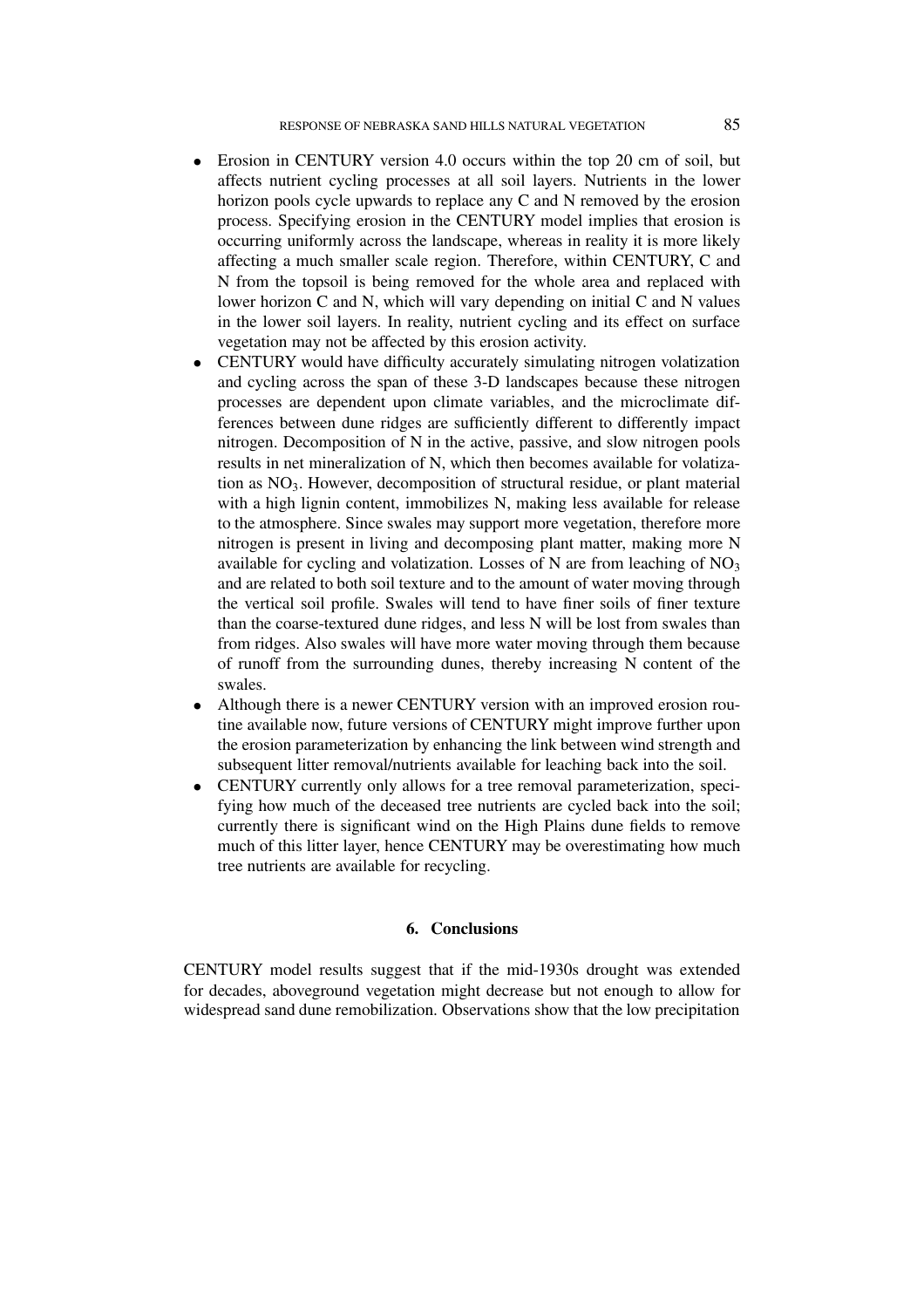amounts received by the High Plains in the 1930s did have detrimental impacts on the native vegetation populations, but enough plants were able to persist that long-term vegetation abundance was not altered. Incremental increases in the intensity of the 1934 drought reduced aboveground and belowground biomass, but it is the introduction of erosion into the ecosystem model that provides a more realistic view of vegetation dynamics during a drought. Erosion removes not only soil, but nutrients, including the important nutrient nitrogen, thereby creating an environment in which plants are less likely to thrive.

Vegetation health and abundance, nitrogen availability, and fire and grazing impacts are key factors for determining dune mobilization potentials. Our simulations of annual low-intensity grazing and of a three-year fire regime reveal that there is no change in net productivity relative to the control. The additive effects of fire or grazing combined with the 'mild' drought are more significant, increasing the impact of drought on both aboveground and belowground biomass. Erosion in conjunction with fire or grazing and mild drought is more detrimental to the ecosystem than fire or grazing alone coupled with drought, again reinforcing the idea that even small amounts of soil removal can cause depletion of both aboveground and belowground carbon.

The impacts of changes in the overall Sand Hills ecosystem in response to drought are also important. The two different plant functional types  $(C_3 \text{ and } C_4)$  are adapted to different seasonalities of precipitation. The model results suggest that if drought causes one plant functional type to increase at the expense of the other, overall ecosystem biomass will decrease. However, a composition shift to either 75 percent  $C_3$  or 75 percent  $C_4$  plants is statistically comparable to a 30 percent decrease in 1934 precipitation. Therefore it is not likely that if the community becomes either 75 percent  $C_3$  or 75 percent  $C_4$  plants that dunes will remobilize, but the ecosystem could be left more vulnerable. Addition of erosion to either of these shifting ecosystems disrupts the normal distribution of both aboveground and belowground live carbon, but especially aboveground live carbon.

CENTURY model results indicate that altering the vegetation community to 100 percent  $C_3$  or  $C_4$  species will have a noticeable effect. Absence of competition can allow for proliferation of one plant functional type. If either  $C_3$  or  $C_4$  plants were to exclusively dominate the High Plains prairie community, CENTURY simulates an increase in belowground root and rhizome systems, and a decrease in plant shoots. Under the current seasonality of precipitation on the High Plains, model results suggest that  $C_3$  plants could benefit from an exclusively  $C_3$  community more so than  $C_4$  plants would benefit from an entirely  $C_4$  community. However, addition of erosion changes this scenario. The CENTURY simulation where the soil is eroded and the ecosystem becomes entirely C4 species shows that belowground live carbon frequencies maintain a normal distribution, suggesting that the ecosystem is stable and not undergoing change. Although aboveground live carbon seems to be shifting to lower values, the stability of the belowground carbon could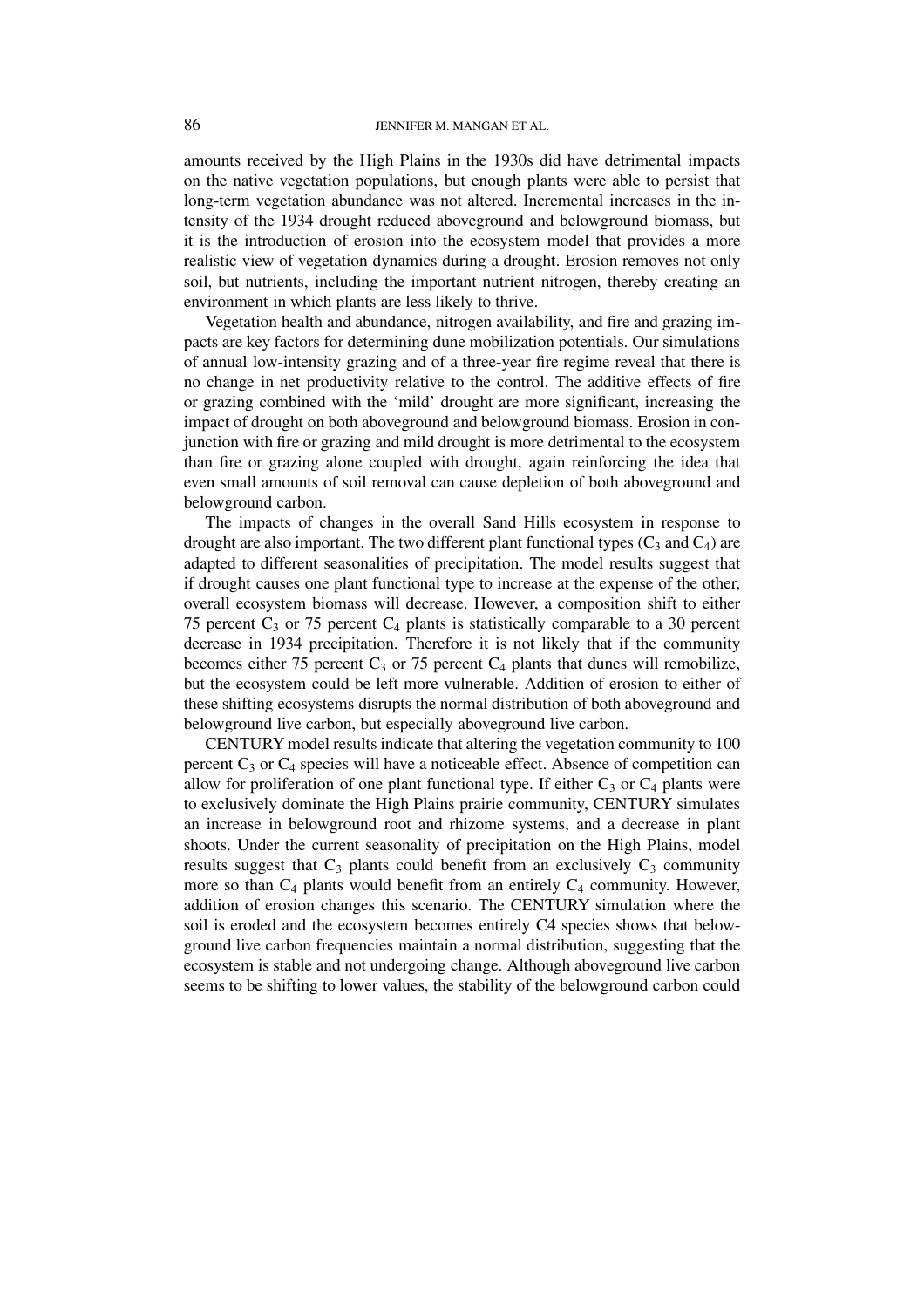eventually facilitate stabilization of the community if it is able to maintain this normal distribution, hence, stability.

Nitrogen cycling can also affect Sand Hills vegetation communities. A prescribed erosion event in CENTURY removes soil and nutrients available to the vegetation. Removal of nitrogen from the soil will affect the vegetation community, since nitrogen is a controlling factor over the composition and health of grassland ecosystems. Nitrogen always decreases with erosion, but its response varies for other environmental stressors. In drought simulations, soil nitrogen decreases over time. However, soil nitrogen actually increases slightly if the vegetation community is manipulated to become entirely  $C_4$  species. The soil nitrogen increase may be attributed to the fact that many  $C_4$  grasses, such as little bluestem, grow in clumps and tend to prefer lower-nitrogen environments. Therefore, these plants do not utilize large amounts of nitrogen and it remains in the soil.

Seasonality of precipitation will affect both  $C_3$  and  $C_4$  plants. A spring drought would have the potential to harm the  $C_3$  plant community while a summer drought would be most detrimental to  $C_4$  plants. In either case, one plant functional type would be able to survive and remain to stabilize the soil. The mixed grassland community has a buffer that allows it to withstand drought in one season, but drought spanning through both spring and summer could possibly reduce vegetation cover to 10 percent or less, which, according to Valdez (1990) would allow for sand dune remobilization.

#### **Acknowledgements**

The authors would like to thank Dennis Ojima and Bill Parton for helpful discussions that improved our modeling approach. Robin Kelly and Cindy Keough of the Natural Resource Ecology Laboratory (NREL) at Colorado State University provided invaluable assistance with the CENTURY model. Gilbert Compo of the Climate Data Center at NOAA assisted with questions about statistical concerns. Computer support for this project was provided by the Center for the Study of Earth from Space at the University of Colorado. Support for this research came from the NASA Land Cover Land Use Change (LCLUC) program and the NOAA Paleoclimatology program.

#### **References**

- Ahlbrandt, T. S., Swinehart, J., and Maroney, D. G.: 1983, 'The Dynamic Holocene Dune Fields of the Great Plains and Rocky Mountain Basins, U.S.A.', in Brookfield, M. E. and Ahlbrandt, T. S. (eds.), *Eolian Sediments and Processes*, Elsevier, Amsterdam, pp. 379–406.
- Alward, R. D., Detling, J. K., and Milchunas, D. G.: 1999, 'Grassland Vegetation Changes and Nocturnal Global Warming', *Science* **283**, 229–231.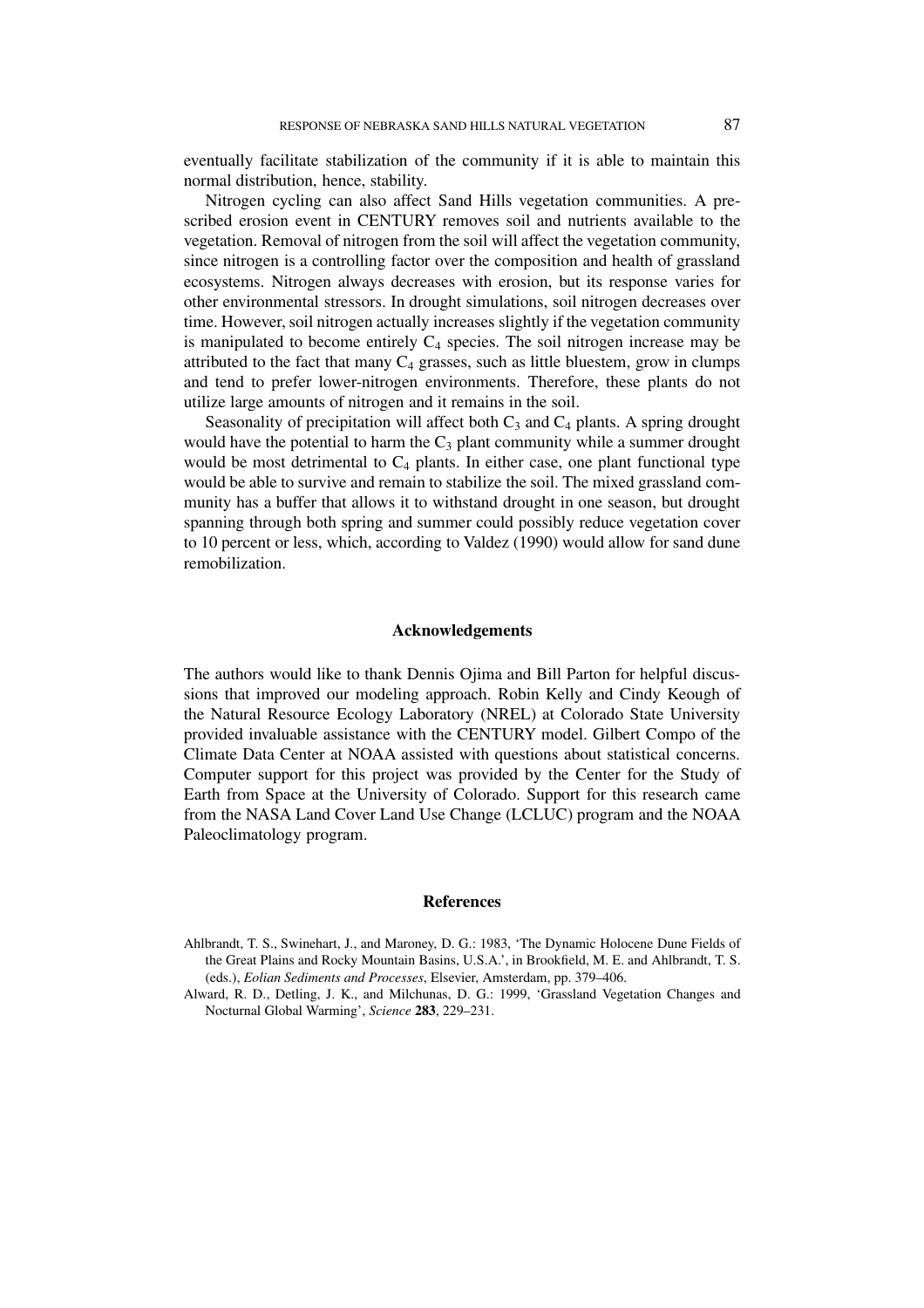- Bartlein, P. J., Anderson, K. H., Anderson, P. M., Edwards, M. E., Mock, C. J., Thompson, R. S., Webb, R. S., Webb III, T., and Whitlock, C.: 1998, 'Paleoclimate Simulations for North America over the Past 21,000 Years; Features of the Simulated Climate and Comparisons', *Quat. Sci. Rev.* **17**, 549–585.
- Bolker, B. M., Pacala, S. W., and Parton, W. J.: 1998, 'Linear Analysis of Soil Decomposition, Insights from the CENTURY Model', *Ecological Applications*, **8**, 425–439.
- Causton, D. R. and Venus, J. C.: 1981, *The Biometry of Plant Growth*, Edward Arnold, London.
- Earth Info: 2000, *NOAA Climatic Data Center Summary of the Day*, EarthInfo, Inc., Boulder, CO.
- Epstein, H. E., Burke, I. C., and Lauenroth, W. K.: 1999, 'Response of the Shortgrass Steppe to Changes in Rainfall Seasonality', *Ecosystems* **2**, 139–150.
- Forman, S. L., Goetz, A. F. H., and Yuhas, R.: 1992, 'Large-Scale Stabilized Dunes on the High Plains of Colorado, Understanding the Landscape Response to Holocene Climates with the Aid of Images from Space', *Geology* **20**, 145–148.
- Forman, S. L., Oglesby, R., Markgraf, V., and Stafford, T.: 1995, 'Paleoclimatic Significance of Later Quaternary Eolian Deposition on the Piedmont and High Plains, Central United States', *Global Plan. Change* **11**, 35–55.
- Grimm, E. C. and Clark, J. S.: 1998, 'Holocene Vegetation and Climate Change in the Northern Great Plains; Evidence from Pollen and Charcoal Studies', *Abstracts with Programs*, Geological Society of America, Boulder, CO.
- Hobbs, N. T., Schimel, D. S., Owensby, C. E., and Ojima, D. S.: 1991, 'Fire and Grazing in the Tallgrass Prairie, Contingent Effects on Nitrogen Budgets', *Ecology* **72**, 1374–1382.
- Holliday, V. T.: 1989, 'Middle Holocene Drought on the Southern High Plains', *Quatern. Res.* **31**, 74–82.
- Holliday, V. T.: 1991, 'The Geologic Record of Wind Erosion, Eolian Deposition, and Aridity on the Southern High Plains', *Great Plains Research* **1**, 6–25.
- Johnson, E. and Holliday, V. T.: 1989, 'Lubbock Lake, Late Quaternary Cultural and Environmental Change on the Southern High Plains, U.S.A.', *J. Quatern. Sci.* **4**, 145–165.
- Jorgenson, D. W.: 1992, 'Use of Soils to Differentiate Dune Age and to Document Spatial Variation in Eolian Activity, Northeast Colorado, U.S.A.', *J. Arid Environments* **23**, 19–36.
- Kutzbach, J., Gallimore, R., Harrison, S., Behling, P., Selin, R., and Laarif, F.: 1998, 'Climate and Biome Simulations for the Past 21,000 Years', *Quat. Sci. Rev.* **17**, 473–506.
- Laird, K. R., Fritz, S. C., Grimm, E. C., and Mueller, P. G.: 1996, 'Century-Scale Paleoclimatic Reconstruction from Moon Lake, a Closed-Basin Lake in the Northern Great Plains', *Limnol. Oceanogr.* **41**, 890–902.
- Loope, D., Swinehart, J., and Mason, J.: 1995, 'Dune-Dammed Paleovalleys of the Nebraska Sand Hills, Intrinsic vs. Climatic Controls on the Accumulation of Lake and Marsh Sediments', *GSA Bulletin* **107**, 396–406.
- Madole, R. F.: 1995, 'Spatial and Temporal Patterns of Late Quaternary Eolian Deposition, Eastern Colorado, U.S.A.', *Quat. Sci. Rev.* **14**, 155–177.
- Mock, C. J.: 1991, 'Drought and Precipitation Fluctuations in the Great Plains during the Late Nineteenth Century', *Great Plains Research* **1**, 26–57.
- Muhs, D. R.: 1998, 'Activation of Great Plains Dune Sand during the 1930s Drought', *Geological Society of America 1998 Annual Meeting Abstracts with Programs*, Geological Society of America, Boulder, CO.
- Muhs, D. R. and Holliday, V. T.: 1995, 'Evidence of Active Dune Sand on the Great Plains in the 19th Century from Accounts of Early Explorers', *Quatern. Res.* **43**, 198–208.
- Muhs, D. R. and Maat, P. B.: 1993, 'The Potential Response of Eolian Sands to Greenhouse Warming and Precipitation Reduction on the Great Plains of the U.S.A.', *J. Arid Environments* **25**, 351– 361.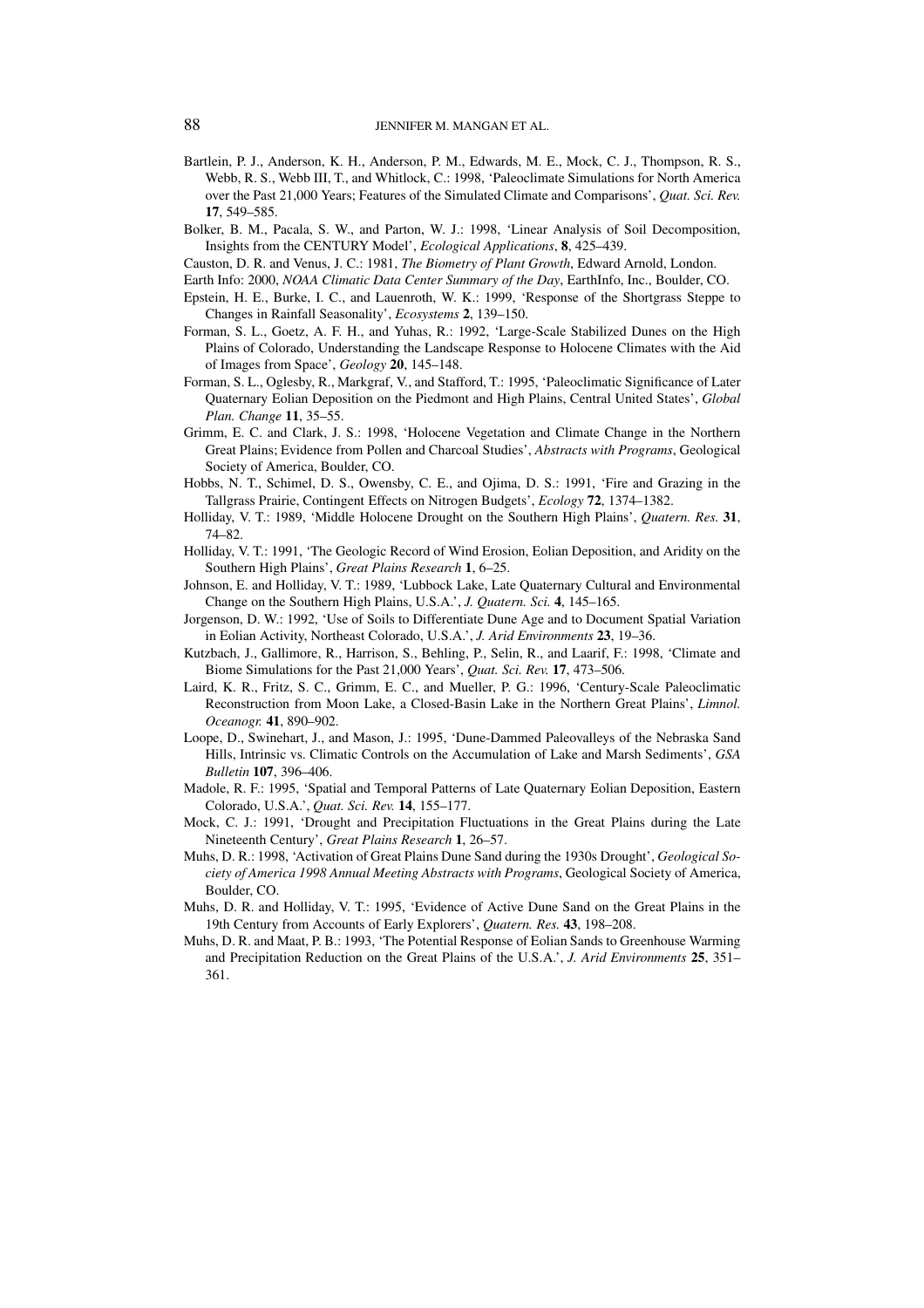- Muhs, D. R., Stafford, T. W., Cowherd, S. D., Mahan, S. A., Kihl, R., Maat, P.B., Bush, C. A., and Nehring, J.: 1996, 'Origin of the Late Quaternary Dune Fields of Northeastern Colorado', *Geomorphology* **17**, 129–149.
- Muhs, D. R., Stafford, T. W., Swinehart, J. B., Cowherd, S. D., Mahan, S. A., Bush, C. A., Madole, R. F., and Maat, P. B.: 1997, 'Late Holocene Eolian Aactivity in the Mineralogically Mature Nebraska Sand Hills', *Quatern. Res.* **48**, 162–176.
- Ojima, D. S., Schimel., D. S., Parton, W. J., and Owensby, C. E.: 1994, 'Long- and Short-Term Effects of Fire on Nitrogen Cycling in Tallgrass Prairie', *Biogeochemistry* **24**, 67–84.
- Overpeck, J. T.: 1996, 'Warm Climate Surprises', *Science* **271**, 1820–1821.
- Parton, W. J., Ojima, D. S., and Schimel, D. S.: 1994, 'Environmental Change in Grasslands, Assessment Using Models', *Clim. Change* **28**, 111–141.
- Parton, W. J., Schimel, D. S., Cole, C. V., and Ojima, D. S.: 1987, 'Analysis of Factors Controlling Soil Organic Matter Levels in Great Plains Grasslands', *Soil Science of America Journal* **51**, 1173–1179.
- Parton, W. J., Scurlock, J. M. O., Ojima, D. S., Gilmanov, T. G., Scholes, R. J., Schimel, D. S., Kirchner, T., Menaut, H.-C., Seastedt, T., Garcia Moya, E., Kamnalrut, A., and Kinyamario, J. L.: 1993, 'Observations and Modeling of Biomass and Soil Organic Matter Dynamics for the Grassland Biome Worldwide', *Global Biogeochem. Cycles* **7**, 785–809.
- Parton, W. J., Stewart, J. W. B., and Cole, C. V.: 1988, 'Dynamics of C, N, P and S in Grassland Soils, a Model', *Biogeochemistry* **5**, 109–131.
- Paruelo, J. M. and Lauenroth, W. K.: 1996, 'Relative Abundance of Plant Functional Types in Grasslands and Shrublands of North America', *Ecol. Appl.* **6**, 1212–1224.
- Pye, K., Winspear, N. R., and Zhou, L.P: 1995, 'Thermoluminescence Ages of Loess and Associated Sediments in Central Nebraska, U.S.A.', *Palaeogeogr., Palaeoclimatol., Palaeoecol.* **118**, 73–87.
- Qin, B., Harrison, S. P., and Kutzbach, J. E.: 1998, 'Evaluation of Modelled Regional Water Balance Using Lake Status Data, a Comparison of 6 ka Simulations with the NCAR CCM', *Quatern. Sci. Rev.* **17**, 535–548.
- Ryan, K.C.: 1991, 'Vegetation and Wildland Fire, Implications of Global Climate Change', *Environment International* **17**, 169–178.
- Schimel, D. S., Parton, W. J., Kittel, T. G. F., Ojima, D. S., and Cole, C. V.: 1990, 'Grassland Biogeochemistry, Links to Atmospheric Processes', *Clim. Change* **17**, 13–25.
- Shaw, G. and Wheeler, D.: 1985, *Statistical Techniques in Geographical Analysis*, John Wiley and Sons, New York.
- Stokes, S. and Swinehart, J.: 1997, 'Middle- and Late-Holocene Dune Reactivation in the Nebraska Sand Hills, U.S.A.', *The Holocene* **7**, 263–272.
- Stubbendieck, J., Nichols, J. T., and Roberts, K. K.: 1985, *Nebraska Range and Pasture Grasses*, Nebraska Cooperative Extension Service, Lincoln, NE.
- Symstad, A. J. and Tilman, D.: 2001, 'Diversity Loss, Recruitment Limitation, and Ecosystem Functioning: Lessons Learned from a Removal Experiment', *Oikos* **92**, 424–435.
- Tilman, D.: 1987, 'Secondary Succession and the Pattern of Plant Dominance along Experimental Nitrogen Gradients', *Ecol. Monogr.* **57**, 189–214.
- United States Department of Agriculture: 1994, *State Soil Geographic (STATSGO) Database*, USDA, Washington, D.C.
- Vance, R. E., Beaudoin, A. B., and Luckman, B. H.: 1995, 'The Palaeoecological Record of 6 ka BP Climate in the Canadian Prairie Provinces', *Geographie Physique et Quaternaire* **49**, 81–98.
- Vance, R. E., Last, W. M., and Smith, A. J.: 1997, 'Hydrologic and Climatic Implications of a Multidisciplinary Study of Late Holocene Sediment from Kenosee Lake, Southeastern Saskatchewan, Canada', *J. Paleolim.* **18**, 365–393.
- Vance, R. E., Mathewes, R. W., and Clague, J. J.: 1992, '7000 Year Record of Lake-Level Change on the Northern Great Plains; a High-Resolution Proxy of Past Climate', *Geology* **20**, 879–882.